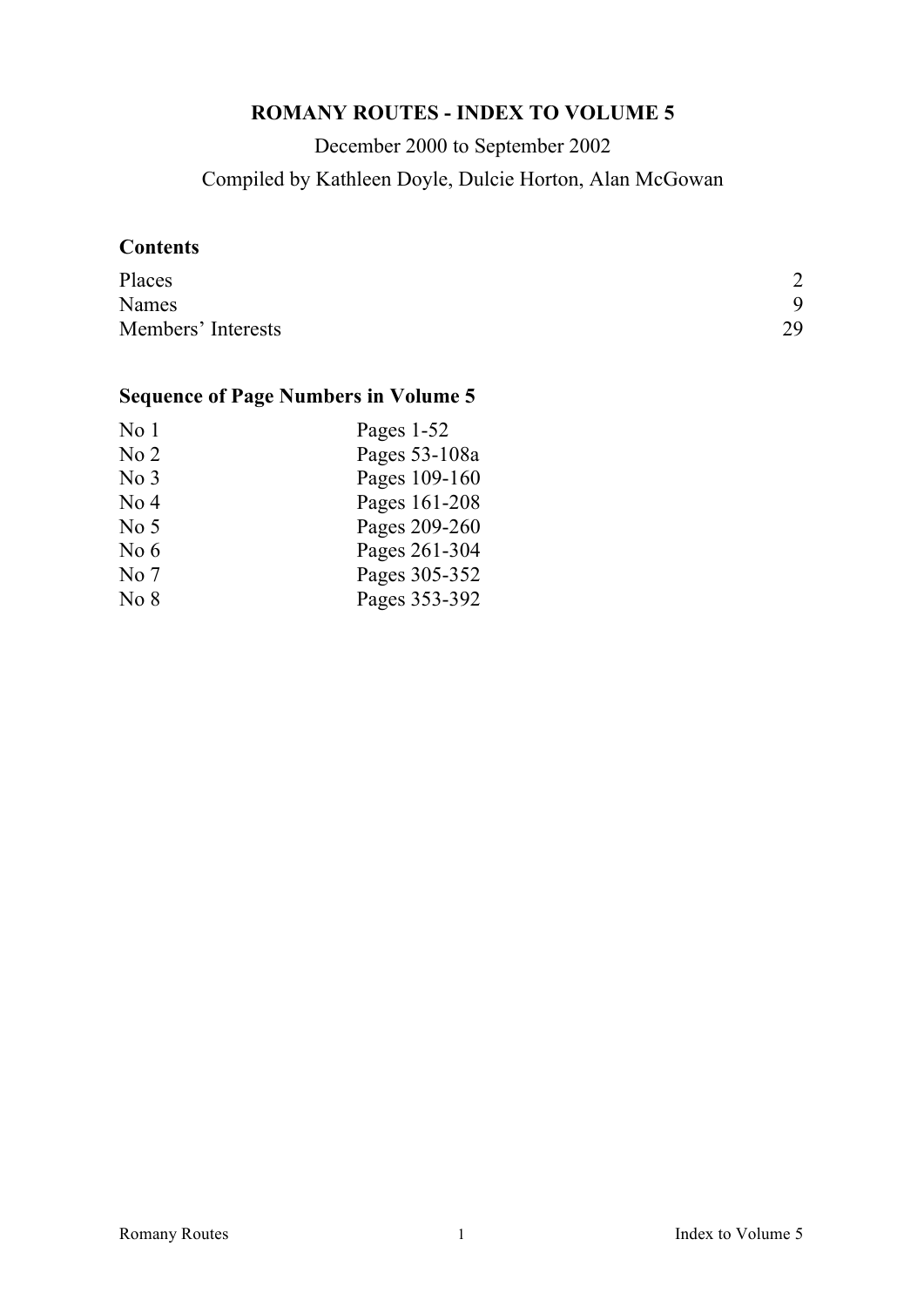### **PLACES**

| <b>BEDFORDSHIRE</b>        | 4, 145           | <b>Clifton Reynes</b>        | 324                | <b>CUMBERLAND</b>        | 4, 143                |
|----------------------------|------------------|------------------------------|--------------------|--------------------------|-----------------------|
| Bedford                    | 299              | Great Missenden              | 180, 181           | Wigton                   | 223                   |
| Cardington                 | 142              | Hardwick                     | 43                 |                          |                       |
| Cranfield                  | 142              | High Wycombe                 | 381                | DERBYSHIRE 18, 111, 141, |                       |
| Dunstable                  | 42, 43, 56       | Iver Heath                   | 226                | 155, 194, 245, 336, 340  |                       |
| Little Barford             | 142              | Kendal (Bucks?)              | 380                | Derby                    | 241, 275              |
| Meppershall                | 6                | Lily Bottom                  | 178                | Worthroye?               | 169                   |
| Sandy                      | 142              | Little Marlow                | 42                 |                          |                       |
|                            |                  | Monks Risborough             | 177                | <b>DEVON</b>             | 4, 60, 71, 164, 286,  |
| BERKSHIRE 4, 78, 244, 270, |                  | New Bradwell                 | 324                |                          | 301, 330              |
|                            | 294              | Newport Pagnell              | 158                | <b>Braunton</b>          | 144, 145              |
| Abingdon                   | 223, 374         | Newton (Bucks?)              | 324                | Exeter                   | 59, 145, 165, 324     |
|                            |                  |                              |                    |                          |                       |
| Aldermaston                | 269              | Penn                         | 60, 176, 288       | Halwell                  | 236                   |
| Ashbury                    | 43, 169          | Redland End 177, 181, 226-7  |                    | Longnay?                 | 325                   |
| Beech Hill                 | 288              | Small Run Pond               | 288                | Plymouth                 | 20, 107, 144,         |
| <b>Bisham</b>              | 288              | Stewkley                     | 17                 |                          | 145, 324              |
| Boxford                    | 126              | Stone                        | 202                | Tiverton                 | 355                   |
| Bucklebury                 | 269              | <b>Stony Stratford</b>       | 120                | Torguay                  | 284                   |
| Charlton                   | 381              | Whiteleaf Hill               | 179                | Uffculme                 | 144, 145              |
| Chievely                   | 286              | Winslow                      | 169                |                          |                       |
| Clewer                     | 272              |                              |                    | <b>DORSET</b>            | 4, 165, 207, 296      |
| East Challow               | 375              | CAMBRIDGESHIRE               |                    | Alderney                 | 190                   |
| Fawley                     | 286              |                              | 107, 130, 145, 298 | Bere Regis               | 283-5                 |
| Hungerford                 | 125, 276         | Barnett Cambs (sic)          | 51                 | Bourne Hill              | 191                   |
| Inkpen                     | 149, 206         | Barrington                   | 59                 | <b>Bridport</b>          | 284                   |
| Letcombe Regis             | 375              | Cambridge 103, 202, 235, 371 |                    | East Howe Common         | 191                   |
| Maidenhead                 | 288              | Foxton                       | 59                 | Farnham                  | 106                   |
| Newbury                    | 126, 286, 324,   | Isleham                      | 202                | <b>Heavenly Bottom</b>   | 369                   |
|                            | 325, 374         | Over                         | 59, 235            | <b>Iwerne Courtney</b>   | $283 - 5$             |
| Ockham Berks (sic)         | 77               | Swavesey                     | 148                | Kinson                   | 190, 334              |
|                            |                  | Wisbech?                     | 77                 | Poole                    |                       |
| Reading                    | 374, 375<br>380  |                              |                    |                          | 145, 164, 246         |
| Redbridge                  |                  |                              |                    | Rossmore                 | 246, 248              |
| Sindlesham                 | 288              | <b>CHESHIRE</b>              | 4, 313             | Sherborne                | 276                   |
| Stratfield Mortimer        | 125              | Lindow                       | 318-9              | Shroton                  | 283                   |
| Sutton                     | 381              | Middlewich                   | 319                | Talbot Village           | 190-191               |
| Thatcham                   | 19, 125          | Stockport                    | 292, 340           | Wallisdown               | 190                   |
| Theale                     | 164              |                              |                    | Wareham                  | 276                   |
| Tilehurst                  | 332              | CORNWALL                     | 4, 164, 302        | West Howe                | 190                   |
| Upton                      | 380              | Bodmin                       | 20, 241, 264       | Weymouth                 | 164, 284              |
| Vale of the White Horse    |                  | <b>Bude</b>                  | 3                  | Woodbury Hill            | 283, 284              |
|                            | 150-151          | <b>Budock</b>                | 302                |                          |                       |
| Wallingford                | 374              | Camborne                     | 282, 301           | <b>DURHAM</b>            | 4, 174                |
| Wantage                    | 223              | Camelford                    | 20                 | <b>Bishop Auckland</b>   | 329                   |
| Warfield                   | 325              | Cargreen                     | 21                 | Tusthill                 | 329                   |
| Windsor                    | 360              | Gwennap                      | 144, 145           | West Hartlepool          | 130                   |
|                            |                  | Land's End                   | 301                |                          |                       |
| <b>BUCKINGHAMSHIRE</b>     |                  | Morwenstow                   | 3                  | ESSEX                    | 4, 130, 163, 196, 276 |
|                            | 4, 107, 160, 244 | Pool                         | 282                | <b>Barking</b>           | 103                   |
| Aylesbury                  | 103, 382-3       | Redruth                      | 144                | Beckton                  | 102                   |
| <b>Bow Brickhill</b>       | 82               | Saltash                      | 21                 | Braisted?                | 255                   |
|                            | 324              |                              | 144                | Castle Point             |                       |
| Buckingham                 |                  | Tresaddern                   |                    |                          | 320                   |
| <b>Buckland</b>            | 176, 288         |                              |                    | Chelmsford               | 340                   |
| Chearsley                  | 169              |                              |                    | Chesterford              | 51                    |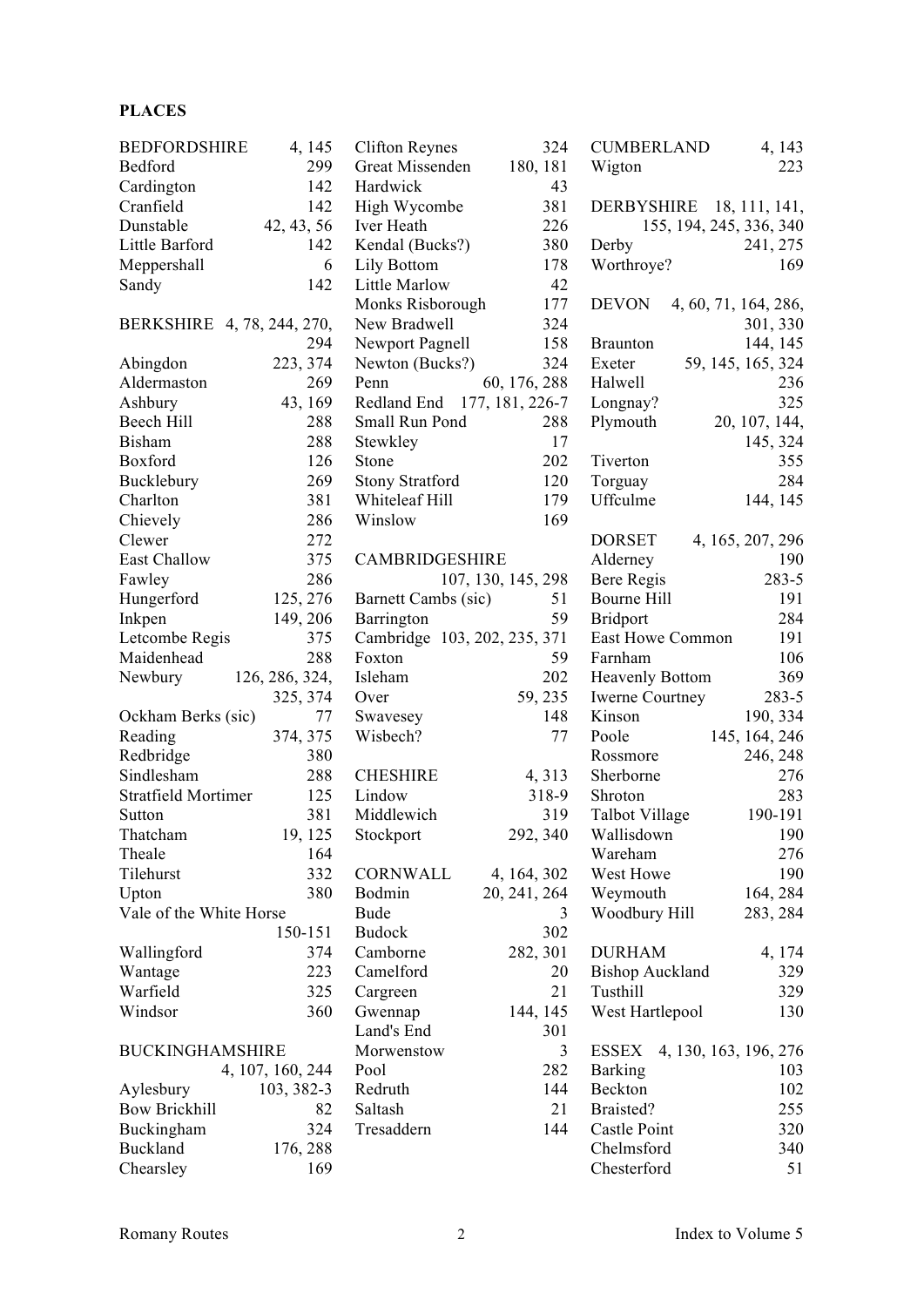| Colchester                              | 291              | <b>Brams</b> |
|-----------------------------------------|------------------|--------------|
| Cold Norton                             | 320              | Brocke       |
| Eastwood                                | 293              | Cather       |
| Epping                                  | 159, 317         | Chilwo       |
| <b>Forest Gate</b>                      | 102              | Christo      |
| Good Easter                             | 149              | Colbur       |
| Leytonstone                             | 102, 147-9       | Cronda       |
| <b>Loughton Forest</b>                  | 365              | Crookl       |
| Rainham                                 | 86               | Deadw        |
| Romford                                 | 163              | Denny        |
| Southend                                | 293              | Drafor       |
| Stratford                               | 149              | East B       |
| Thaxted                                 | 104              |              |
| Wanstead                                |                  | East H       |
|                                         | 86, 147          | Eling        |
| <b>Wanstead Flats</b>                   | 102, 148-9       | Eversle      |
| Woodford Green                          | 371              | Ewsho        |
|                                         |                  | Farleig      |
| <b>GLOUCESTERSHIRE</b>                  |                  | Farnbc       |
|                                         | 4, 37, 86        | Fawley       |
| <b>Ashton Gate</b>                      | 82               | Fleet        |
| Ayberry Upham                           | 223              | Fordin       |
| <b>Bisley</b>                           | 381              | Four N       |
| 82-84, 157, 172, 176,<br><b>Bristol</b> |                  | Gospo:       |
|                                         | 324, 325, 360    | Graysh       |
| Chedworth                               | 329              | Greath       |
| Cheltenham                              | 288, 324         | Hale         |
| Coalpit Heath                           | 324              | Hardle       |
| Cotswolds                               | 150-151          | Hartley      |
| Gloucester                              | 104, 284         | Hartley      |
| Hot Hundred                             | 288              | Hartley      |
| Kingswood Forest                        | 82-83            | Havan        |
| Moreton in Marsh                        | 360              | Headle       |
| Newsham?                                | 380              | Hilltop      |
| Stroud                                  | 288, 325         | Hilsea       |
| Tewkesbury                              | 314              | Holder       |
|                                         |                  | Hollyv       |
| HAMPSHIRE 3, 4, 37, 78, 84,             |                  | Holt         |
| 108a, 125, 164, 245, 250, 270           |                  | Hook (       |
| Aldershot                               | 13, 14, 78, 282, | Ipley        |
|                                         | 325, 356         | Liss         |
| Alresford                               | 15               | Little I     |
| Alton                                   | 3, 287, 388      | Longd        |
| Andover                                 | 362              | Longm        |
| <b>Barton Stacey</b>                    | 125              | Longpa       |
| Basingstoke                             | 125, 331         | Lymin        |
| Beaulieu                                | 126              | Lyn?         |
| <b>Bentley</b>                          | 14,380           | Lyndh        |
| <b>Binsted</b>                          | 39, 380          | March        |
| <b>Boldre</b>                           | 357              | Michel       |
| Bordon                                  | 14               | Milfor       |
| <b>Boscombe</b>                         | 283              | Millbro      |
| Bournemouth                             | 36, 276, 283,    | Milton       |
|                                         | 380              | Minste       |
|                                         |                  |              |
| <b>Bramdean</b>                         | 379              | Morga        |
| <b>Bramshott</b>                        | 14               | Nately       |

| 291   | <b>Bramshill</b>                     | 126       |
|-------|--------------------------------------|-----------|
| 320   | 144, 145, 301<br><b>Brockenhurst</b> |           |
| 293   | Catherington                         | 208       |
| 317   | Chilworth                            | 371       |
| 102   | Christchurch                         | 180       |
| 149   | Colbury                              | 170       |
| $7-9$ | Crondall<br>250, 374                 |           |
| 365   | Crookham                             | 374       |
| 86    | Deadwater                            | 14        |
| 163   | Denny Lodge                          | 357       |
| 293   | Draford?                             | 380       |
| 149   | East Boldre                          | 170, 375  |
| 104   | East Howe Common                     | 191       |
| 147   | Eling                                | 126       |
| 8-9   | Eversley                             | 126, 317  |
| 371   | Ewshot                               | 374       |
|       | Farleigh                             | 286       |
|       | 325, 331, 356                        |           |
| 86    | Farnborough<br>Fawley                | 286       |
| 82    | 126, 282, 330<br>Fleet               |           |
| 223   | Fordingbridge                        |           |
|       | Four Marks                           | 330       |
| 381   |                                      | 332<br>45 |
| 76,   | Gosport                              | 14        |
| 360   | Grayshott                            |           |
| 329   | Greatham                             | 14        |
| 324   | Hale                                 | 144, 164  |
| 324   | Hardley                              | 170       |
| 151   | Hartley Mauditt                      | 290       |
| 284   | Hartley Row                          | 250       |
| 288   | Hartley Wintney                      | 317       |
| $-83$ | Havant                               | 208       |
| 360   | Headley<br>14, 49, 300               |           |
| 380   | Hilltop                              | 170       |
| 325   | Hilsea                               | 144       |
| 314   | Holdenhurst                          | 276       |
|       | Hollywater                           | 14        |
| 84,   | Holt                                 | 250       |
| 270   | Hook Common                          | 82        |
| 82,   | Ipley                                | 170       |
| 356   | Liss                                 | 14        |
| 15    | Little Down (Hampshire?)             | 87        |
| 388   | Longdown                             | 170       |
| 362   | Longmoor                             | 14        |
| 125   | Longparish                           | 250       |
| 331   | Lymington Common                     | 380       |
| 126   | Lyn?                                 | 380       |
| 380   | Lyndhurst                            | 272       |
| 380   | Marchwood                            | 170       |
| 357   | Micheldever                          | 125       |
| 14    | Milford                              | 380       |
| 283   | Millbrook                            | 276       |
| 83,   | Milton, Portsmouth                   | 208       |
| 380   | Minstead                             | 272       |
| 379   | Morgate?                             | 276       |
| 14    | <b>Nately Scures</b>                 | 126       |

| 5                                                             | New Alresford                   | 166-8          |
|---------------------------------------------------------------|---------------------------------|----------------|
| .<br>3                                                        | New Forest 108a, 117, 141,      |                |
|                                                               |                                 | 170, 296       |
|                                                               | Newnham                         | 126, 250       |
| .<br>)                                                        | North Warnborough               | 126, 250,      |
| )                                                             |                                 | 251            |
| ļ                                                             |                                 |                |
|                                                               | Oakley                          | 125            |
| ļ                                                             | Odiham                          | 126, 250       |
| <br>7                                                         | Old Alresford                   | 371            |
|                                                               | Overton                         | 317            |
| )<br>;                                                        | Pamber                          | 125, 127, 374  |
|                                                               | Petersfield                     | 287, 381, 388  |
|                                                               | Portchester                     | 380            |
| - ^ アート・ジンジント トランド                                            | Portsea 46, 59, 77, 78, 79, 371 |                |
|                                                               |                                 |                |
|                                                               | Portsmouth 54, 77, 111, 164,    |                |
|                                                               | 166, 168, 208, 325, 366, 380    |                |
|                                                               | Ringwood                        | 112, 167, 276  |
|                                                               | Romsey                          | 380            |
|                                                               | Rotherwick                      | 125, 126, 250, |
|                                                               |                                 | 251, 317       |
|                                                               | Selborne                        | 3, 116, 118    |
|                                                               | Shedfield                       | 46             |
|                                                               |                                 |                |
|                                                               | Shirley                         | 144, 145       |
|                                                               | Shirrell Heath                  | 46             |
| ļ                                                             | Sholing                         | 84,380         |
| ļ                                                             | Soberton                        | 374            |
|                                                               | Sopley                          | 298            |
| ) )<br>) 7<br>) 3                                             | Southampton 44, 55, 76, 84,     |                |
|                                                               | 144, 145, 149, 164, 236, 297,   |                |
|                                                               | 317, 330, 356, 357              |                |
|                                                               |                                 |                |
|                                                               | South Stoneham                  | 236, 317       |
|                                                               | Southsea                        | 166            |
| $\mathbf{)}$                                                  | <b>Stratfield Turgis</b>        | 125            |
|                                                               | Swanthorn (-thorpe?)            | 374            |
| 5                                                             | Tadley                          | 125, 126, 250  |
|                                                               | Titchfield                      | 75             |
| $\mathbf{)}$                                                  | Weyhill                         | 46, 76, 380    |
|                                                               | Whitchurch                      | 125, 250       |
|                                                               | Whitehill                       | 14             |
| $\begin{array}{c} \text{?} \ \text{?} \ \text{?} \end{array}$ |                                 |                |
|                                                               | Wickham                         | 44, 46         |
| 7                                                             | Widley                          | 208            |
| $\mathbf{)}$                                                  | Winchester                      | 75, 325        |
| ļ                                                             | Winchfield                      | 250, 317       |
| $\mathsf{)}$                                                  | Wooton St Lawrence 126, 317     |                |
|                                                               | Wymering                        | 144            |
|                                                               | Yateley                         | 251, 288       |
|                                                               |                                 |                |
| )<br>)<br>)<br>)                                              | HEREFORDSHIRE                   |                |
|                                                               |                                 | 223, 240       |
| 5                                                             | Thornbury                       | 129            |
|                                                               |                                 |                |
|                                                               | <b>HERTFORDSHIRE</b>            |                |
|                                                               | 4, 17, 130, 145, 158, 160       |                |
|                                                               | Barnet?                         | 51             |
|                                                               | Benington                       | 12             |
| ) らりらり                                                        | Buntingford                     | 223            |
|                                                               |                                 |                |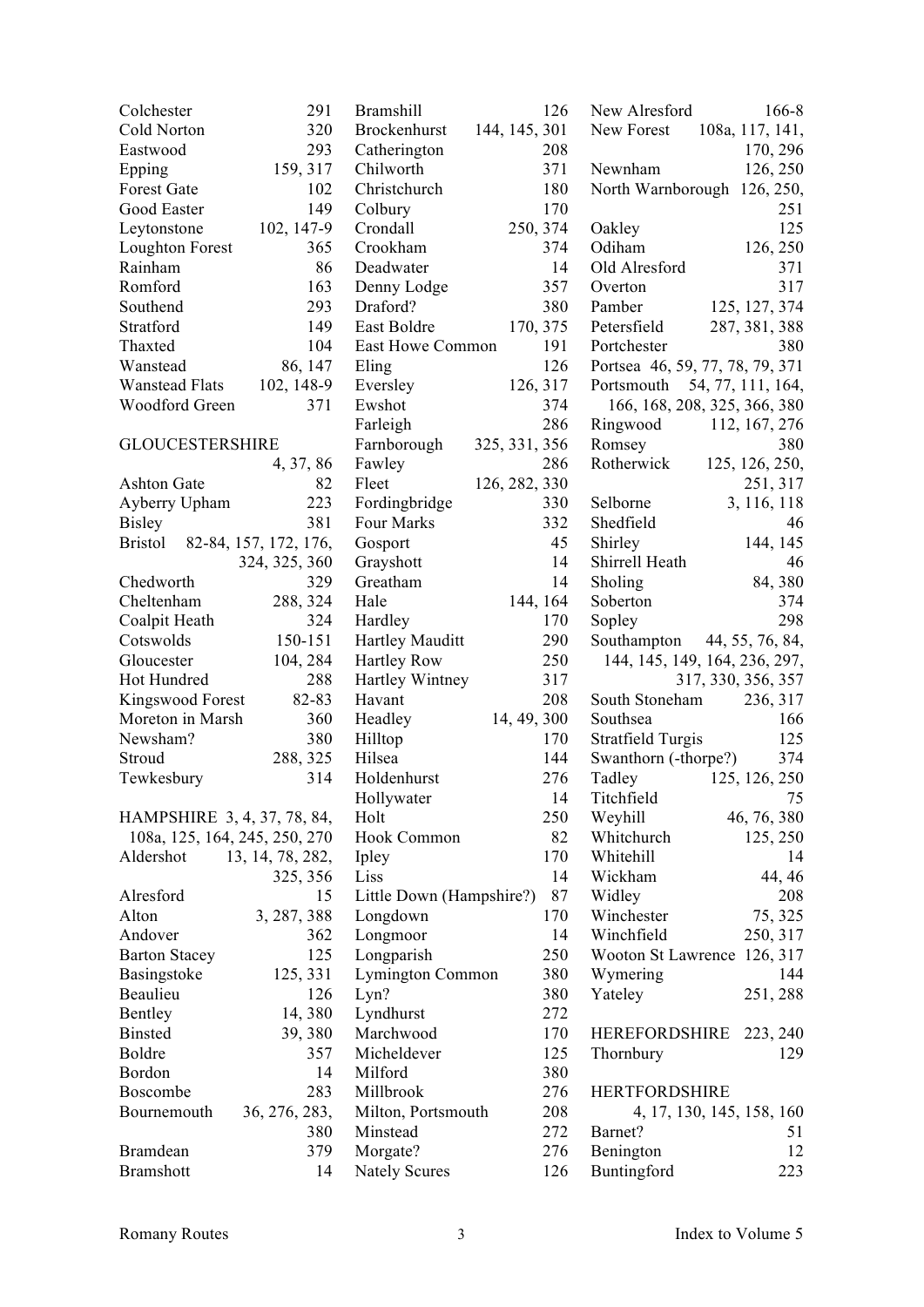| <b>Bushey</b>                  | 148                        | Hythe                        | 144, 145          | Lancaster                | 370                           |
|--------------------------------|----------------------------|------------------------------|-------------------|--------------------------|-------------------------------|
| Hertford                       | 357                        | Lamberhurst                  | 86                | Leicester                | 173                           |
| Hinxworth                      | 103, 142                   | Larkfield                    | 17                | Liverpool                | 122-4, 173, 253,              |
| Lilley                         | 299                        | Leeds                        | 69                |                          | 324, 325, 339, 340            |
| North Mimms                    | 42                         | Linton                       | 86                | Manchester               | 319, 340, 381                 |
| Royston                        | 130                        | Little Chart                 | 169               | Preston                  | 243                           |
| Tring                          | 103                        | Littlebourne                 | 317               | Rochdale                 | 381                           |
| Up Western (Weston?)           | 299                        | Locksbottom                  | 342               | Smallbridge              | 98                            |
|                                |                            | Lower Hardres                | 268               |                          |                               |
| <b>HUNTINGDONSHIRE</b>         |                            | Maidstone                    | 58, 87, 240, 269, | <b>LEICESTERSHIRE</b>    | 297                           |
|                                | 4, 107, 382                | 344                          |                   | Leicester                | 173, 216, 297, 314            |
| <b>Brington</b>                | 169                        | Matfield                     | 257               | Market Harborough        | 253                           |
|                                |                            | Mersham                      | 317               | Melton Mowbray           | 105                           |
| KENT $2, 3, 4, 7-11, 13, 19,$  |                            | Milton                       | 51,58             | Thurlaston               | 20                            |
|                                | 78, 86, 96, 118, 211, 244, | New Town                     | 343               |                          |                               |
|                                | 245, 270, 342              | Northfleet                   | 87, 192           | LINCOLNSHIRE             |                               |
| Ash Tree Lane                  | $7, 9-10$                  |                              | 266-70, 338, 342, |                          | 103, 107,                     |
|                                |                            | Orpington                    |                   |                          | 194, 211                      |
| Ashford                        | 222, 259                   |                              | 343, 347, 375     | Ackington?               | 299                           |
| Barham                         | 87                         | Ospringe                     | 259               | Bracebridge              | 62                            |
| Beacon Road                    | $7 - 11$                   | Paddock Wood                 | 148               | Crowle                   | 241                           |
| Beckenham                      | 176, 288                   | Penshurst                    | 12                | Grantham                 | 61-62                         |
| <b>Birling</b>                 | 235                        | Plaxtol                      | 86                | Hagworthingham           | 149                           |
| Blackheath                     | 87                         | Plumstead                    | 85-89             | Heighington              | 149                           |
| <b>Bromley</b>                 | 269                        | Rainham                      | 86                | Kesteven                 | 291                           |
| Brompton, Gillingham           | 222                        | Ramsgate                     | 87, 152           | Spalding                 | 339                           |
| Buckland, Dover                | 89                         | Rochester                    | 326               | Washingborough           | 149                           |
| Canterbury                     | 69, 255, 259,              | St Mary Cray                 | 343, 347          |                          |                               |
|                                | 268, 380                   | Sandwich                     | 87, 169           | LONDON 17, 55, 104, 158, |                               |
| Charlton                       | 58,86                      | Sevenoaks                    | 269               |                          | 167, 176, 194, 195, 254, 286, |
| Chatham                        | 8-9, 86, 146,              | Sheerness                    | 366               |                          | 288, 324, 325, 340            |
|                                | 222-3, 325                 | Sittingbourne                | 58, 259           |                          |                               |
| Cliffe                         | 328                        | Snodland                     | 235               | <b>MIDDLESEX</b>         | 118, 130, 244                 |
| Cooling Common                 | 328                        | Southborough                 | 8                 | Acton                    | 86, 169                       |
| Corke's Meadow                 | $\tau$                     | Southfleet                   | 202               | <b>Bethnal Green</b>     | 77, 192, 222                  |
| Coxheath                       | 58                         | Tonbridge                    | 86                | <b>Bostall Heath</b>     | 87                            |
| Crockenhill                    | 342                        | Tower Hamlets, Dover 69, 259 |                   | Botwell                  | 60                            |
| Crofton                        | 343, 347                   | <b>Town Malling</b>          | 146               | <b>Brentford</b>         | 172                           |
| Crystal Palace                 | 180                        | <b>Tugmutton Common</b>      | 343               | Charterhouse             | 70                            |
| Dartford 15, 51, 107, 202, 286 |                            | Tunbridge                    | 325               | Chelsea                  | 361                           |
| Dover                          | 58, 69, 87, 259            | Tunbridge Wells              | 8, 251            | Chiswick                 | 142, 178, 182,                |
| <b>East Malling</b>            | 17                         | Underriver                   | 146               |                          | 226, 244                      |
| Farnborough                    | 128, 342                   | Upchurch                     | 317               | Covent Garden            | $147 - 8$                     |
| Farningham                     | 86                         | Wateringbury                 | 146               | East End                 | 96, 166, 235                  |
| Faversham                      | 259                        | Welling                      | 85                | Edgware                  | 178                           |
| Five Oak Green                 | 86                         | Westwell                     | 375               | <b>Edgware Road</b>      | 182                           |
| Folkstone                      | 13, 86, 259, 260           | Willesborough                | 259               | Feltham                  | 291                           |
| Gads Hill                      | $326 - 8$                  | Wingham                      | 87                | Finsbury                 | 70                            |
| Gravesend                      | 51, 87, 107, 192,          | Wisbeach Kent (sic)          | 77                | Fulham Field             | 87                            |
|                                | 223                        | Woolwich                     | 77, 85, 361       | Fulham                   | 60                            |
| Hadley (Sussex?)               | 381                        | Wye                          | 169               | Haggerston               | 222                           |
| Hadlow                         | 51, 117, 148               | Yalding                      | 87                | Hammersmith              | 330                           |
| Hastingleigh                   | 58                         |                              |                   | <b>Hampton Court</b>     | 227                           |
|                                |                            |                              |                   |                          |                               |
| <b>High Brooms</b>             | 8                          | LANCASHIRE                   | 4, 313            | Hampton Wick             | $13 - 17$                     |
| Hollingbourne                  | 58                         | Blackpool                    | 243, 271, 275     | Harlington               | 60, 176, 288                  |
| Hoo                            | 328, 342                   | <b>Bolton</b>                | 340               | Hayes                    | 60, 176, 288                  |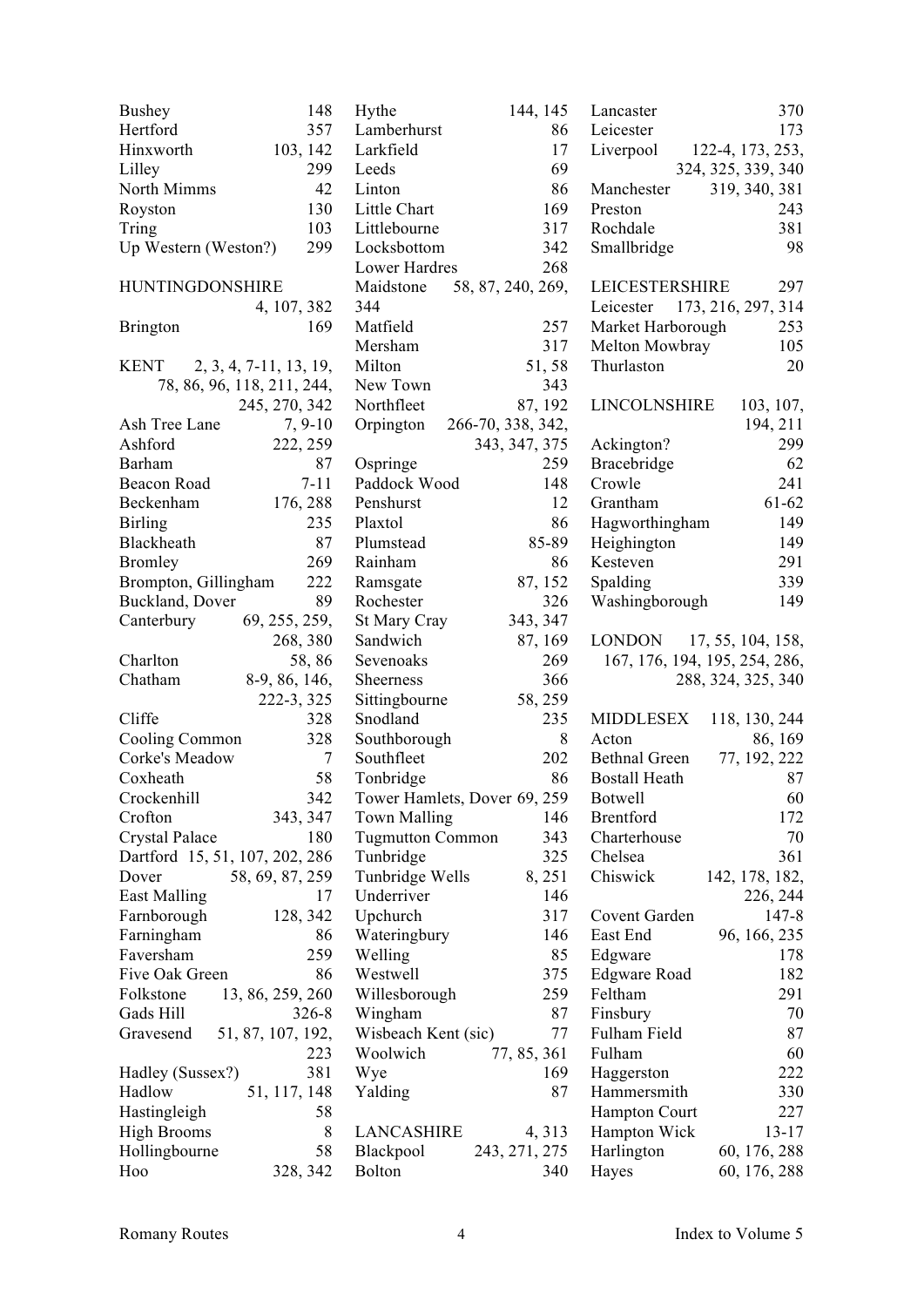| Hendon                   | 106                          | Botany Bay                 | 61-63           | Shrewsbury                    | 74, 159, 204,                               |
|--------------------------|------------------------------|----------------------------|-----------------|-------------------------------|---------------------------------------------|
| Hornsey                  | 106                          | East Retford               | 356             |                               | 314, 315                                    |
| Hounslow                 | 291                          | Laneham                    | 356             | Wellington                    | 314                                         |
| Hoxton                   | 222                          | Newark                     | 61-63, 176, 288 |                               |                                             |
| Ickenham                 | 180, 224-5                   | Nottingham                 | 61, 173, 202,   |                               | SOMERSET 4, 37, 165, 270                    |
| Islington                | 146                          |                            | 298, 340        | Bannerdown                    | 50                                          |
| Kensington               | 213, 298                     | Rampton                    | 356             | Bath                          | 60, 159, 176, 288, 389                      |
| Kilburn                  | 284                          | Sutton                     | 340             | Batheaston                    | 50                                          |
| <b>Kings Cross</b>       | 146                          |                            |                 | <b>Bridgwater</b>             | 324                                         |
| Notting Hill             | 264, 375                     | <b>OXFORDSHIRE</b>         | 3, 4, 37,       | Crewkerne                     | 284                                         |
| Old Bailey               | 196                          |                            | 270, 322        | Dunstow (Dunster?)            | 325                                         |
| Oxford Street            | 129                          | Ardley                     | 149             | Oare                          | 97                                          |
| Ruislip                  | 180, 181, 182,               | Bampton                    | 288             | Sedgemoor                     | 156                                         |
|                          | 225-7, 244                   | Beckley                    | 39, 43          | Yeovil                        | 164                                         |
| Shoreditch               | 222                          | <b>Bicester</b>            | 39, 40, 149     |                               |                                             |
| St George                | 381                          | Bullingdon                 | 202             | STAFFORDSHIRE                 | 4, 84,                                      |
| St George in the East    | 200                          | <b>Burford</b>             | 82              |                               | 106, 275, 313                               |
| St. Giles in the Fields  | 70                           | Caversham                  | 223, 317        | Artsil?                       | 318                                         |
| <b>Staines</b>           | 223                          | Chalgrove                  | 317             | <b>Black Patch, Smethwick</b> | 241                                         |
| Turnham Green            | 222                          | Charlbury                  | 43              | Darley                        | 340                                         |
| Twickenham               | 125                          | Chipping Norton            | 50              | <b>Great Barr</b>             | 274                                         |
| Uxbridge                 | 45                           | Deddington                 | 12              | Hearthill?                    | 318                                         |
| Wembley                  | 178, 180                     | Eynsham                    | 324             | Hixon                         | 273                                         |
| Whitechapel              | 172                          | <b>Gallows Tree Common</b> | 223             | Stafford                      | 274                                         |
| Willesden                | 106                          | Goring                     | 223             | Stoke-on-Trent                | 318                                         |
|                          |                              |                            | 50              | Stone                         | 273, 274                                    |
|                          |                              | <b>Great Rollright</b>     | 202             | Wallsall                      | 84                                          |
| NORFOLK 4, 71, 160, 256, |                              | Headington                 |                 |                               |                                             |
|                          | 292, 296, 297, 298, 299, 302 | Henley                     | 60<br>40        | Wolverhampton                 | 120<br>273                                  |
| Beeston                  | 173                          | Launton                    |                 | Yoxall                        |                                             |
| Kings Lynn               | 331                          | Mapledurham                | 223             |                               |                                             |
| Norwich                  | 98, 172, 292                 | Middleton Stoney           | 39              |                               | SUFFOLK 4, 98, 121, 141,                    |
| South Wootton            | 331                          | Oxford                     | 82, 373         |                               | 172, 298, 299, 300                          |
| Swaffham                 | 173                          | Signet                     | 82              | Blaxhall                      | 206                                         |
| Terrington (Norfolk?)    | 329                          | South Stoke                | 223             | Bramford                      | 55                                          |
| Wickmere                 | 324                          | Stoke Lyne                 | 38-43, 82, 149  | Bury St Edmunds               | 299, 362                                    |
|                          |                              |                            |                 |                               | Summerswell 60 Ipswich 55, 103, 213-4, 291, |
| NORTHAMPTONSHIRE         |                              | Swinbrook                  | 39              |                               | 325, 370                                    |
|                          | 270, 293                     | Tetsworth                  | 223             | Lowestoft                     | 120                                         |
| <b>Brackley</b>          | 38                           | Thame                      | 41              | Mendham                       | 98                                          |
| Daventry                 | 97, 142, 192                 | Witney                     | 43              | Newmarket                     | 235                                         |
| Drayton                  | 142, 192                     |                            |                 | Saxmundham                    | 237                                         |
| Iron Ferry               | 324                          | <b>RUTLAND</b>             |                 | Sudbury                       | 340                                         |
| Laundon $(=$ Launton?)   | 40                           | Grindon                    | 324             | Thorndon                      | 297                                         |
| Middleton Cheney         | 38, 41                       |                            |                 | Yarmouth                      | 299                                         |
| Newnham                  | 142, 192                     | <b>SHROPSHIRE</b>          | 293             |                               |                                             |
| Northampton              | 45, 258, 381                 | <b>Bridgnorth</b>          | 314             | <b>SURREY</b>                 | 4, 78, 160, 294                             |
| <b>Sutton Bassett</b>    | 340                          | Church Stretton            | 315             | Ash                           | 14, 16, 77, 78                              |
| Peterborough             | 241                          | Dawley                     | 315, 316        | Ashware?                      | 380                                         |
| Towcester                | 96, 97, 374                  | Ironbridge                 | 313, 315, 316   | Balham                        | 120                                         |
|                          |                              | Llawnt                     | 386             | <b>Battersea</b>              | 367, 368                                    |
| NORTHUMBERLAND           |                              | Much Wenlock               | 315             | Bermondsey                    | 369                                         |
|                          | 4, 68, 174                   | Oakengates                 | 204, 315        | Blackdown                     | 282                                         |
|                          |                              | Oswestry                   | 386-7           | <b>Byfleet</b>                | 272                                         |
| NOTTINGHAMSHIRE 4, 106   |                              | Ruyton                     | 203             | Camberwell                    | 222                                         |
| Basford                  | 293                          | Shifnall                   | 315             | Capel                         | 12                                          |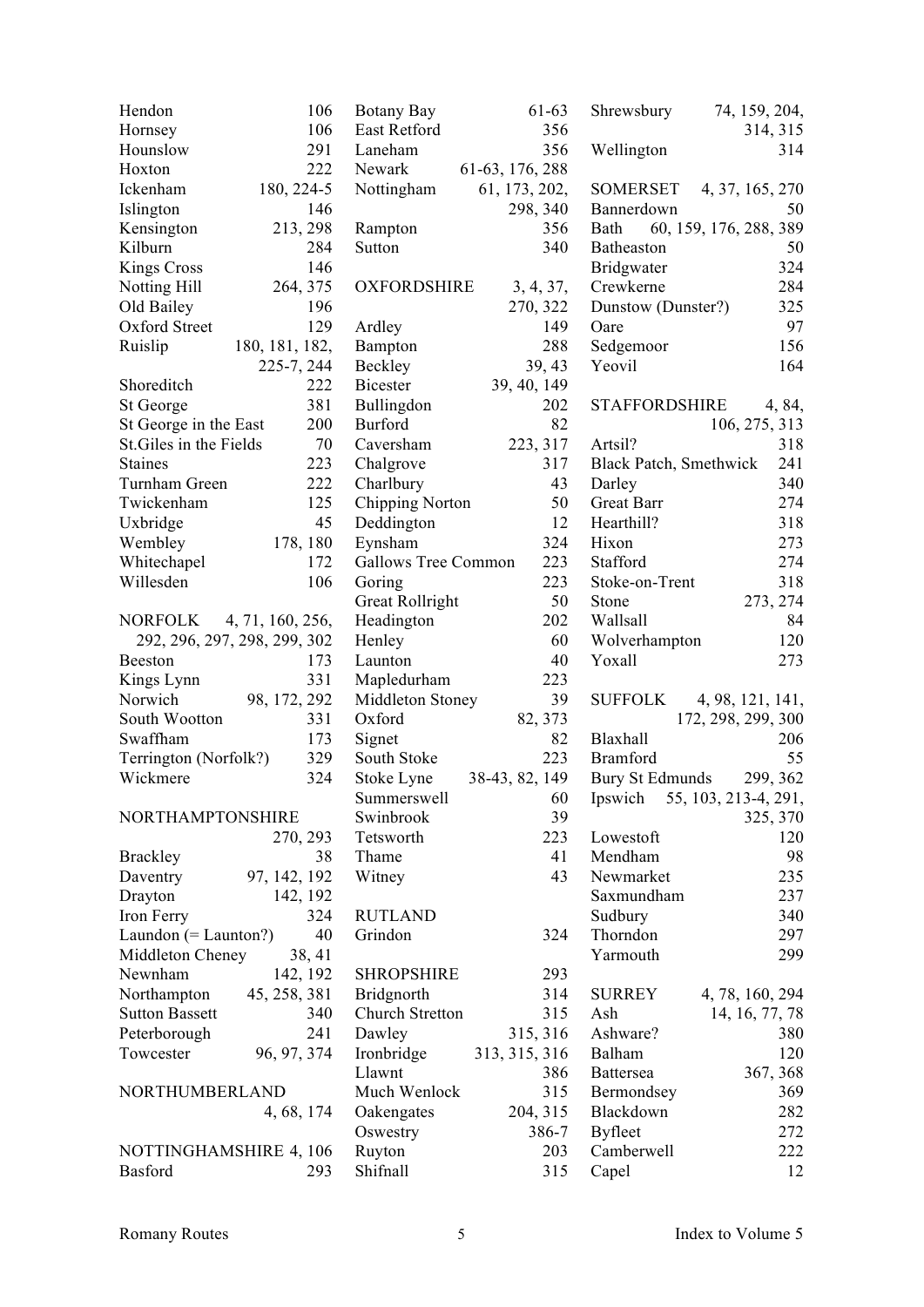| Cheam                        | 375                    | Copthorne                  | 255             | Chippenham               | 104, 223, 322      |
|------------------------------|------------------------|----------------------------|-----------------|--------------------------|--------------------|
| Chertsey                     | 306, 325               | Crawley                    | 15, 17, 86      | Chiseldon                | 322                |
| Clapham                      | 381                    | Crowborough                | 57, 255, 257    | Corsham                  | 223                |
| Coomb                        | 13                     | Cuckfield                  | 253             | Cricklade                | 276                |
| Croydon                      | 75, 79, 87, 380        | Ditchling                  | 12              | Cullen (Colerne?)        | 104                |
| Deepcut                      | 282                    | Fairwarp                   | 254, 255, 258   | Devizes                  | 37                 |
| Dorking                      | 380, 381               | Framfield                  | 12              | Easton                   | 223                |
| Epsom                        | 16, 128, 180, 288,     | Hadley?                    | 381             | Great Somerford          | 104                |
|                              | 361, 367               | Hastings                   | 15              | Grittleton               | 104                |
| Farnham                      | 297, 325, 374          | Haywards Heath             | 19, 253         | Horton                   | 381                |
| Frimley                      | 126, 282, 325          | High Hurstwood             | 255             | Landford                 | 291                |
| Guildford                    | 120, 325               | Horsham                    | 16, 257         | Malmesbury               | 288, 322, 381      |
| Ham                          | 285, 323               | <b>Horsted Keynes</b>      | 254             | Melksham                 | 50, 104, 176, 288  |
| Haslemere                    | 284                    | Lewes                      | 257             | Minety                   | 378                |
| Horley                       | 77                     | Lindfield                  | 255             | Purton                   | 378                |
| Kingston-upon-Thames         |                        | Linford (Lindfield?)       | 126             | Salisbury                | 13                 |
|                              | 13, 295, 317, 368, 381 | Little Down (Sussex?)      | 87              | Swindon                  | 104, 176, 264,     |
| Lambeth                      | 380                    | Little Horsted             | 12              |                          | 276, 381           |
| Merstham                     | 77,78                  | Maresfield                 | 255, 258        |                          | 104                |
| Mitcham                      | 235                    | Newick                     | 12              | Trowbridge<br>Warminster |                    |
|                              |                        |                            |                 |                          | 104, 296           |
| Mitcham Common               | 371                    | Oakley?                    | 380             | Westport St Mary         | 288, 381           |
| Normandy                     | 78                     | Petworth                   | 286             | <b>Wootton Bassett</b>   | 176, 288,          |
| Norwood                      | 235, 381               | Piltdown                   | 255             |                          | 378, 380           |
| Ockham?                      | 77                     | Pulborough                 | 16, 17          |                          |                    |
| Peckham                      | 330                    | Rogate                     | 283, 284        | <b>WORCESTERSHIRE</b>    | 4,86               |
| Peckham Rye                  | 222                    | Rye                        | 86              | <b>Bromsgrove</b>        | 329                |
| Putney                       | 380, 381               | Shermanbury                | 272             |                          |                    |
| Pyrford                      | 16                     | Shipley                    | 375             | YORKSHIRE                | $4, 5-6, 140,$     |
| Redhill                      | 77, 255                | Tarring                    | 12              |                          | 155, 175, 275, 299 |
| Richmond                     | 227                    | Uckfield                   | 57, 254, 255    | Ardsley                  | 340                |
| Riddlesdown                  | 87                     | Waldron                    | 12              | Attercliffe cum Darnall  | 275                |
| Rotherhithe                  | 369                    | West Grinstead             | 272             | Bainbridge               | 143                |
| Send                         | $\overline{4}$         | Withyham                   | 255, 257        | Barnsley                 | 340                |
| Shackleford                  | 325                    |                            |                 | Batley                   | 301                |
| Southwark                    | 59, 156, 381           | WARWICKSHIRE 4, 71, 297    |                 | <b>Batley Carr</b>       | 301                |
| Streatham                    | 380                    | Birmingham                 | 96, 173, 204,   | Bentham                  | 143                |
| <b>Upper Hale</b>            | 13                     |                            | 216, 241, 313   | <b>Birstall</b>          | 301                |
| Wandsworth                   | 254, 291,              | <b>Brinklow</b>            | 20              | Bramhope                 | 339                |
|                              | 367, 380               | Coventry                   | 339, 340        | Crofton                  | 340                |
| Weybridge                    | 263, 375               | Milverton                  | 297             | Dewsbury                 | 301                |
| Wimbledon                    | 380, 381               | Nuneaton                   | 97              | Doncaster                | 336                |
| Worplesdon                   | 16, 329                | Rugby                      | 96, 97          | Halifax                  | 340                |
| Wrecclesham                  | 17                     | Southam                    | 97              | Hawes                    | 143                |
|                              |                        | Warmington                 | 142             | Huddersfield             | 339, 340           |
| SUSSEX 19, 78, 121, 245, 255 |                        | Whitacre                   | 97              | Lee Gap                  | 6                  |
| Ashurst                      | 375                    |                            |                 | Leeds                    | 339, 340, 381      |
| Battle                       | 375                    | WESTMORLAND                | 4, 143          | Leyburn                  | 143                |
| Bodiam                       | 12                     | Appleby                    | 6, 52, 124, 140 | Low Oxnop                | 143                |
| <b>Brighton</b>              | 13, 14, 77, 78,        |                            |                 | Malton                   | 340                |
|                              | 128, 173               | WILTSHIRE 4, 141, 264, 270 |                 | Northowram               | 340                |
| Burgess Hill                 | 252, 253,              | Alderbury                  | 380             | Ossett                   | 339                |
|                              | 254, 256               | Beding?                    | 381             | Overton                  | 339                |
| Chailey                      | 381                    | Brokenborough              | 322             | Sheffield                | 175, 339, 340      |
| Charlton                     | 86                     | Burderop                   | 322             | Skipton                  | 143                |
| Chichester                   | 13,380                 | Calne                      | 104             | Stanley                  | 340                |
|                              |                        |                            |                 |                          |                    |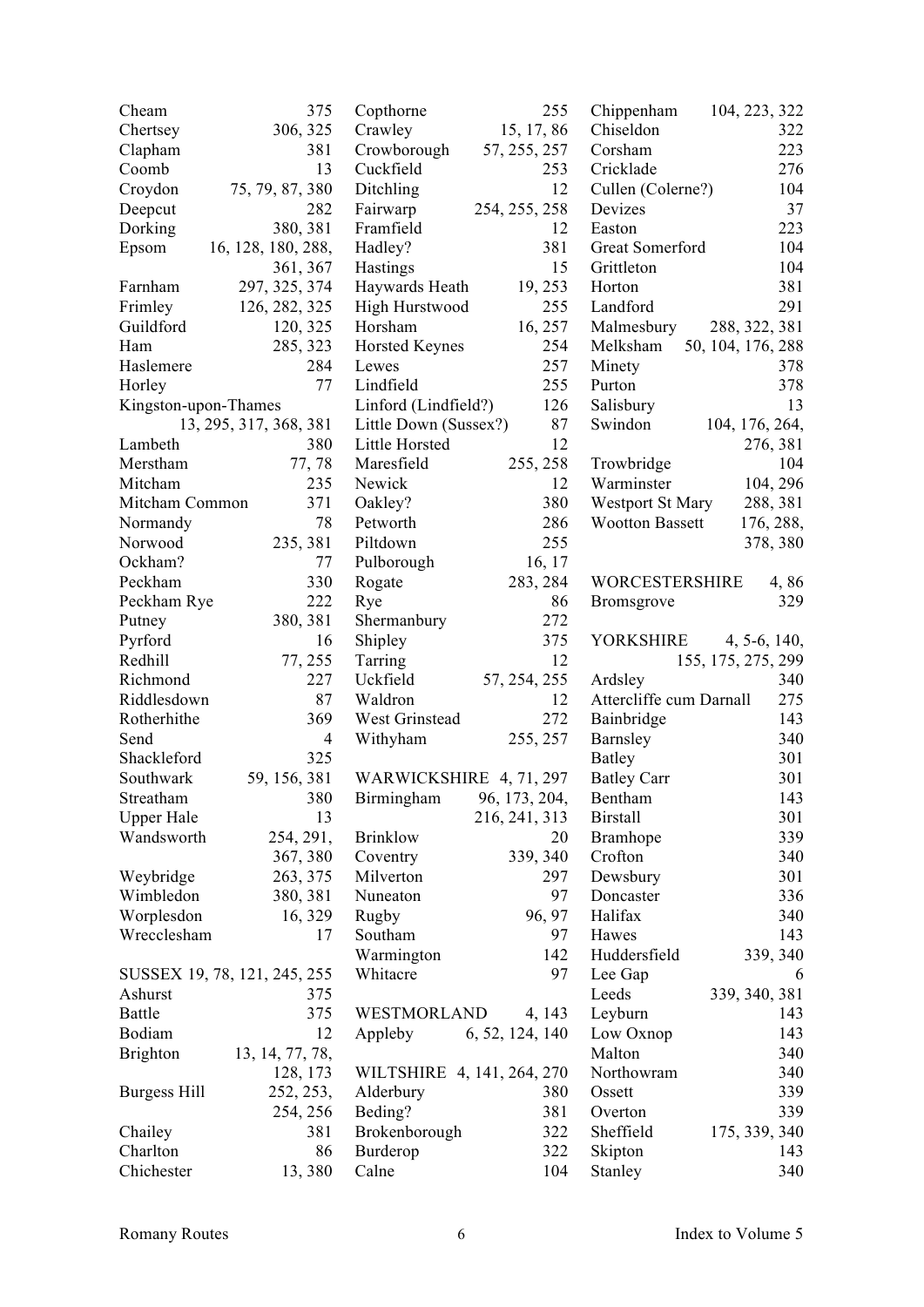| Swaledale<br>143<br><b>Black Pill</b><br>215<br>Van Diemen's Land<br>Terrington (Yorks?)<br>324<br>329<br>Blackwood<br>296, 299, 300<br>Topcliffe/Topley<br>321<br>6<br>Blaenavon<br>11<br>Wadsley<br>339<br>Borth<br><b>BARBADOS</b><br>35, 153-4, 193<br>216<br>Wakefield<br>339<br>Brecon<br>339<br>Wetherby<br>Breconshire<br>$\overline{4}$<br><b>BELGIUM</b><br>$\overline{4}$<br>York 13, 66, 125, 176, 340<br>Caernarvonshire<br>Cardiganshire<br><b>BRAZIL</b><br>4, 11 | 235     |
|----------------------------------------------------------------------------------------------------------------------------------------------------------------------------------------------------------------------------------------------------------------------------------------------------------------------------------------------------------------------------------------------------------------------------------------------------------------------------------|---------|
|                                                                                                                                                                                                                                                                                                                                                                                                                                                                                  |         |
|                                                                                                                                                                                                                                                                                                                                                                                                                                                                                  |         |
|                                                                                                                                                                                                                                                                                                                                                                                                                                                                                  |         |
|                                                                                                                                                                                                                                                                                                                                                                                                                                                                                  |         |
|                                                                                                                                                                                                                                                                                                                                                                                                                                                                                  |         |
|                                                                                                                                                                                                                                                                                                                                                                                                                                                                                  |         |
|                                                                                                                                                                                                                                                                                                                                                                                                                                                                                  | 32, 200 |
| Carmarthen<br><b>UNIDENTIFIED</b><br>176, 216                                                                                                                                                                                                                                                                                                                                                                                                                                    |         |
| Elkison<br>324<br>Carmarthenshire<br>CANADA<br>97, 120, 176,<br>4                                                                                                                                                                                                                                                                                                                                                                                                                |         |
| 324<br>Cilfynydd<br>Newton<br>11<br>239, 254                                                                                                                                                                                                                                                                                                                                                                                                                                     |         |
| Denbighshire<br>$\overline{4}$<br>Montreal                                                                                                                                                                                                                                                                                                                                                                                                                                       | 182     |
| 194, 207, 325<br>Eglwysilan<br>219<br>Saskatoon<br><b>IRELAND</b>                                                                                                                                                                                                                                                                                                                                                                                                                | 180     |
| 339<br>Flintshire<br>$\overline{4}$<br>Aghanon, Offaly<br>Vancouver                                                                                                                                                                                                                                                                                                                                                                                                              | 180     |
| 339<br>Armagh<br>4,324<br>Glamorganshire                                                                                                                                                                                                                                                                                                                                                                                                                                         |         |
| 340<br>County Cavan<br>Gwauncaegurwen<br>219<br><b>CARIBBEAN</b><br>32, 35, 36,                                                                                                                                                                                                                                                                                                                                                                                                  |         |
| Haverfordwest<br>325<br>County Kerry<br>173, 340                                                                                                                                                                                                                                                                                                                                                                                                                                 | 73, 153 |
| Downpatrick<br>340<br>Llantrisant<br>218                                                                                                                                                                                                                                                                                                                                                                                                                                         |         |
| $\overline{4}$                                                                                                                                                                                                                                                                                                                                                                                                                                                                   | 120     |
| Dromore, Armagh<br>340<br>Merionethshire<br><b>CEYLON</b>                                                                                                                                                                                                                                                                                                                                                                                                                        |         |
| Tagboy(?), Galway<br>340<br>Merthyr Tydfil<br>340                                                                                                                                                                                                                                                                                                                                                                                                                                |         |
| 121<br>Ulster<br>Monmouthshire<br><b>DOMINICAN REPUBLIC</b><br>4                                                                                                                                                                                                                                                                                                                                                                                                                 |         |
| Montgomeryshire<br>$\overline{4}$                                                                                                                                                                                                                                                                                                                                                                                                                                                | 153     |
| <b>ISLE OF MAN</b><br>159<br>Newcastle Emlyn<br>11                                                                                                                                                                                                                                                                                                                                                                                                                               |         |
| Newport 176, 215, 324, 325<br>370<br>EGYPT<br>120, 207<br>Douglas                                                                                                                                                                                                                                                                                                                                                                                                                |         |
| 319<br>Pembroke                                                                                                                                                                                                                                                                                                                                                                                                                                                                  |         |
| 107<br>Pembrokeshire<br>$\overline{4}$<br>47, 120, 235, 253,<br><b>JERSEY</b><br>FRANCE                                                                                                                                                                                                                                                                                                                                                                                          |         |
| Pontypool<br>176, 324<br>257, 263, 344-7                                                                                                                                                                                                                                                                                                                                                                                                                                         |         |
| Pontypridd 215, 216, 218, 219<br><b>SCOTLAND</b><br>66-68, 120,<br>Ailly sur Somme                                                                                                                                                                                                                                                                                                                                                                                               | 345     |
| 130, 140, 141, 194<br>Radnorshire<br>Bethune<br>4                                                                                                                                                                                                                                                                                                                                                                                                                                | 345     |
| Aberdeen<br>Ruabon<br>203<br>Bouchavesnes<br>342, 346, 347<br>120                                                                                                                                                                                                                                                                                                                                                                                                                |         |
| Blairgowrie<br>141<br>176, 324<br>Swansea<br>Chocques                                                                                                                                                                                                                                                                                                                                                                                                                            | 345     |
| Hulloch<br>Cardrona<br>318<br>Talywain<br>217                                                                                                                                                                                                                                                                                                                                                                                                                                    | 345     |
| 324<br>Clydesdale<br>193<br>Tredegar<br>La Boiselle                                                                                                                                                                                                                                                                                                                                                                                                                              | 345     |
| Culross<br>68<br>204<br>Welshpool<br>Les Boeufs<br>345, 346                                                                                                                                                                                                                                                                                                                                                                                                                      |         |
| Dumfriesshire<br>216<br>340<br>Whitland<br>Le Transloy                                                                                                                                                                                                                                                                                                                                                                                                                           | 346     |
| Edinburgh<br>130, 159, 339<br>216<br>Ynysybwl<br>Maurepas                                                                                                                                                                                                                                                                                                                                                                                                                        | 346     |
| 345, 346<br>Glasgow<br>120, 130, 339, 340<br>Meaulte                                                                                                                                                                                                                                                                                                                                                                                                                             |         |
| <b>AFRICA</b><br>Kelso<br>31-36, 208<br>Moislains<br>339                                                                                                                                                                                                                                                                                                                                                                                                                         | 347     |
| Kirk Yetholm<br>Montauban<br>345, 346<br>141, 174,                                                                                                                                                                                                                                                                                                                                                                                                                               |         |
| AUSTRALIA 31, 155-6, 173,<br>Oisemont<br>318, 385                                                                                                                                                                                                                                                                                                                                                                                                                                | 346     |
| Ovillers<br>Leith<br>130<br>180, 239-40, 270, 273                                                                                                                                                                                                                                                                                                                                                                                                                                | 345     |
| Lockerbie<br>120<br><b>Bathurst</b><br>297<br>Port Remy                                                                                                                                                                                                                                                                                                                                                                                                                          | 345     |
| Powfoot<br>318<br>Bendigo<br>173<br>Rancourt                                                                                                                                                                                                                                                                                                                                                                                                                                     | 347     |
| 297<br>340<br>Braidwood<br>Sailly-Saillisel<br>Troon                                                                                                                                                                                                                                                                                                                                                                                                                             | 347     |
| 296<br>Town Yetholm<br>174<br>St Maulvis<br>Clarence Plains                                                                                                                                                                                                                                                                                                                                                                                                                      | 346     |
| 367<br>St Pierre Vaast Wood<br>Launceston                                                                                                                                                                                                                                                                                                                                                                                                                                        | 347     |
| Maitland<br>296<br>345, 347<br><b>WALES</b><br>141, 194, 249<br>Somme                                                                                                                                                                                                                                                                                                                                                                                                            |         |
| 49, 295,<br>Aberaeron<br>11<br>New South Wales                                                                                                                                                                                                                                                                                                                                                                                                                                   |         |
| Aberdare<br>176, 324<br>296, 298, 300, 366<br><b>GERMANY</b><br>176, 197, 381                                                                                                                                                                                                                                                                                                                                                                                                    |         |
| Becklingen<br>Abergavenny<br>217, 325<br>Patricks Plains<br>298                                                                                                                                                                                                                                                                                                                                                                                                                  | 84      |
| 296<br>Abertridwr<br>219<br>Ryde<br>Hamburg                                                                                                                                                                                                                                                                                                                                                                                                                                      | 130     |
| 296<br>324<br>Sandhurst<br>Aberystruth                                                                                                                                                                                                                                                                                                                                                                                                                                           |         |
| 11<br>Aberystwyth<br>Sydney<br>297, 299, 366<br><b>HAITI</b>                                                                                                                                                                                                                                                                                                                                                                                                                     | 153     |
| Anglesey<br>4, 159<br>Tasmania<br>270, 299                                                                                                                                                                                                                                                                                                                                                                                                                                       |         |
| 319<br>Toongabbie<br>297<br><b>HUNGARY</b><br>Bangor                                                                                                                                                                                                                                                                                                                                                                                                                             | 34      |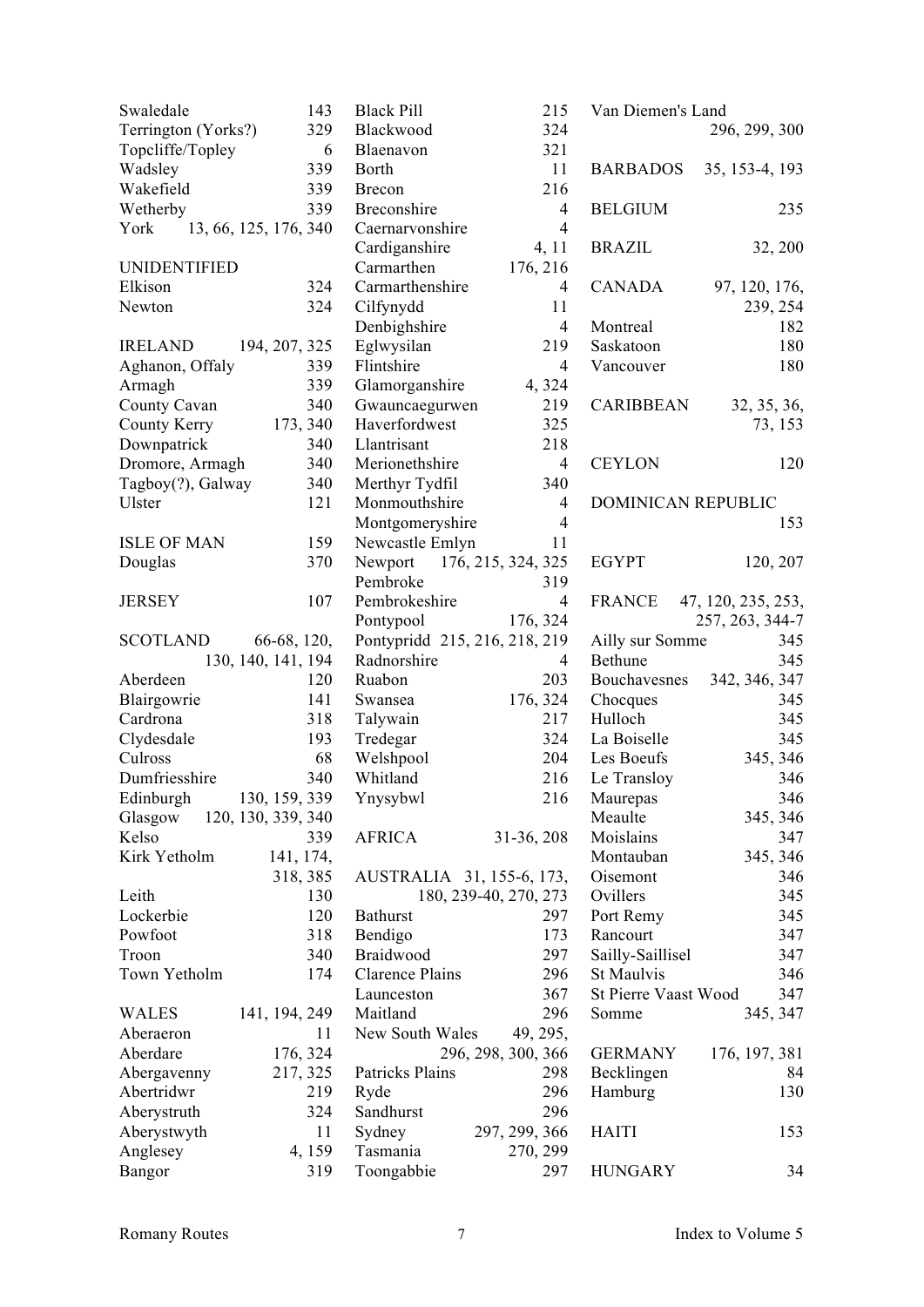| <b>INDIA</b><br>East India                                                                        | 120, 207<br>324                                                          |
|---------------------------------------------------------------------------------------------------|--------------------------------------------------------------------------|
| <b>ITALY</b><br>Rome                                                                              | 381<br>49, 120                                                           |
| <b>JAMAICA</b>                                                                                    | 153, 158                                                                 |
| <b>MOROCCO</b>                                                                                    | 33                                                                       |
| <b>NETHERLANDS</b><br>Rotterdam                                                                   | 235<br>197                                                               |
| <b>NEW ZEALAND</b>                                                                                | 239                                                                      |
| <b>PALESTINE</b>                                                                                  | 120                                                                      |
| <b>POLAND</b>                                                                                     | 340                                                                      |
| <b>PORTUGAL</b>                                                                                   | 32-34                                                                    |
| <b>RUMANIA</b>                                                                                    | 34                                                                       |
| <b>RUSSIA</b>                                                                                     | 34, 381                                                                  |
| <b>SICILY</b>                                                                                     | 120                                                                      |
| <b>SINGAPORE</b>                                                                                  | 97                                                                       |
| <b>SPAIN</b><br>Barbastro                                                                         | 32, 34<br>47                                                             |
| <b>SWEDEN</b>                                                                                     | 356                                                                      |
| <b>TURKEY</b><br>Constantinople                                                                   | 33                                                                       |
| <b>USA</b>                                                                                        | 31-36, 51, 65-69, 73,                                                    |
| Annapolis<br>Carolina<br>Maryland<br>North Carolina<br>Pennsylvania<br>South Carolina<br>Virginia | 157, 239<br>194<br>31, 154<br>197<br>35<br>197<br>35<br>35, 67, 157, 158 |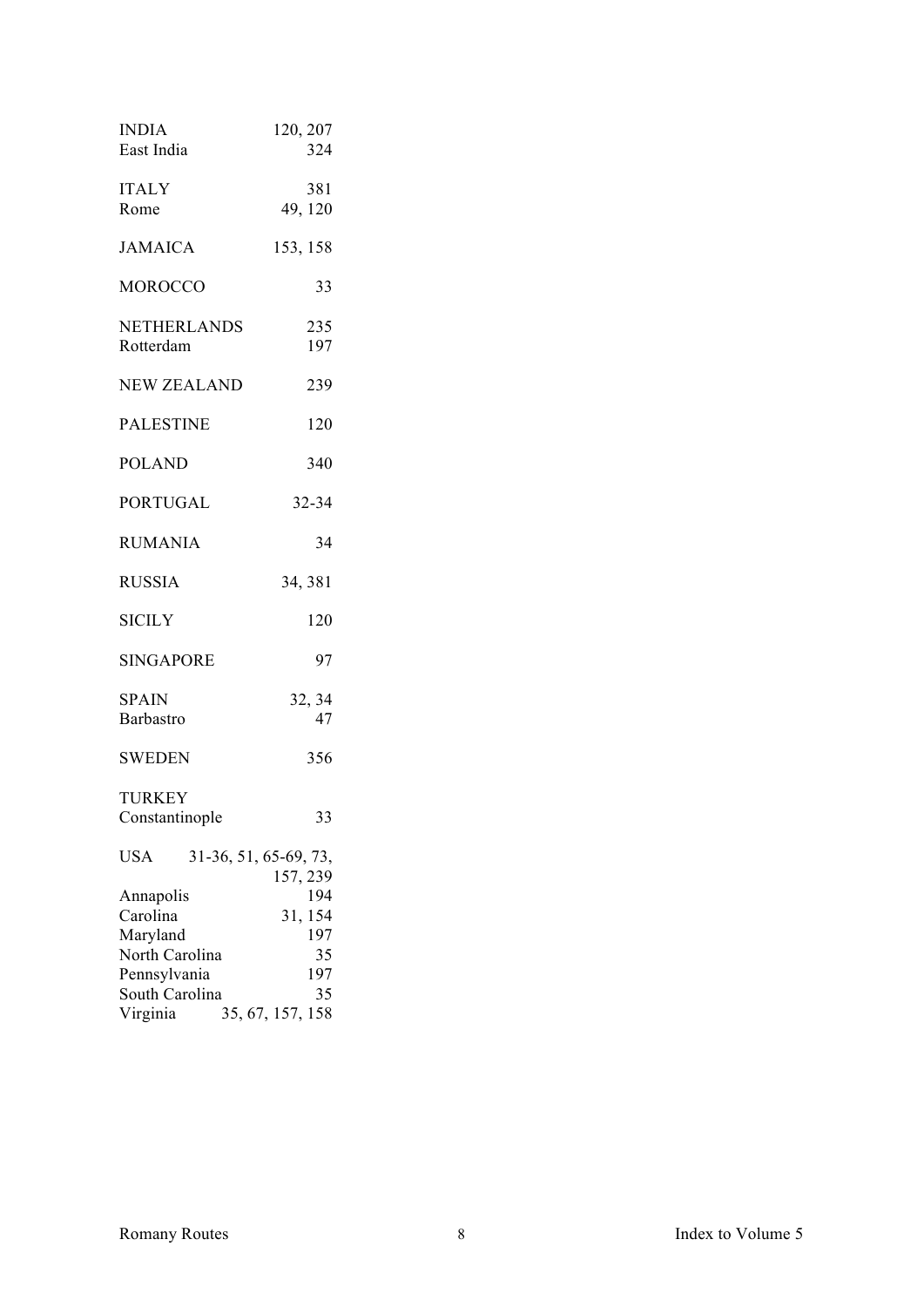### **NAMES**

| ???                 |          | Emma             | 126            | <b>BALL</b>          | 125 |
|---------------------|----------|------------------|----------------|----------------------|-----|
| Anthoine            | 223      | Gentilia         | 250, 376       | Eliza Ann            | 152 |
| <b>AARON</b>        |          | George           | 325            | Eliza Jane           | 152 |
| Barney              | 362      | George W         | 376            | Geo Wm               | 152 |
| <b>ADAMS</b>        | 337      | George William   | 126            | James                | 211 |
| Morris              | 17       | Georgina         | 325            | <b>BARBER</b>        |     |
| <b>ADLAM</b>        |          | Horace           | 283            | Elizabeth            | 374 |
| Richard             | 104      | James            | 382            | John                 | 374 |
| <b>ALEXANDER</b>    |          | Joe              | 325            | Mary                 | 374 |
| Eliz                | 375      | John             | 126, 158, 376  | <b>BARKER</b>        |     |
| John                | 339      | Lemontaney       | 19             | Ansilena             | 126 |
| Rich                | 375      | Louisa           | 126            | Francis              | 106 |
| <b>ALLEN</b>        |          | Major            | 374            | John                 | 339 |
| Mary                | 295      | Marian Henrietta | 283            | Walter James         | 126 |
| <b>ALSTON</b>       |          | Mary             | 317            | <b>BARNES</b>        |     |
| Mary                | 193      | Matilda          | 17             | Alfred Edward        | 190 |
| <b>ANDERSON</b>     | 36       | Maud             | 325            | Emily                | 190 |
| Harriet             | 152      | Oliver           | 126            | Francis George       | 190 |
| John                | 339      | Paul             | 16, 17         | George               | 190 |
| William Alfred      | 152      | Phoebe           | 13, 14, 15, 16 | Georgina             | 191 |
| <b>ARCHER</b>       |          |                  |                |                      |     |
|                     |          | Rebecca          | 317            | Leander              | 191 |
| Joseph              | 339      | Sam              | 14             | <b>BARNETT</b>       | 116 |
| <b>ARICERS</b>      |          | Sammy            | 13             | <b>BARNEY</b>        |     |
| Angela              | 381      | Samuel           | 16             | Emma                 | 80  |
| <b>ARMSWORTH</b>    |          | Sarah            | 126, 283, 317  | Eusia                | 190 |
| Matilda             | 16       | Sheila           | 14             | Hiram                | 190 |
| <b>ARNOLD</b>       | 10       | Thomas           | 126, 317, 376  | <b>BARRACLOUGH</b>   |     |
| Ann Selina          | 342      | William          | 283, 317       | $\bf J$              | 175 |
| Priscilla           | 342      | <b>BAGNALE</b>   |                | T                    | 175 |
| <b>ASHCROFT</b>     |          | William          | 176            | <b>BARTHOLOMEW</b>   |     |
| J                   | 175      | <b>BAILEY</b>    |                | Jack                 | 172 |
| Miss A              | 175      | William          | 339            | <b>BARTLET</b>       |     |
| Miss E              | 175      | <b>BAILLIE</b>   |                | Margaret             | 375 |
| <b>ASHDOWN</b>      |          | Matthew          | 193            | Thom                 | 375 |
| George              | 325      | William          | 68, 193        | <b>BARTON</b>        |     |
| <b>ASKIN</b>        |          | <b>BAINES</b>    |                | Samuel               | 259 |
| Abraham             | 223      | Francis          | 175            | <b>BASSETT</b>       |     |
| Caroline            | 223      | <b>BAINS</b>     |                | Emmanuel             | 254 |
| Dinah               | 223      | F                | 175            | Janette              | 254 |
| <b>AYRES/AYERS</b>  | 244,     | H                | 175            | William              | 254 |
|                     | 248, 292 | <b>BAKER</b>     | 205            | <b>BATT</b>          |     |
| Albert              | 325      | Albert           | 325            | Henry                | 104 |
| Alice               | 158      | Elizabeth        | 176            | <b>BAYFORD</b>       |     |
| Amy Mary            | 325      | Esther           | 87             | Frank                | 359 |
|                     |          |                  | 176            |                      |     |
| Ann                 | 317      | Joseph           |                | <b>BEADLE</b>        |     |
| Annie Martha Phoebe | 14       | Mary             | 325            | Ellen Harriet        | 264 |
| Barbara             | 317      | Richard          | 176            | <b>BEAL</b>          |     |
| <b>Betsy</b>        | 376      | Sidney           | 87             | James                | 169 |
| Charlotte           | 317, 325 | Stephen          | 325            | <b>BEANEY/BEENEY</b> |     |
| Cicely Anne         | 317      | <b>BALDING</b>   |                | Absalom              | 8   |
| Clementina          | 19       | James            | 295            | Bertha               | 220 |
| Edward              | 325      | William          | 295            | Celia                | 58  |
| Elizabeth           | 126      |                  |                | Elias                | 12  |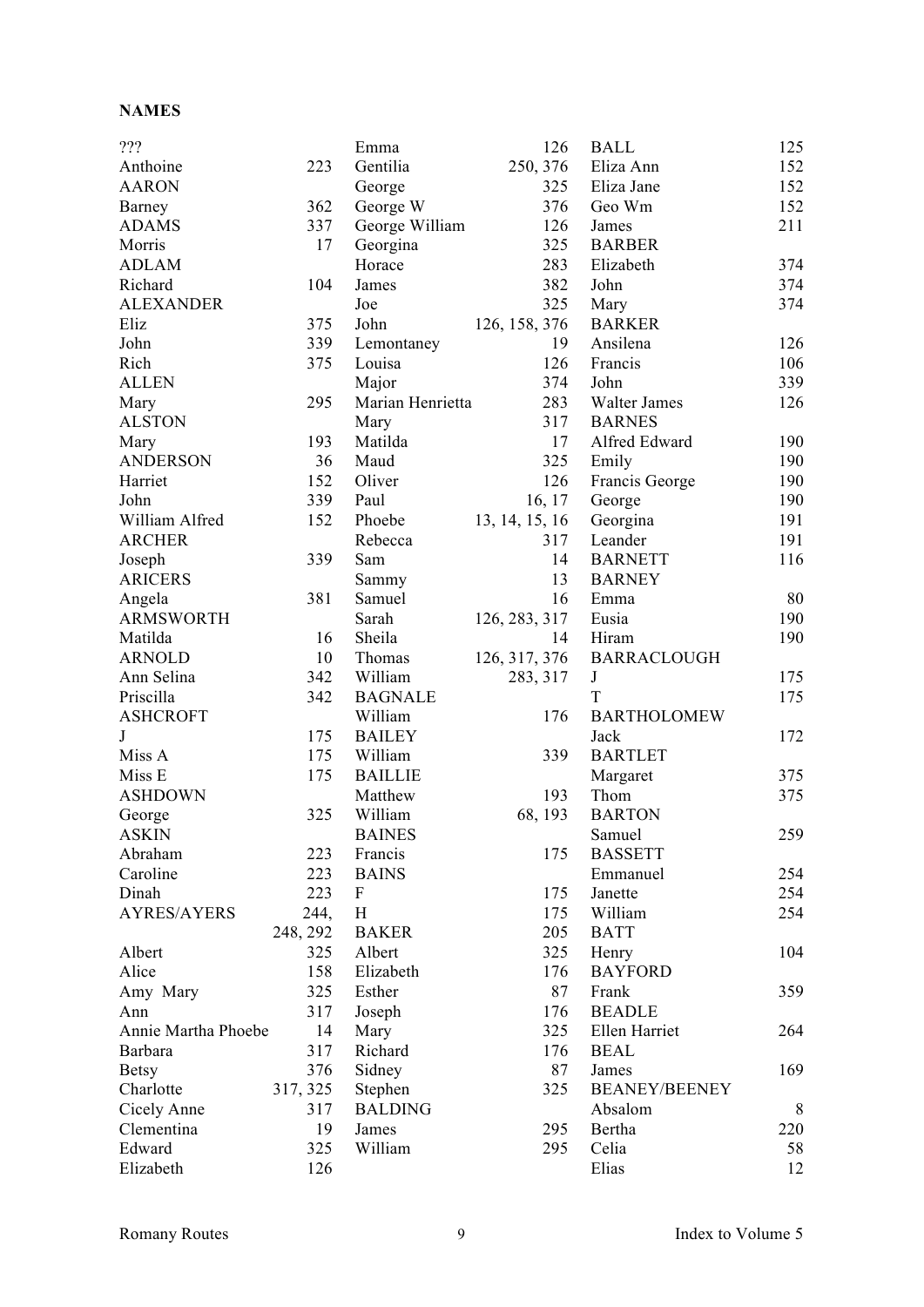| Emma              | 12                 | Henry James        | 317        | <b>BOOTH</b>                 | 18, 292  |
|-------------------|--------------------|--------------------|------------|------------------------------|----------|
| George            | 8                  | Martha Louise      | 317        | <b>BOSS</b>                  | 173      |
| Isabella          | 12                 | <b>BIGGS PRICE</b> |            | Charles                      | 297      |
| Nan               | 8                  | Hiram              | 63         | Moses                        | 299      |
| Noyeau            | 58                 | <b>BILL</b>        |            | Newcome                      | 241      |
| Stephen           | 58                 | Woodcock           | 112        | Riley                        | 297, 298 |
| <b>BECKETT</b>    | 79                 | <b>BIRCH</b>       |            | Robert                       | 297      |
| Amy               | 46                 | Alfred             | 81         | Susan                        | 298      |
| Annie/Amy         | 81                 | Alice              | 81         | Thomas                       | 299      |
| Charlotte         | 75, 78, 80         | Barbara            | 81         | <b>BOSTINS</b>               |          |
| Charlotte Ann     | 75, 77             | Berrie             | 81         | Honour                       | 272      |
| David             | 45                 | Charlotte          | 75,81      | Joseph                       | 272      |
| Esther            | 78                 | Charlotte Ann      | 46, 79     | Thomas                       | 272      |
| Francis William   | 78                 | Daney              | 81         | <b>BOSVILLE</b>              |          |
| Frederick         | 79                 | Emma               | 80         | Ralph                        | 362      |
|                   | 76,80              | Fiance             | 81         | BOSWELL 6, 18, 59, 64, 105,  |          |
| George<br>Harriet | 80                 | Harriet            | 81         | 159, 197, 245, 319, 337, 362 |          |
| Jesse             | 79                 |                    | 81         | Alma                         | 271      |
|                   |                    | Henry              |            |                              |          |
| Joe               | 44, 307            | James              | 81         | Ambrose                      | 356      |
| John              | 76, 78, 79         | John               | 46, 81     | Charles                      | 158      |
| John Henry        | 80                 | Joseph             | 81         | Desirah Julia                | 60       |
| Joseph            | 46, 77, 79, 80, 81 | Nelson             | 79, 80, 81 | Elias                        | 389      |
| Lily Jane         | 80                 | Robert             | 46,80      | Elijah                       | 356      |
| Puella            | 80                 | Thomas             | 81         | Ethel                        | 370      |
| Rosina            | 77,79              | <b>BLACK</b>       | 37         | Frampton                     | 293      |
| Ruth              | 81                 | Amos               | 294        | Fred                         | 370      |
| Samuel            | 79                 | Edith              | 264        | Georgina                     | 128      |
| Thomas            | 79                 | Mary Jane          | 149        | Henry                        | 17       |
| William           | 75,80              | Minnie             | 60         | Herbert                      | 86, 128  |
| <b>BECKITT</b>    |                    | <b>BLACKHAM</b>    |            | Janey                        | 370      |
| Charles           | 386                | Josa               | 375        | John                         | 17       |
| <b>BELCHER</b>    |                    | Martha Ann         | 375        | Justina                      | 86       |
| Jemima            | 172                | Mary Louisa        | 375        | Kate                         | 370      |
| Tom               | 172                | <b>BLACKMAN</b>    |            | Kenza                        | 128      |
| <b>BENNETT</b>    |                    | Clementina         | 19         | Levi                         | 86, 128  |
| Anthomy           | 283                | Lemontaney         | 19         | Louis                        | 293      |
| Emma              | 283                | Michael            | 144        | Nora Rose                    | 128      |
| James             | 283                | Minnie             | 60         | Ogus                         | 17       |
| William Matthew   | 283                | William            | 19         | Riley                        | 298      |
| <b>BENTLEY</b>    |                    | <b>BLACKWELL</b>   |            | Selina                       | 89       |
| Mr & Mrs          | 175                | Sarah              | 148        | Septimus                     | 60       |
| <b>BERRIMAN</b>   |                    | <b>BLAN</b>        |            | Sinify                       | 60       |
| Eliza             | 285                | Aaron              | 169        | Tom                          | 370      |
| Janie             | 285                | <b>BLEWITT</b>     | 245        | Urania                       | 343      |
| Joseph            | 285, 323           | <b>BLEY</b>        |            | <b>BOTEN</b>                 |          |
| Marianne          | 285                | William            | 374        | Henry                        | 144      |
| <b>BERRY</b>      |                    | <b>BLISS</b>       |            | <b>BOTTON</b>                |          |
| William           | 259                | J                  | 315        | Ellenor                      | 380      |
| <b>BIBBY</b>      | 293                | <b>BLYTHE</b>      | 174        | Richard                      | 380      |
| Henry             | 163                | <b>BOICE</b>       |            | William                      | 380      |
| Relly             | 163                | Etty               | 78         | <b>BOWDEN</b>                |          |
| <b>BIDDALL</b>    | 205                | John               | 78         | Lucy                         | 226      |
| <b>BIGGS</b>      |                    | <b>BOLT</b>        |            | <b>BOWERS</b>                |          |
|                   |                    |                    |            |                              | 16, 292  |
| Alice             | 317                | Edward             | 169        | Annabella                    | 14, 16   |
| Elizabeth Ellen   | 317                | Elizabeth          | 169        | <b>Betsy</b>                 | 15       |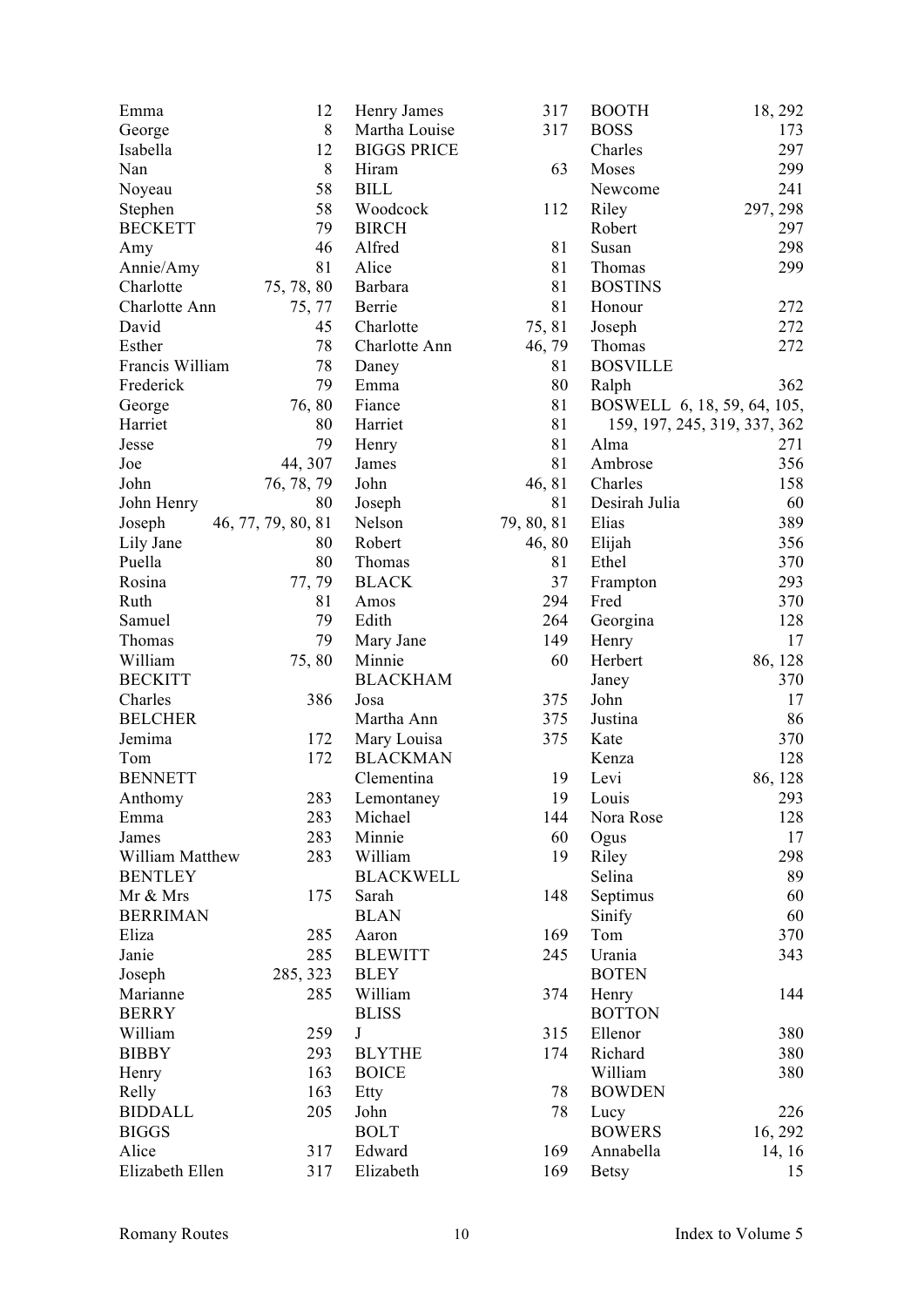| Bill                | 14                 | <b>BRINKLEY</b>   | 64          | Galene                  | 142           |
|---------------------|--------------------|-------------------|-------------|-------------------------|---------------|
| Golias/Elias        | 15                 | Albert            | 17          | Gineral/Jineral         | 60            |
| Goliath             | 15, 16             | Alfred            | 17          | Henry                   | 142           |
| Harriet             | 15                 | Ann               | 17          | Jabez                   | 375           |
| John                | 16                 | Aquila            | 17          | John                    | 223, 236      |
| Louisa              | 16                 | Bonner            | 17          | Joseph                  | 223           |
| Lucy                | 15                 | Charles           | 17          | Lamentina               | 223           |
| Mary                | 16                 | James             | 17          | Matilda                 | 375           |
| Matilda             | 14, 16, 17         | John              | 17          | Miseretta John Moorfoot | 223           |
| Phoebe              | 15                 | Johnathon         | 17          | Noah                    | 375           |
| Priscilla           | 13, 16             | Plato             | 17          | Pamela                  | 104           |
| Prissy              | 13, 14, 15         | Rodney            | 17          | Paradice                | 104           |
| Sarah               | 15                 | Rosanna           | 17          | Phoebe                  | 236           |
| Tryphena            | 15, 16             | Thomas            | 17          | Reni                    | 60            |
| Walker              | 14, 16             | Valentine         | 17          | Robert                  | 104           |
| William             |                    | Walter            | 17          |                         | 169           |
| William John        | 13, 14, 15, 16, 17 | William           | 17          | Roger<br>Rosanna        | 104           |
| <b>BOYCE/BOICE</b>  | 13<br>79           |                   |             |                         |               |
|                     |                    | <b>BROADHURST</b> |             | Sabrina                 | 223           |
| Catherine           | 325                | Joseph            | 222         | Sarah                   | 223           |
| Charlotte           | 78,80              | Susannah Jane     | 222         | Shipton                 | 206           |
| Emma                | 78                 | <b>BROADWAY</b>   |             | Sinify                  | 60            |
| Etty                | 78                 | Jane              | 371         | Thomas                  | 17            |
| Frederick           | 77, 79             | <b>BROGDEN</b>    |             | Timothy                 | 223           |
| Jesse               | 77, 79             | W                 | 175         | William                 | 142, 223      |
| John                | 78, 79             | <b>BROTHERTON</b> |             | <b>BUCKLER</b>          |               |
| Joseph              | 75, 78, 80         | Ralph             | 339         | Elizabeth               | 142           |
| Puella              | 75, 77, 79, 80     | <b>BROWN</b>      | 67          | Nanny                   | 142           |
| Puhener             | 75, 79             | Elizabeth         | 375         | Timothy                 | 142           |
| Rosina              | 77, 79             | George            | 375         | <b>BUCKLEY</b>          | 293           |
| Samuel              | 79                 | Hannah            | 202         | <b>BUCKLOW</b>          |               |
| Thomas              | 78, 79             | James             | 17, 339     | Manywell                | 142           |
| William             | 75, 77, 78, 80     | John              | 17          | Sarah                   | 142           |
| <b>BOYLING</b>      | 245                | Sam               | 128         | <b>BULL</b>             | 125           |
| <b>BRADDICK</b>     |                    | Samuel            | 339         | (H)ester                | 126, 250      |
| Moses               | 203                | Thomas            | 17          | Luke                    | 126, 250, 317 |
| Robert              | 203                | William           | 202         | <b>BUNCE</b>            |               |
| Samuel              | 203                | William Ed        | 375         | Stephen                 | 17            |
| <b>BRADDOCK</b>     | 18                 | <b>BRUWELL</b>    |             | <b>BURKE</b>            |               |
| <b>BRAZIL/-ILLE</b> | 10                 | William           | 324         | Jem                     | 173           |
| Ann Selina          | 342                | <b>BRYAN</b>      |             | <b>BURKS</b>            | 172           |
| Benjamin            | 12                 | William           | 339         | <b>BURR</b>             | 3             |
| Eleonor             | 12                 | <b>BRYANT</b>     |             | <b>BURTON</b>           |               |
| Elizabeth           | 12                 | Joseph            | 208         | Mary                    | 149           |
| Ellen               | 12                 | Sally             | 208         | Robert                  | 149           |
| Frank               | 10                 | <b>BUCKLAND</b>   | 64, 82, 150 | Tom                     | 173           |
| Henry               | 12                 | Abraham           | 206         | <b>BUSWELL</b>          |               |
| Jane                | 12                 | Amy               | 375         | George                  | 43            |
| Jim                 | 9,10               | Congrave          | 104         | <b>BUTCHER</b>          |               |
| Moses               | 12                 | Dinah             | 169         | Arthur                  | 217, 218      |
| William             | 12                 | Edward            | 169         | Caroline                | 176           |
| <b>BRIDGES</b>      |                    | Elizabeth         | 375         | Cissie/Jemima           | 70            |
|                     | 317                | Elvina            | 223         |                         |               |
| Mays                |                    |                   |             | Eliabeth A              | 176           |
| <b>BRIGGS</b>       |                    | Emily             | 223         | George                  | 70            |
| Sarah               | 63                 | Emmilene          | 223         | Henry J                 | 176           |
|                     |                    | Francis           | 375         | Joseph                  | 176           |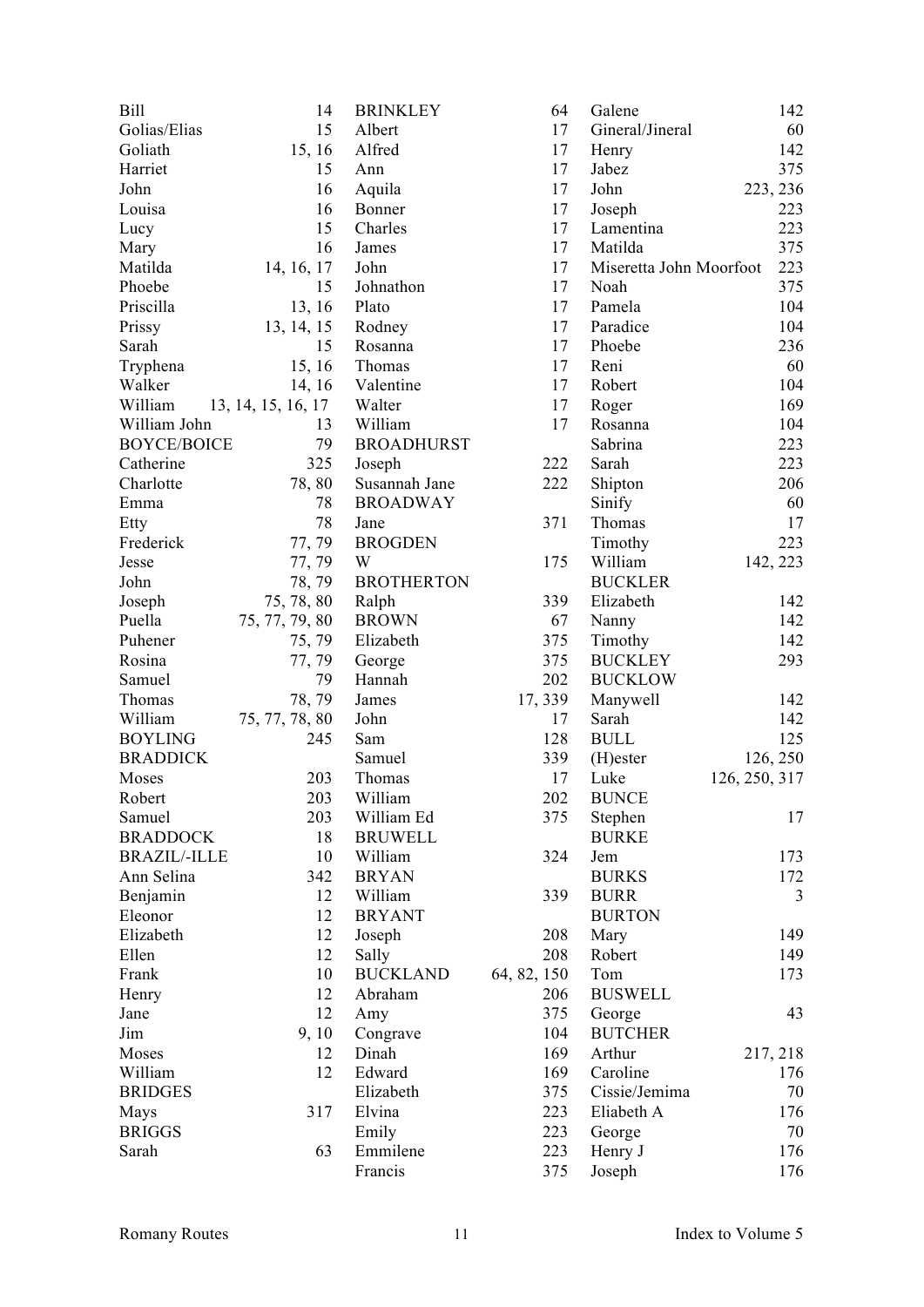| Kathie                | 70       | <b>CATON</b>        |              | Thomas William  | 58           |
|-----------------------|----------|---------------------|--------------|-----------------|--------------|
| Thomas J              | 176      | James               | 375          | <b>COLLINEY</b> |              |
| William               | 217      | Joseph              | 375          | <b>Barnet</b>   | 89           |
| <b>BUTLER</b>         |          | Margaret            | 375          | Charity         | 89           |
| Daniel                | 60       | <b>CHAFFY</b>       | 190          | John            | 89           |
| Edward                | 272      | <b>CHAMBERS</b>     |              | <b>COLLINS</b>  |              |
| Eliza                 | 222      | George              | 222          | Elizabeth       | 156, 374     |
| Faith                 | 10       | <b>CHANDLER</b>     |              | John            | 374          |
| James                 | 272, 375 | John                | 51           | William         | 374          |
| John                  | 222      | <b>CHAPMAN</b>      |              | <b>COLMAN</b>   | 18           |
| Mary Ann              | 272      | Frank               | 17           | <b>COMPTON</b>  |              |
| Ruben Thomas          | 222      | Frederick           | 17           | J               | 222          |
| Teddy                 | 10       | James               | 17           | Sophia          | 222          |
| Tom (Tinman)          | 60       | <b>CHAR</b>         |              | <b>COMYN</b>    |              |
| William               | 374      | John                | 17           | Ellen Harriet   | 253          |
| <b>BUTLIN</b>         |          | William             | 17           | Florence        | 253          |
| Charlotte             | 314      | <b>CHARLESWORTH</b> |              | James           | 253          |
|                       | 314      |                     | 83           |                 | 253          |
| Jacob                 |          | Annie               |              | James William   |              |
| <b>CALVER</b>         |          | <b>CHILCOTT</b>     | 64, 159, 249 | Jane            | 253          |
| E                     | 175      | Bella               | 331          | Janet Edith     | 253          |
| <b>CAMERON</b>        |          | John                | 331          | Joseph          | 253          |
| Isabella              | 120      | Union               | 331          | CONELEY/CONNLEY | 54           |
| <b>CAMFIELD</b>       |          | <b>CHILD</b>        |              | Abraham         | 276          |
| Catherine             | 175      | William             | 222          | Amy             | 284          |
| $\bf J$               | 175      | <b>CHILTON</b>      |              | Charles Fred    | 285          |
| <b>CANNING</b>        |          | Amos                | 178          | Daisy Selina    | 284          |
| Elizabeth             | 196      | <b>CHIPPERFIELD</b> |              | Fanny           | 164          |
| <b>CAPOLIS</b>        |          | Henry               | 330          | James           | 276, 284     |
| Francessco            | 381      | <b>CHRISTMAS</b>    |              | Mary            | 284          |
| Maria                 | 381      | James               | 75           | Sarah           | 284          |
| Ria                   | 381      | Ellen               | 75           | U               | 112          |
| Rocca                 | 381      | <b>CLARK</b>        |              | William         | 276, 284     |
| <b>CAREW</b>          |          | Henry               | 339          | <b>CONNOR</b>   | 6            |
| <b>Bamfylde</b> Moore | 196      | <b>CLARKE</b>       |              | <b>CONNORS</b>  |              |
| <b>CARROLL</b>        | 275      | Mary Ann            | 51           | Mary            | 295          |
| <b>CARROT</b>         | 50       | Thomas              | 129          | CONOLLY         |              |
| <b>CARRUTHERS</b>     |          | <b>CLAYTON</b>      |              | James           | 283          |
| Christopher           | 324      | H                   | 315          | Lily Luxwood    | 283          |
| <b>CARTER</b>         |          | <b>CLEAR</b>        |              | Mary Ann        | 283          |
| Alice                 | 51       | John                | 17           | Mrs             | 276          |
| <b>Barnett</b>        | 275      | William             | 17           | Patrick         | 43           |
| Cath                  | 202      | <b>CLUBB</b>        |              | <b>CONSTANT</b> |              |
| Edward                | 284      | Anthony             | 192          | Louise          | 255          |
| Mary Ann              | 284      | Fanny               | 192          | <b>CONWAY</b>   |              |
| Matilda               | 275      | <b>CAOTES</b>       | 10           | Elizabeth       | 317          |
| Nellie                | 284      | <b>CODONA</b>       | 205          | <b>COOD</b>     |              |
| Tilly                 | 275      | COLE                | 337          | Matilda         | 17           |
| William               | 120, 275 | Alice Bessie        | 190          | <b>COOK</b>     |              |
| CASEY                 |          | George              | 190          | James           | 17, 126      |
| Michael               | 339      | Harriet             | 15           | Louisa          | 126, 376     |
| <b>CASTLE</b>         |          | Joseph George       | 190          | <b>COOPER</b>   | 64, 190, 293 |
| Henry                 | 15       | Kate                | 190          | Alfred          | 12           |
| Thomas                | 16       | <b>COLGATE</b>      |              | Anna Bella      | 191          |
| <b>CASTRO</b>         |          | Emily               | 58           | Bella           | 191          |
|                       |          |                     |              |                 |              |
| Teresa Jiminez        | 47       | John                | 58           | <b>Bill</b>     | 286          |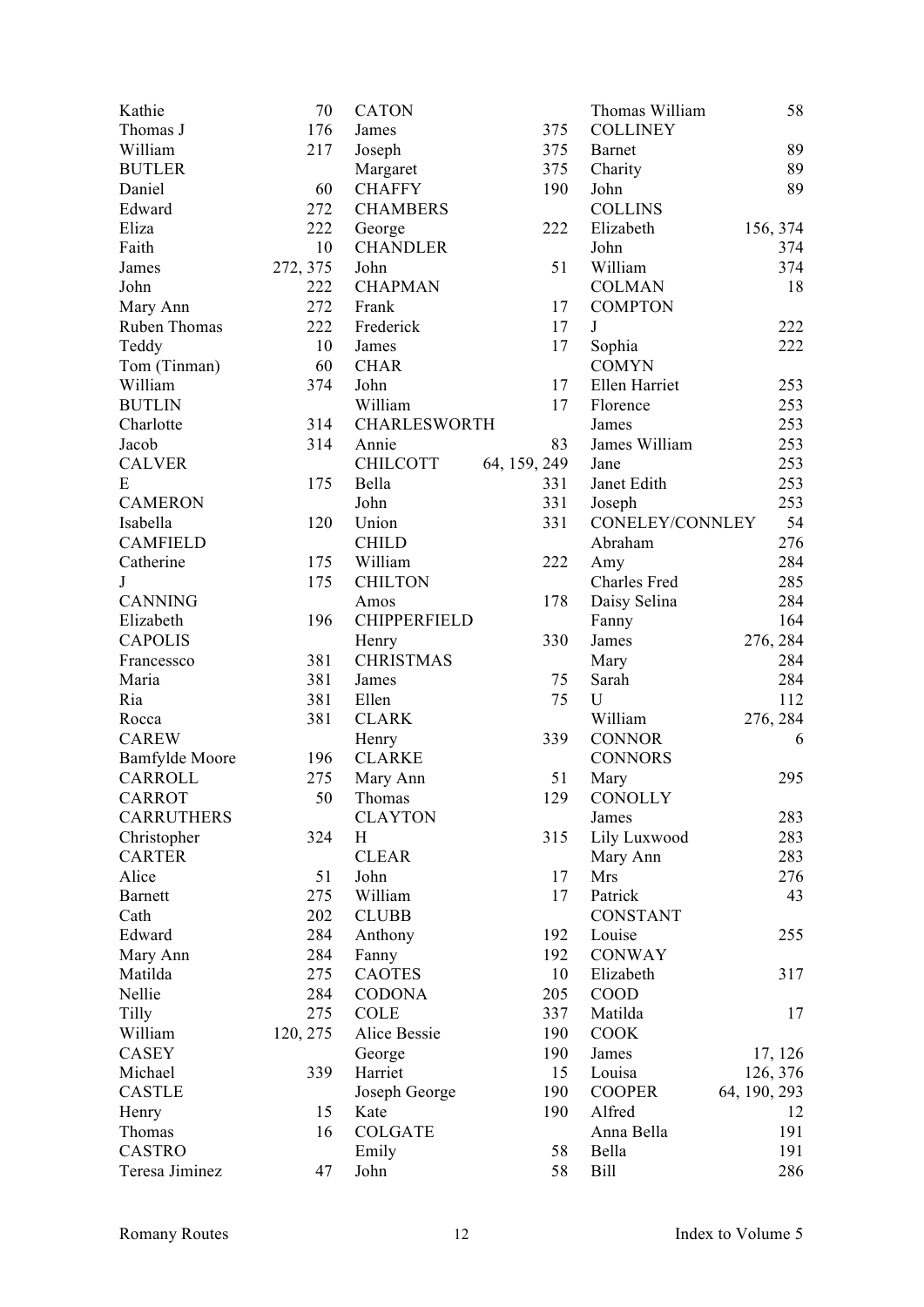| Charlotte         | 365, 366      | <b>CRUMPTON</b>       |     | <b>DEVONS</b>     | 219          |
|-------------------|---------------|-----------------------|-----|-------------------|--------------|
| David             | 169           | Jesse                 | 273 | <b>DIAPER</b>     | 206          |
| Dookie            | 365           | Sarah                 | 273 | <b>DICK</b>       |              |
| Elijah            | 360           | <b>CUNDY</b>          |     | West Country      | 360          |
| Elisha            | 360           | Joseph                | 339 | <b>DICKENS</b>    |              |
| Elizabeth         | 285, 380      | <b>CUNNINGHAM</b>     |     | Alfred            | 296          |
| Ellen Elizabeth   | 192           | Ben'n                 | 202 | Augusta Jesse     | 296          |
| George            | 12, 191       | James                 | 204 | Florence Adelaide | 253          |
| Georgina Patience | 191           | <b>CURL</b>           |     | <b>DIGHTON</b>    | 89           |
| Henry             | 112           | Flossie               | 243 | Andrew            | 88           |
| Huzziah           | 285           | <b>CURTIS</b>         |     | Baron Nathan      | 86           |
| Jack              | 360, 361, 368 | Dick                  | 362 | Duanna            | 86           |
| James             | 380           | <b>CWMAVON</b>        |     | Elijah            | 86           |
| Jane              | 380           | Ianto                 | 216 | James             | 86           |
| Job/Tom           | 60            | <b>DALE</b>           |     | Oliver            | 86           |
| John              | 191, 360      | Henry                 | 149 | Soloman           | 86           |
| Joseph            | 191           | <b>DALTON</b>         |     | <b>DISS</b>       | 102          |
| Kizziah           | 285           | William               | 17  | <b>Billy</b>      | 103          |
| Laura Kate        | 169           | <b>DAPP</b>           | 197 | Jinny             | 103          |
| Louisa            | 191           | <b>DARKINS</b>        |     | <b>DITON</b>      | 10           |
| Lusha             | 360           | Emma                  | 17  | <b>DIVER</b>      |              |
| Maisy Charity     | 191           | <b>DARLING</b>        | 6   | Evelyn Mary       | 202          |
| Mark              | 191           | <b>DAVID</b>          |     | <b>DIXON</b>      |              |
| Marrianne         | 285           | Emily                 | 58  | Freedom           | 82           |
| Martha            | 12            | Saul                  | 58  | Moses             | 104          |
| Mary              | 9, 112, 191   | <b>DAVIS</b>          | 275 | <b>DOBSON</b>     |              |
| Matty             | 9, 368,       | Job                   | 314 | W                 | 315          |
|                   | 191           | Sarah                 | 273 | <b>DOE</b>        | 150, 293     |
| Nancy<br>Nelson   | 60            | <b>DAY</b>            |     | Albert            | 272          |
| Olive             | 191           | John                  | 17  | Caroline          | 272          |
|                   | 363           |                       |     |                   |              |
| Oliver            |               | <b>DEACH</b><br>Frank |     | Jane Sebrina      | 190          |
| Patience          | 191           |                       | 263 | Job               | 190          |
| Penny             | 365           | <b>DEACON</b>         |     | John Henry        | 190          |
| Robert            | 296           | Caroline              | 371 | <b>DOHERTY</b>    | 6            |
| Rose              | 191           | John                  | 371 | <b>DORAN</b>      | 6            |
| Rose Ann          | 169           | <b>DEADMAN</b>        | 18  | <b>DOREY</b>      |              |
| Sudan             | 285           | <b>DEAN</b>           |     | Ann               | 166          |
| Thomas            | 192, 380      | Joe                   | 16  | <b>DOUGLAS</b>    | 174          |
| Tom               | 286, 360      | <b>DEATH</b>          | 103 | <b>DRAKE</b>      |              |
| Tryphena          | 360           | <b>DEIGHTON</b>       |     | Elias             | 236          |
| W                 | 192           | Henry                 | 87  | Mahala            | 236          |
| Walter            | 191           | John                  | 87  | <b>DRAPER</b>     | 56, 249, 293 |
| William           | 380           | Sarah                 | 87  | Ambrose           | 17           |
| William Charles   | 191           | <b>DELL</b>           |     | Anselo            | 64           |
| <b>CORIA</b>      |               | Mary Ann              | 17  | Clementina        | 324          |
| Marianital        | 381           | <b>DENHAM</b>         |     | Edward            | 17           |
| <b>CORLOMAN</b>   |               | John                  | 325 | Elias             | 17           |
| Henry             | 315           | <b>DENISON</b>        |     | Elizabeth         | 374          |
| <b>COTTLE</b>     |               | George                | 51  | Ellen             | 17           |
| Jacob             | 104           | <b>DENNIS</b>         |     | Israel            | 324          |
| COX               |               | Angelina              | 75  | Jabez             | 324          |
| John              | 339           | <b>DERBY</b>          |     | Joe               | 64           |
| <b>CRISTINE</b>   |               | John                  | 142 | Louisa            | 324          |
| Gastane           | 381           | <b>DEVLIN</b>         |     | Nathan            | 324          |
|                   |               | Augusta Jesse         | 296 | Valentine         | 374          |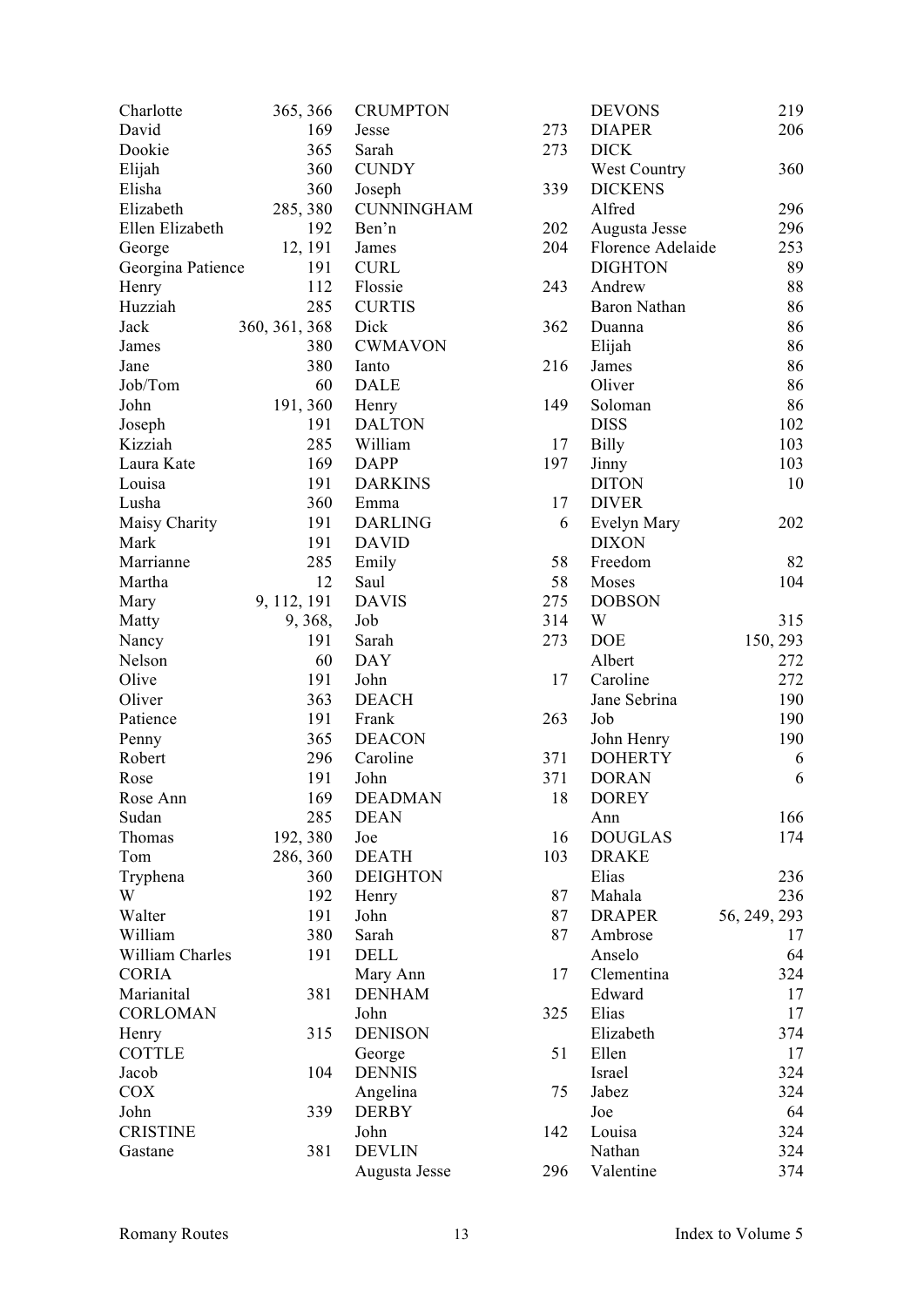| William         | 374     | <b>FAA</b>       | 174      | FRANKHAM 18, 75, 79, 337        |  |
|-----------------|---------|------------------|----------|---------------------------------|--|
| <b>DRISCOLL</b> |         | <b>FARNHAM</b>   |          | Alice<br>81                     |  |
| Peerless Jim    | 215     | Louisa           | 149      | 75<br>Charlotte Ann             |  |
| <b>DRIVER</b>   |         | <b>FARRAR</b>    |          | 46, 81, 337<br>Eli              |  |
| James           | 339     | J                | 175      | George<br>44, 76, 78, 80, 125   |  |
| <b>DUCKETT</b>  | 63      | <b>FARRELL</b>   |          | Harriet<br>80, 125              |  |
| Rosamund        | 39, 169 | Charlie          | 314      | 78<br>Hezekiah                  |  |
| <b>DYTON</b>    |         | <b>FAW</b>       | 67       | 44<br>Joe                       |  |
| Silence         | 17      | <b>FERGUSON</b>  | 102      | 284<br>John                     |  |
| <b>EASTWOOD</b> | 10      | Fred             | 103      | 76,80<br>John Henry             |  |
| <b>Billy</b>    | 10      | George           | 102, 103 | 76<br>Johnny                    |  |
| Caroline        | 17      | Nell             | 103      | 78<br>Joseph                    |  |
| Ellen           | 17      | Ted              | 102, 103 | 125<br>Kessiah                  |  |
| John            | 87      | <b>FIELDING</b>  |          | 78<br>Kezia                     |  |
| Thomas          | 17      | Daniel           | 51       | 80<br>Lily Jane                 |  |
| William         | 339     | <b>FINK</b>      |          | 125<br>Martha                   |  |
| <b>EDWARDS</b>  |         | John             | 381      | 46<br>Mary                      |  |
| Emma            | 222     | Eliz             | 381      | 78<br>Moses                     |  |
| John            | 104     | <b>FINNEY</b>    | 18, 337  | Patience<br>284                 |  |
| William         | 104     | Henry            | 318      | 46, 76, 80, 81<br>Samuel        |  |
| <b>EGAN</b>     |         | <b>FIORDS</b>    |          | William<br>46, 80, 81, 125, 284 |  |
| Cyril           | 296     | Antonio          | 381      | <b>FRANKLIN</b>                 |  |
| <b>ELDRIDGE</b> |         | <b>FISHER</b>    |          | 284<br>Elizabeth                |  |
| William         | 269     |                  | 375      | 284                             |  |
|                 | 197     | Jane             |          | Frank<br>284                    |  |
| <b>EINSICH</b>  |         | Joseph           | 375      | John                            |  |
| <b>ELIAS</b>    |         | Thomas           | 375      | 39<br>Mary                      |  |
| Samuel          | 361     | <b>FLANIGAN</b>  |          | 284<br>Patience                 |  |
| <b>ELLIOTT</b>  | 6       | Mary             | 297      | Simon<br>284                    |  |
| Elijah          | 296     | <b>FLETCHER</b>  |          | William<br>284                  |  |
| <b>ELLIS</b>    |         | Amy              | 97       | <b>FREEMAN</b><br>205           |  |
| John            | 339     | Angelina         | 75, 77   | 282<br>Charles                  |  |
| <b>EMMETT</b>   |         | Jane/Jinney      | 97       | 126<br>Elizabeth                |  |
| Albert          | 282     | Thomas           | 97       | 126<br>Job                      |  |
| <b>ESSEX</b>    |         | <b>FONT</b>      |          | William<br>282                  |  |
| John            | 284     | Olive            | 250      | <b>FRENCH</b><br>10             |  |
| Patience        | 284     | FORD             |          | 235<br>Celia                    |  |
| <b>EUSTACE</b>  |         | Henry Charles    | 190      | 235<br>George                   |  |
| Ann             | 324     | Ruth             | 81       | <b>FRENCHMAN</b>                |  |
| Henry           | 324     | <b>FOSSETT</b>   | 70, 246  | 51<br>Sarah                     |  |
| <b>EVA</b>      | 211     | <b>FOX</b>       |          | <b>FRIEND</b><br>10             |  |
| <b>EVANS</b>    |         | Eliz             | 375      | 375<br>Eliza                    |  |
| Eleanor         | 272     | William          | 375      | 375<br>James                    |  |
| Jemima          | 204     | <b>FOZZARD</b>   |          | <b>FROST</b>                    |  |
| John            | 203     | Elizabeth Hannah | 369      | 202<br>Jacob                    |  |
| Samuel          | 386     | <b>FRAMPTON</b>  |          | 340<br>George                   |  |
| Tiny            | 219     | George           | 284      | <b>FULLER</b>                   |  |
| William         | 272     | Harriet          | 190      | Thomas<br>57                    |  |
| William John    | 11      | June Elizabeth   | 190      | <b>FURY</b>                     |  |
| <b>EWBANK</b>   |         | Martha           | 284      | Martin<br>215                   |  |
| Emma Helena     | 222     | Mary             | 284      | <b>GABRIEL</b>                  |  |
| Samuel          | 222     | <b>FRANCIS</b>   |          | Rowland<br>107                  |  |
| <b>EWSE</b>     | 37      | John             | 171      | <b>GAMBLE</b><br>172            |  |
| <b>EYELETT</b>  | 37      | <b>FRANCOMBE</b> |          | <b>GARDINER</b>                 |  |
| <b>EYNON</b>    |         | Fyance           | 284      | 51<br>William                   |  |
| Jack            | 216     | James            | 284      |                                 |  |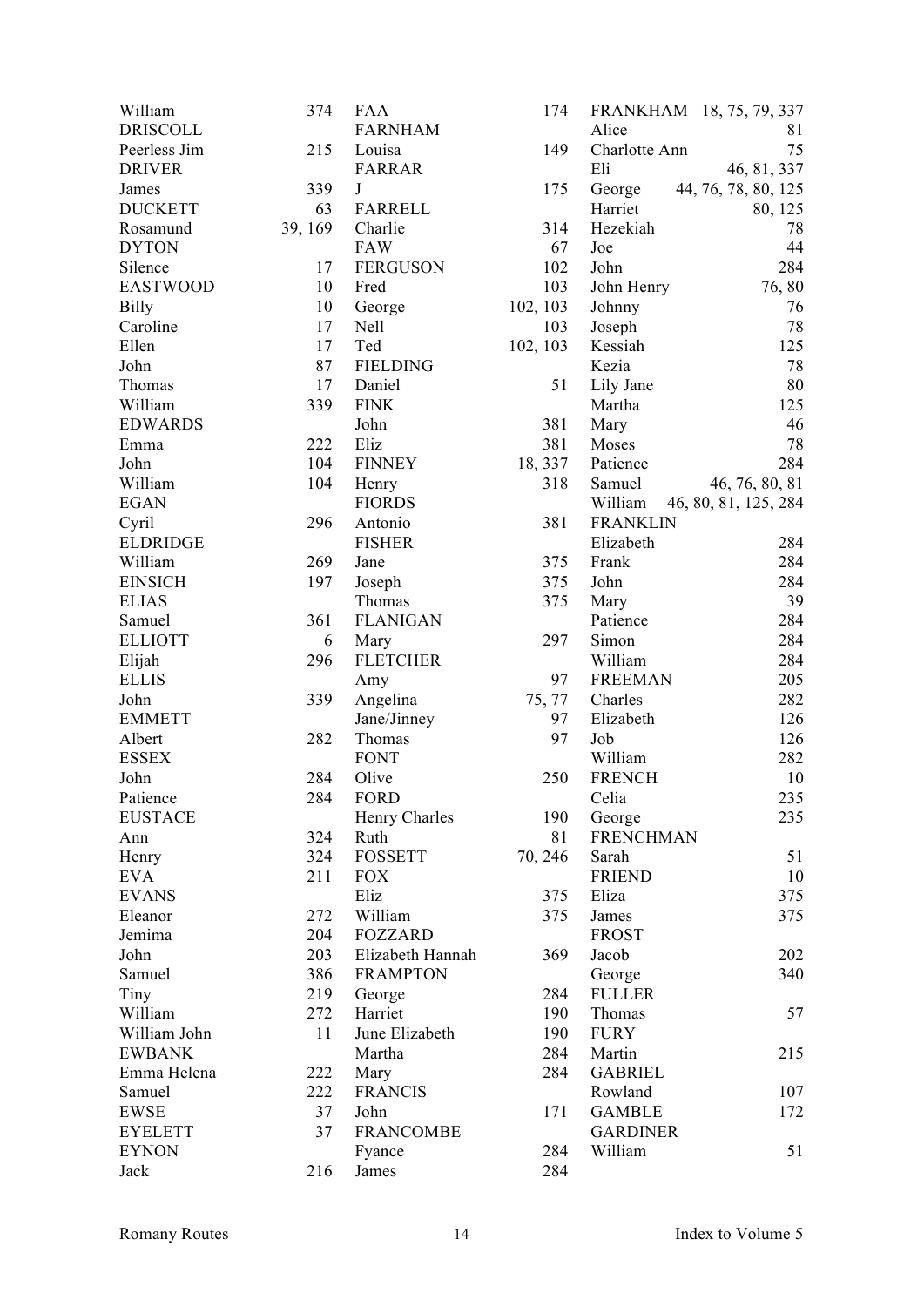| <b>GARRETT</b>      |                  | John                       | 204          | <b>GREGSON</b>         |          |
|---------------------|------------------|----------------------------|--------------|------------------------|----------|
| Alice               | 375              | Sarah Ann                  | 204, 315     | Bob                    | 172      |
| John                | 375              | William                    | 204          | <b>GRETT</b>           |          |
| <b>GARVEY</b>       |                  | <b>GRANGER</b>             |              | Jane                   | 167      |
| Robert              | 340              | John                       | 325          | <b>GREY</b> - see GRAY |          |
| <b>GASKIN</b>       | 6, 103, 391, 336 | <b>GRANT</b>               |              | <b>GRIFFEN/-IN</b>     |          |
| <b>GATEHOUSE</b>    |                  | Jack                       | 173          | <b>Bob</b>             | 216      |
| Celia               | 58               | <b>GRATTON</b>             |              | Robert                 | 375      |
| Esther              | 58               | John                       | 291          | Thomas                 | 375      |
| Jasper              | 58               | Margaret                   | 291          | <b>GRITT</b>           | 125, 167 |
| <b>GENTLE</b>       | 6                | <b>GRAY/GREY</b>           | 67, 173, 293 | Amelia                 | 357, 359 |
| <b>GERRISH</b>      |                  | Elizabeth                  | 106          | Ester                  | 250      |
| James               | 104              | Florence Lavinia           | 235          | $(H)$ ester            | 126      |
| <b>GESS</b>         |                  | Fred                       | 98           | James                  | 126      |
| Edward              | 17               | James                      | 340          | John                   | 317, 357 |
| Henry               | 144              | Jesse                      | 120          | Mary Ann               | 126, 376 |
| <b>GILBERT</b>      |                  | Julia                      | 374          | Susan                  | 317      |
| Joseph              | 17               | Nobby                      | 98           | <b>GROSMERE</b>        | 197      |
| <b>GILES</b>        |                  | Sarah                      | 374          | <b>GULLEY/GULLY</b>    |          |
| Hannah              | 69               | Theodosia                  | 142          | John                   | 172, 361 |
| Henrietta           | 149              | William                    | 374          | <b>GRUNDER</b>         |          |
| Patience            | 69               | <b>GREEN</b>               |              | Joseph                 | 340      |
| Robert              | 69               | Adolphus                   | 223          | <b>GUTHRIE</b>         |          |
| <b>GILLHAM</b>      | 77               | Caroline                   | 272          | H                      | 175      |
| Flora               | 81               | Charles                    | 16, 374      | <b>HACKING</b>         |          |
|                     |                  |                            | 223          |                        | 243      |
| Reuben              | 76, 81           | Dinah                      |              | Peter                  |          |
| William             | 76,80            | Elizabeth                  | 223, 272     | <b>HADDON</b>          |          |
| <b>GILLIES</b>      |                  | Ellis                      | 236          | Steve                  | 128      |
| George              | 340              | Emily                      | 236          | <b>HAINES</b>          |          |
| John                | 340              | Fanny                      | 374          | Francis                | 142      |
| <b>GILROY</b>       |                  | Florence Lavinia           | 235          | Rewsisher              | 142      |
| Daniel              | 340              | George                     | 223          | Robert                 | 142      |
| <b>GINNETT</b>      |                  | Giles                      | 374          | <b>HALEY</b>           |          |
| William             | 17               | James                      | 272          | Catherine              | 241      |
| <b>GOFF</b>         |                  | John                       | 236, 374     | <b>HALFPENNY</b>       |          |
| Mary                | 372              | Lillie                     | 272          | S                      | 40       |
| John                | 374              | Louisa                     | 272          | <b>HALL</b>            | 6        |
| <b>GOODAY</b>       |                  | Tryphena                   | 16           | Belindia               | 87       |
| Charles             | 340              | <b>GREGORY</b>             | 18           | Consoletta             | 87       |
| <b>GOODMAN</b>      | 275              | Alfred John                | 288          | Harriet                | 87       |
| <b>Arthur James</b> | 169              | <b>Britannia</b>           | 60, 176, 288 | James                  | 87       |
| Edward              | 146              | Charlotte                  | 288          | Jean                   | 84       |
| Frederick           | 146              | Comfort                    | 374          | Joseph                 | 87       |
| Jamy                | 169              | Elias                      | 374          | Leir                   | 87       |
| Lucy Ann            | 169              | Emily                      | 190          | Sarah                  | 295      |
| Oswald              | 146              | Emily Selina May Elizabeth |              | William                | 87       |
| Rosalina            | 146              |                            | 190          | <b>HAMMOND</b>         |          |
| Rosina Caroline     | 146              | Georgina                   | 288          | Charlotte              | 297      |
| <b>GORDOVEY</b>     |                  | Jobi                       | 374          | Sarah                  | 295      |
| Dick                | 241              | John                       | 288          | <b>HANCOCK</b>         |          |
| <b>GOTTHEIMER</b>   |                  | Mary                       | 288          | Fellowphany            | 223      |
| Aaron               | 315              | Robert                     | 60           | John                   | 223      |
| Ann                 | 315              | Thomas                     | 190, 288     | Welland                | 223      |
| Jacob               | 203, 204, 313    | Walter                     | 176, 288     | <b>HANNAFORD</b>       | 205      |
| Jemima              | 204              |                            |              | Catherine              | 51       |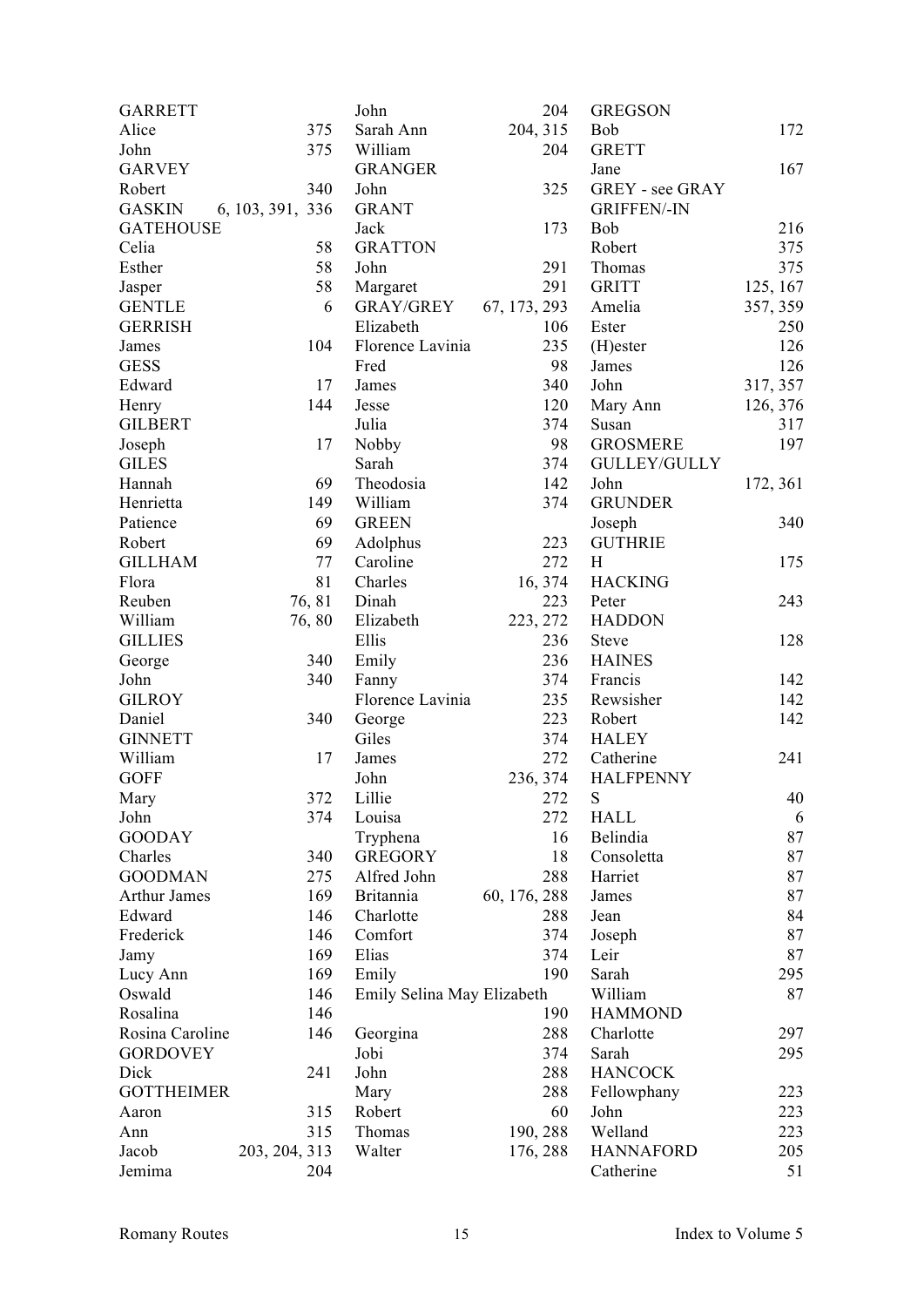| <b>HANSLIP</b>     |               | <b>HAWKINS</b>               |                    | Old Jim                 | 181                     |
|--------------------|---------------|------------------------------|--------------------|-------------------------|-------------------------|
| Flora              | 81            | Henry                        | 297                | Perrin                  | 177, 178, 179, 227      |
| <b>HARDING</b>     |               | John                         | 120, 121, 374      | Prudence Mercy          | 225                     |
| George             | 107           | <b>HAYS</b>                  |                    | Ralph                   | 182                     |
| <b>HARN</b>        |               | Robert                       | 176, 288           | Rebecca                 | 225                     |
| John               | 297           | <b>HAYWARD</b>               |                    | Rice                    | 177, 178, 180,          |
| <b>HARRIS</b>      | 12, 103, 116  | Mary                         | 169                |                         | 181, 182, 224, 225, 227 |
| Caroline           | 126, 376      | <b>HEAD</b>                  |                    | Richenda                | 224                     |
| Eli                | 317           | James                        | 16                 | Richenden               | 178                     |
| Eliza              | 317           | Matilda                      | 16                 | Robert                  | 169                     |
| Elizabeth          | 126           | William                      | 16                 | Royal                   | 225                     |
| Ellemore (Elimer)  | 376           | $HEARN(E)$ - see also HERON  |                    | ${\bf S}$               | 297                     |
| George             | 126           | HEARN(E)                     | 178, 382           | Sampson                 | 177, 178, 180,          |
| Henry              | 126, 317, 376 | Abbie                        | 177                |                         | 181, 182, 224, 225, 226 |
| James              | 126           | Abigail                      | 180                | Sarah                   | 225                     |
| Jane               | 202           | Annie                        | 177, 180, 181, 226 | Sinnementa              | 212                     |
| Kessiah            | 126           |                              | 177                | Solomon                 |                         |
|                    |               | Annie (Nan)                  |                    | Ted                     | 17, 225<br>181          |
| Mary Ann           | 126, 376      | Bet                          | 177, 179           |                         |                         |
| Paromas            | 17            | <b>Betsy</b>                 | 17                 | Thomas                  | 212, 224                |
| Samuel             | 126, 376      | Cecelia                      | 224                | Tommy                   | 178                     |
| <b>HARRISON</b>    |               | Cinemanta                    | 177, 180, 212      | Vidence                 | 224, 225, 264           |
| James              | 340           | Comfort                      | 264                | Walter                  | 180                     |
| <b>HART</b>        |               | Dad Jo                       | 264                | <b>HEATHCOTE</b>        |                         |
| Anna               | 324           | Edmund                       | 225                | <b>Mrs</b>              | 175                     |
| John               | 324           | Eliza                        | 182                | <b>HEBDIGE</b>          |                         |
| <b>HARTLINGTON</b> |               | Elizabeth                    | 17, 227            | Mary Ann                | 359                     |
| Emma               | 324           | Ely                          | 178                | Mary Jane               | 359                     |
| <b>HARVEY</b>      |               | Ely                          | 226                | William                 | 359                     |
| Levi James         | 283           | Emily                        | 180                | <b>HEDGES</b>           |                         |
| Matilda            | 283           | Emmanuel                     | 180, 227           | Ena Joyce Pearl         | 146                     |
| Sarah              | 283           | Francis                      | 169                | Jackie                  | 10                      |
| <b>HASTINGS</b>    |               | Hannah                       | 177                | Samson William Henry    | 146                     |
| Hannah             | 223           | Huntingtour                  | 169                | William                 | 146                     |
| Nehemiah           | 223           | Jack                         | 215, 225           | <b>HEMPERLEY</b>        | 197                     |
| William            | 223           | John                         | 178, 224, 225, 297 | <b>HENRY</b>            |                         |
| <b>HATCH</b>       |               | Josiah                       | 180                | Catherine               | 295                     |
| George             | 43            | Katherine (Kitty)            | 225                | <b>HERBERT</b>          |                         |
| <b>HATHERALL</b>   |               | Leanda                       | 180, 224           | Agatha                  | 324                     |
| Charles            | 321, 322      | Lizzie                       | 177, 181, 226      | George                  | 324                     |
| Emma               | 322           | Lucy                         | 180, 227           | Jane                    | 324                     |
| William Charles    | 321           | Luke                         | 224, 225           | Mary                    | 324                     |
| <b>HATTON</b>      |               | Lukosinsey                   | 169                | William                 | 324                     |
| Clara              | 60            | Madonna                      | 382                | <b>HERING</b>           | 323                     |
| Dinah              | 60            | Maek                         | 227                | Mary                    | 297                     |
| Eliza              | 60            | Mark                         | 180                | S                       | 297                     |
| Elizabeth          | 60            | Mary                         | 177                | HERNE - see HEARN       |                         |
| Ellen              | 202           | Massie                       | 225, 226           | HERON - see also HEARNE |                         |
| Emily              | 60            | Matilda                      | 177                | <b>HERON</b>            | 159, 173                |
| Joseph             | 295           | Mercy                        | 180                | Francis                 | 298                     |
| Mary A             | 60            | Meshach                      | 17                 | Paisenna                | 298                     |
| Robert             | 60            | Methusalem                   | 177, 179, 227      | Richenda                | 243                     |
| Sarah              | 60            | Mullender 177, 180, 226, 227 |                    | <b>HICKMAN</b>          |                         |
| William            | 60            | Myrenny                      | 212                | William                 | 38                      |
| <b>HAWKES</b>      |               | Norris                       | 177, 179, 181      | <b>HICOCK</b>           |                         |
| William            | 17            |                              |                    | Sinit                   | 82                      |
|                    |               |                              | 182, 224, 225, 227 |                         |                         |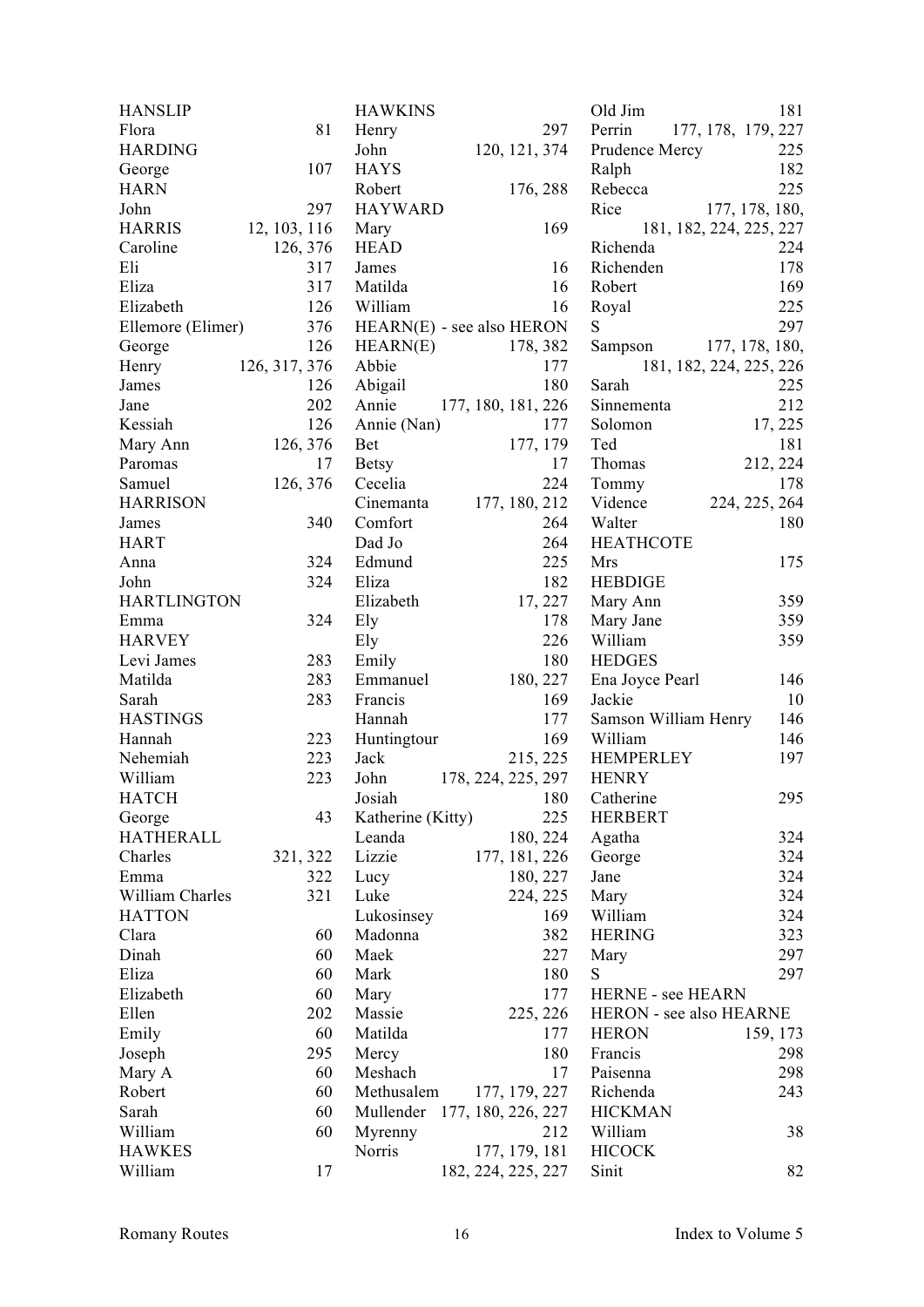| <b>HIDKMAN</b>       |          | Harry John Ralph  | 191           | <b>HUXLEY</b>      | 244    |
|----------------------|----------|-------------------|---------------|--------------------|--------|
| $\mathcal{C}$        | 315      | Louisa            | 191           | <b>IBBETSON</b>    |        |
| <b>HILDEN</b>        | 10       | <b>HOPE</b>       |               | Thomas             | 340    |
| <b>HILL</b>          |          | Golden            | 302           | <b>ILLINGWORTH</b> |        |
| Harriet              | 272      | Lily              | 70            | Catherine          | 175    |
| $\bf J$              | 222      | <b>HOPKINS</b>    |               | Susanna            | 175    |
| John                 | 17       | Isaac             | 381           | <b>INGRAHAM</b>    | 197    |
| Marshall             | 315      | Sarah             | 381           | <b>INNS</b>        |        |
| Sarah                | 272      | Susanna           | 104           | Elizth             | 43     |
| Thomas               | 17, 272  | <b>HORAM</b>      |               | <b>ISAACS</b>      |        |
| <b>HILLS</b>         |          | Elizabeth         | 17            | Henry John         | 283    |
| Edmund               | 272      | HORN(E)           | 178           | $Isb---$           | 283    |
| Elizabeth            | 272      | <b>HORRICK</b>    |               | James Maurice      | 283    |
| Rebecca              | 334      | William           | 17            | <b>JACKSON</b>     | 172    |
|                      |          |                   |               |                    |        |
| <b>HILTON</b>        |          | <b>HOSSKINS</b>   |               | Freedom            | 70     |
| Ethel                | 370      | Mary              | 374           | James              | 340    |
| Janetta              | 8        | William           | 374           | Lucy               | 375    |
| <b>HINCHLEY</b>      |          | <b>HOWARD</b>     | 10            | Maria              | 375    |
| Mary Ann             | 61, 62   | Ada               | 83            | Mary               | 295    |
| <b>HINDLEY</b>       |          | <b>HUDSON</b>     |               | Thomas             | 340    |
| Alicia               | 62       | John              | 295           | William            | 375    |
| Joseph               | 62       | <b>HUGHES</b>     | 36            | <b>JAMES</b>       | 6,248  |
| Mary Ann             | 62       | Albert            | 284           | <b>Brittania</b>   | 334    |
| R B                  | 61       | <b>Brittania</b>  | 285           | Cornelius          | 125    |
| Richard              | 62       | Diana             | 222, 223      | Edward             | 255    |
| Timothy              | 62       | Elizabeth         | 190, 222, 285 | Ellen              | 84     |
| <b>HISCOX</b>        |          | Henry             | 284           | Harriet            | 125    |
| Annie                | 83       | Jepre Job         | 190           | Henry              | 49,300 |
| <b>Barefist Jack</b> | 83       | Joseph            | 285           | Henry George       | 375    |
| Ellen                | 82, 84   | Mary              | 284           | Hilda              | 70     |
| Israel               | 82       | Phoebe            | 223           | John               | 38     |
| Jack                 | 82       | Samuel            | 222           | Liberty            | 84     |
|                      | 84       | Samuel Thomas     | 223           |                    |        |
| Jean                 |          |                   |               | Louisa             | 275    |
| Job                  | 84       | William           | 190, 215      | Phoebe             | 255    |
| Jonathan Orian       | 83       | <b>HUMPHREYS</b>  |               | Thomas             | 334    |
| Mizzelly             | 82       | Martha            | 125, 250      | Tom                | 128    |
| Sarah                | 83       | <b>HUMPHRY</b>    |               | William            | 375    |
| Synett               | 82       | Esther            | 250           | <b>JARCOCK</b>     |        |
| William              | 83       | <b>HUNT</b>       |               | John               | 38     |
| <b>HODSON</b>        | 275      | Doreen            | 239           | <b>JEFF</b>        |        |
| <b>HOLDER</b>        |          | Gwen              | 118           | Amey               | 191    |
| Charles              | 250      | Olive             | 250           | <b>Betsy</b>       | 191    |
| <b>HOLLAND</b>       |          | <b>HUNTEFIELD</b> |               | Daisy              | 191    |
| Alice                | 273      | Griffith          | 129           | Eliza              | 191    |
| Emily                | 273      | <b>HUNTINGTON</b> |               | Elizabeth          | 191    |
| Henry                | 273, 274 | Albert            | 380           | George             | 191    |
| Jane                 | 273      | Emma              | 380           | Rosina Violet      | 191    |
| Mark                 | 273      | William           | 380           | Sampson            | 191    |
| Mary Ann             | 273, 334 | <b>HUNTLY</b>     |               | <b>JEFFS</b>       | 190    |
| Richard Valentine    | 273      | William           | 287, 287      | Cinderella         | 191    |
| Sarah                | 273      | <b>HURLEY</b>     |               | Cynthia            | 190    |
| <b>HOOPER</b>        |          | Elizabeth         | 51            | <b>Edith Maisy</b> | 191    |
| <b>Bill</b>          | 172      | <b>HURN</b>       | 178           | Eliza Freda        | 190    |
| Harold Frederick     | 191      | John              | 297           | James              | 191    |
|                      |          |                   |               |                    |        |
| Harry John           | 191      | <b>HURST</b>      | 318           | Job                | 191    |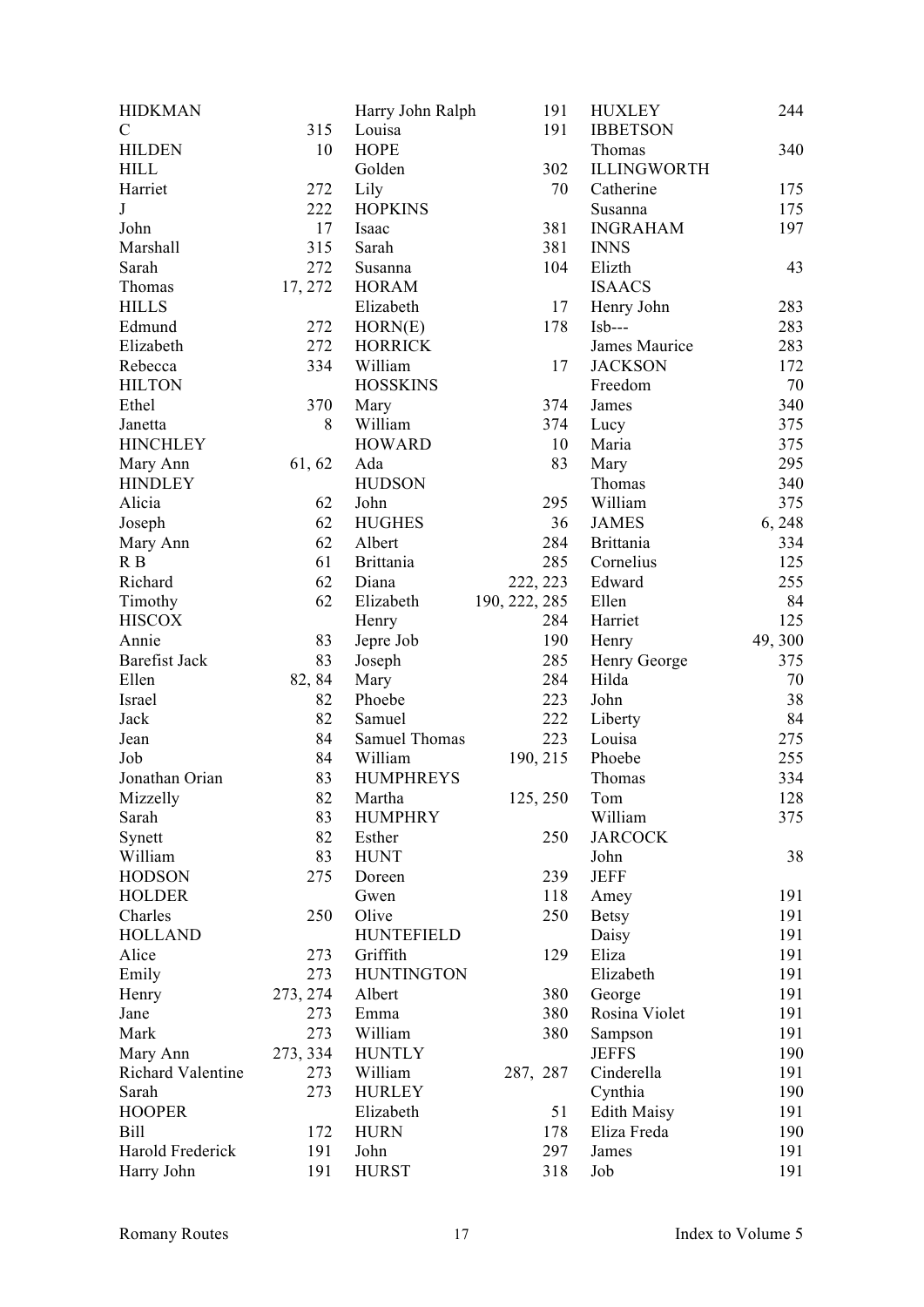| Joseph          | 191     | <b>KEET</b>       | 116, 290 | James                                | 380                      |
|-----------------|---------|-------------------|----------|--------------------------------------|--------------------------|
| Nellie          | 191     | Abraham (Henry)   | 207, 208 | Mary Ann                             | 380                      |
| Sinfrey         | 191     | Henry 'Beeder'    | 207, 208 | Rebecca                              | 381                      |
| Walter          | 190     | Mary Ann          | 190, 334 | Susy Ward (?)                        | 380                      |
| Walter Henry    | 191     | Matthew           | 334      | William                              | 381                      |
| <b>JENKINS</b>  |         | Thomas            | 190, 334 | <b>LANG</b>                          |                          |
| Jane            | 272     | <b>KEETS</b>      |          | William                              | 340                      |
| <b>JESSE</b>    | 37      | Adelaid           | 190      | <b>LANGDON</b>                       |                          |
| <b>JIMINEZ</b>  |         | David             | 190      | Frederick                            | 222                      |
| Cerefino        | 47      | Thomas            | 190      | John                                 | 222                      |
|                 |         |                   |          |                                      |                          |
| Josefa          | 47      | <b>KELLY</b>      |          | Mary                                 | 222                      |
| Juan (El Tichs) | 47      | John              | 17       | <b>LARKING</b>                       |                          |
| Pepita          | 47      | <b>KEMP</b>       | 10       | Mary                                 | 51                       |
| <b>JOANES</b>   |         | <b>KERDONNA</b>   | 318      | <b>LAVENDER</b>                      |                          |
| Thomas          | 169     | <b>KERR/KER</b>   | 318      | Henry                                | 224                      |
| <b>JOHN</b>     |         | Andrew            | 340      | Jack                                 | 224                      |
| James           | 288     | Henery            | 169      | John                                 | 224                      |
| <b>JOHNS</b>    |         | William           | 169      | Leanda                               | 224                      |
| Griffith        | 129     | <b>KEY</b>        |          | May                                  | 224                      |
| John            | 129     | Alisa             | 61       | Phoebe                               | 224                      |
| Katharine       | 129     | <b>KIDSON</b>     |          | Rich/Richenda                        | 224                      |
| <b>JOHNSON</b>  | 190     | Ted               | 239      | Tommy                                | 224                      |
| A               | 175     | <b>KILBY</b>      |          | LAW                                  |                          |
| Ann             | 51      | Winifred May      | 356      | Aaron                                | 17                       |
| $\bf{B}$        | 175     | <b>KILLTHORPE</b> |          | Andrew                               | 17                       |
| <b>Betsy</b>    | 380     | Erosabella        | 331      | Lawrence                             | 17                       |
| $\mathbf D$     | 175     | John              | 331      | William                              | 17                       |
| E               | 175     | Ruth              | 331      | <b>LAWRENCE</b>                      |                          |
| Ellen           | 176     | <b>KING</b>       | 37, 337  | Lewis                                | 51                       |
| James           | 340     | Ann               | 272      | <b>LEAK</b>                          |                          |
| Jane            | 176     | Charles           | 272      | William                              | 43                       |
| John            | 176     | <b>KIRK</b>       |          | <b>LEATHERHEAD</b>                   |                          |
| L               | 175     | Sarah Ann         | 61       | Elizabeth                            | 17                       |
| Mary A          | 176     | <b>KIRLE</b>      |          | LEE                                  | 6, 10, 18, 88, 173, 249, |
| 'Racket'        | 364     | Sarah Jane        | 97       |                                      | 275, 292, 319            |
| <b>JONES</b>    | 337     | <b>KITCHEMAN</b>  |          | Agnes Maud                           | 374                      |
| Charles         | 322     | <b>Bridget</b>    | 340      | Alfred                               | 17                       |
| Davy            | 156     | <b>KITCHER</b>    |          | Ambrose                              | 60, 176, 288             |
| Elizabeth       | 375     | Charles           | 359      | Amey                                 | 169                      |
| Ernest          | 156     | Frank             | 357      | Arthena                              | 86                       |
| Frederick       | 375     | Mary Ann          | 359      | Belcher                              | 17                       |
| Harry           | 364     | <b>KNOCK</b>      |          | Benjamin                             | 169                      |
| James           | 340     | Richard           | 202      | <b>Brittania</b>                     | 285                      |
| John            |         | <b>KNOTT</b>      |          |                                      | 60                       |
|                 | 74, 374 |                   | 381      | <b>Brittania Gregory</b><br>Caroline |                          |
| Mary            | 374     | William           |          |                                      | 222                      |
| Mary Ann        | 264     | <b>KOOS</b>       |          | Charles                              | 374                      |
| Samuel          | 264     | Peter             | 106      | Charlie                              | 331                      |
| Sarah           | 322     | <b>LALEY</b>      |          | Charlotte                            | 60, 176, 288             |
| William         | 340     | William           | 340      | Chas                                 | 331                      |
| <b>JOWETT</b>   |         | <b>LAMB</b>       |          | Cinderella                           | 86                       |
| Christopher     | 340     | Elizabeth         | 374      | Curlinda                             | 331                      |
| <b>JUBB</b>     |         | Isaac             | 374      | D                                    | 259                      |
| Celia           | 235     | Jane Etty         | 374      | Daman                                | 374                      |
| <b>KEEN</b>     | 322     | <b>LANE</b>       |          | David                                | 285                      |
|                 |         | Frederick         | 381      | Dianna                               | 86                       |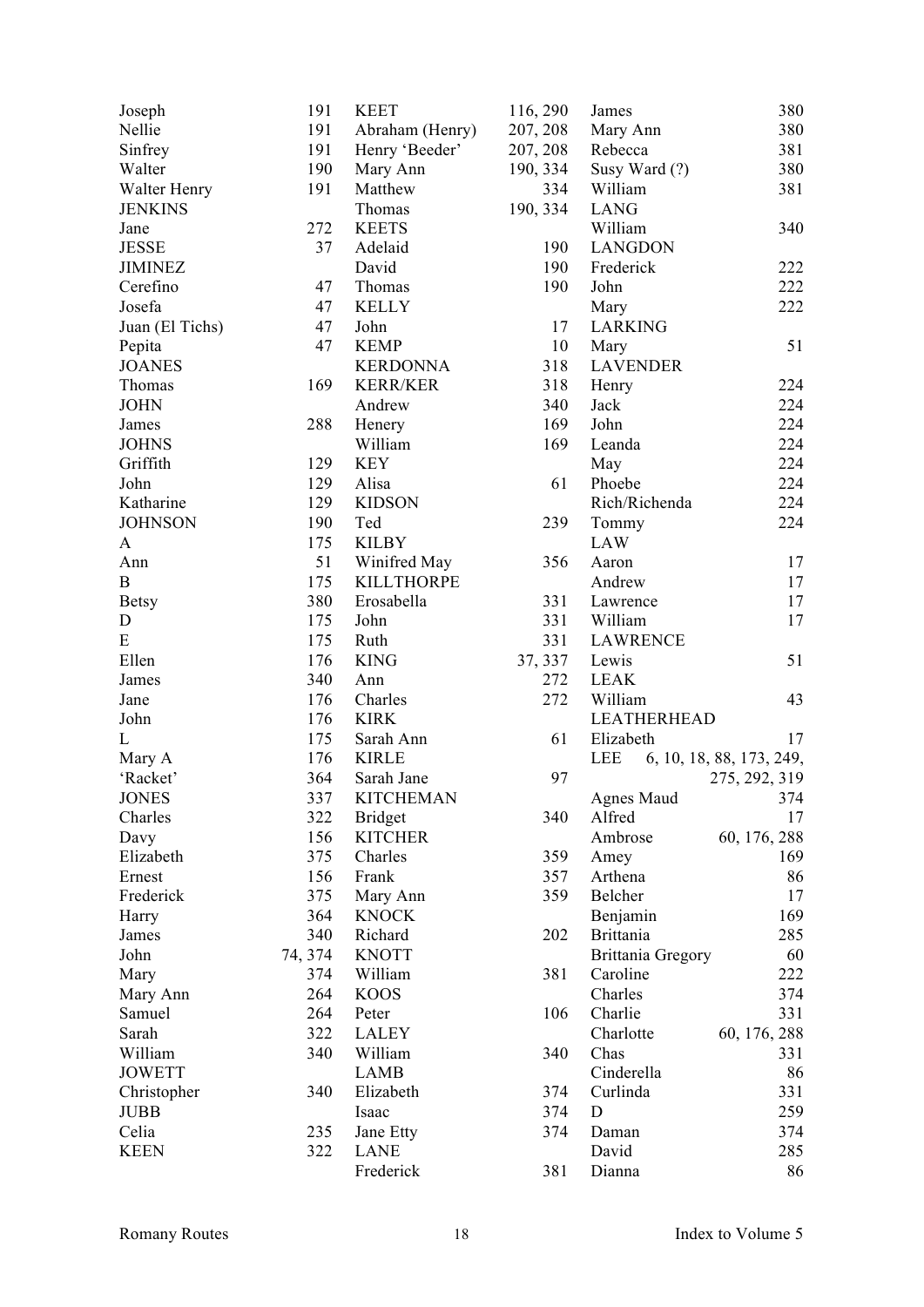| Dinah                   | 60                | Geoffry              | 12                | Joseph              | 156               |
|-------------------------|-------------------|----------------------|-------------------|---------------------|-------------------|
| George                  | 298, 362          | Job                  | 191               | Linetie             | 222               |
| H                       | 259               | John                 | 380               | Linety              | 70                |
| Harry                   | 172               | Louisa               | 12, 191           | Major               | 70                |
| Henry                   | 285               | Samson               | 375               | Matilda             | 222               |
| Horace                  | 285               | Sarah                | 375               | Priscella           | 70                |
| James                   | 223               | William              | 380               | Rhoda               | 222               |
| Jerimiah                | 169               | <b>LIGHTS</b>        | 290               | Riley               | 222               |
| Job                     | 128               | <b>LINNEY</b>        |                   | Robert              | 156               |
| Joe                     | 128               | Mrs                  | 175               | Robert Peel         | 222               |
| John                    | 17, 169, 223      | <b>LIVERTON</b>      |                   | Ruth                | 70                |
| Joseph                  | 86, 222           | Mary                 | 46                | Ruth Liti           | 331               |
| Kerelenda               | 159               | LOCK(E)              | 18, 292           | Sarah               | 70, 83            |
| Kerlanda                | 331               | Esmeralda            | 249, 388          | Soloman             | 70                |
| Major                   | 298               | Mairik               | 64                | Susan               | 192               |
| Marianne                | 285               | Henry                | 329               | Susanna             | 70                |
| Mary                    | 169, 331          | Unity                | 329               | Thomas              | 70, 142, 192      |
| Mathusalem              | 86                | <b>LOKER</b>         |                   | Tryphena            | 360               |
| Matilda                 | 169               | Azuba                | 59                | Uriah               | 70                |
| Morrianne               | 285               | David                | 59                | William             | 222               |
| Moses                   | 259               | Hamutal              | 59                | <b>LOVERAGE</b>     |                   |
| 'Mother'                | 218, 219          | Mardling             | 59                | Isaac               | 374               |
| Mycella                 | 374               | Zipporah             | 59                | Riely               | 374               |
| Nathaniel               | 169               | <b>LONG</b>          |                   | <b>LOVERIDGE</b>    | 293               |
| Perrin                  | 169               | Isaac                | 176, 288          | Alice               | 142               |
| Phemridge               | 86                | Joseph               | 104               | Alma                | 97                |
| Rickenda                | 223               | <b>LOVE</b>          |                   | Amelia              | 39                |
| Righteous               | 365               | <b>Billy</b>         | 10                | Amy                 | 97                |
| Robert                  | 60, 176, 288      | Ernie                | 10                | Angelina            | 375               |
| Rose                    | 275               | Marky                | 10                | Ann                 | 38                |
| Rosetta                 | 60, 176, 288      | Tommy                | 10                | Athelia             | 39                |
| S                       | 259               | <b>LOVELL</b>        | 18, 172, 197, 244 | Audrey              | 97                |
| Samuel                  | 86, 285           | 319,                 |                   | Benjamin            | 142, 192          |
| Selina                  | 128               | Agnes                | 70                | Bert 'Maize'        | 241               |
| Urania                  | 128               | Albert               | 142               | Carrie              | 97                |
| William                 | 218, 299, 336     | Alexander            | 70                | Clifford            | 97                |
| Zachariah               | 60, 176, 288, 298 | Amelia               | 70                | Cordelia            | 142               |
| <b>LEITCH</b>           | 67                | Angelina             | 70                | Cornelius           | 39, 96            |
| <b>LESTER</b>           | 275               | Ann                  | 70                | Dalitha             | 39                |
| Connie                  | 273               | <b>Brice</b>         | 70, 222           | Denis               | 96, 97            |
| Emily                   | 273               | Catharine            | 70                | Diana               | 38, 40            |
| Job                     | 273               | Catherine            | 142               | Dinah               | 374               |
|                         | 273               | Charles              | 222               | Dora                | 97                |
| Raymond<br><b>LEVER</b> |                   | Charles John         | 70                | Dorothy             | 97                |
| $\mathbf T$             | 175               | Edward               | 70                | Edward              | 97                |
| <b>LEWIS</b>            |                   | Elizabeth            |                   | Eli                 | 97                |
| James                   | 17                | Emma                 | 156, 222<br>70    | Elizabeth           | 38, 39, 40, 97    |
| J                       | 315               | <b>Ethel Trolove</b> | 222               | Ellen               |                   |
|                         |                   |                      |                   |                     | 82                |
| <b>LIGHT</b>            |                   | George               | 192, 222          | <b>Ester Gipsey</b> | 82                |
| Adam                    | 375               | Henrietta            | 97                | Esther              | 82, 142, 192, 374 |
| Albert                  | 380               | Henry                | 222               | Eunice              | 142               |
| Amy                     | 12                | Hezekiah             | 222<br>70         | Fania               | 374<br>97         |
| Elizabeth               | 375, 380          | James                |                   | Frederick           |                   |
| Ellenor                 | 375               | John                 | 156, 222          | George              | 374               |
| Faithy                  | 380               | John Blair           | 222               | Ginny               | 97                |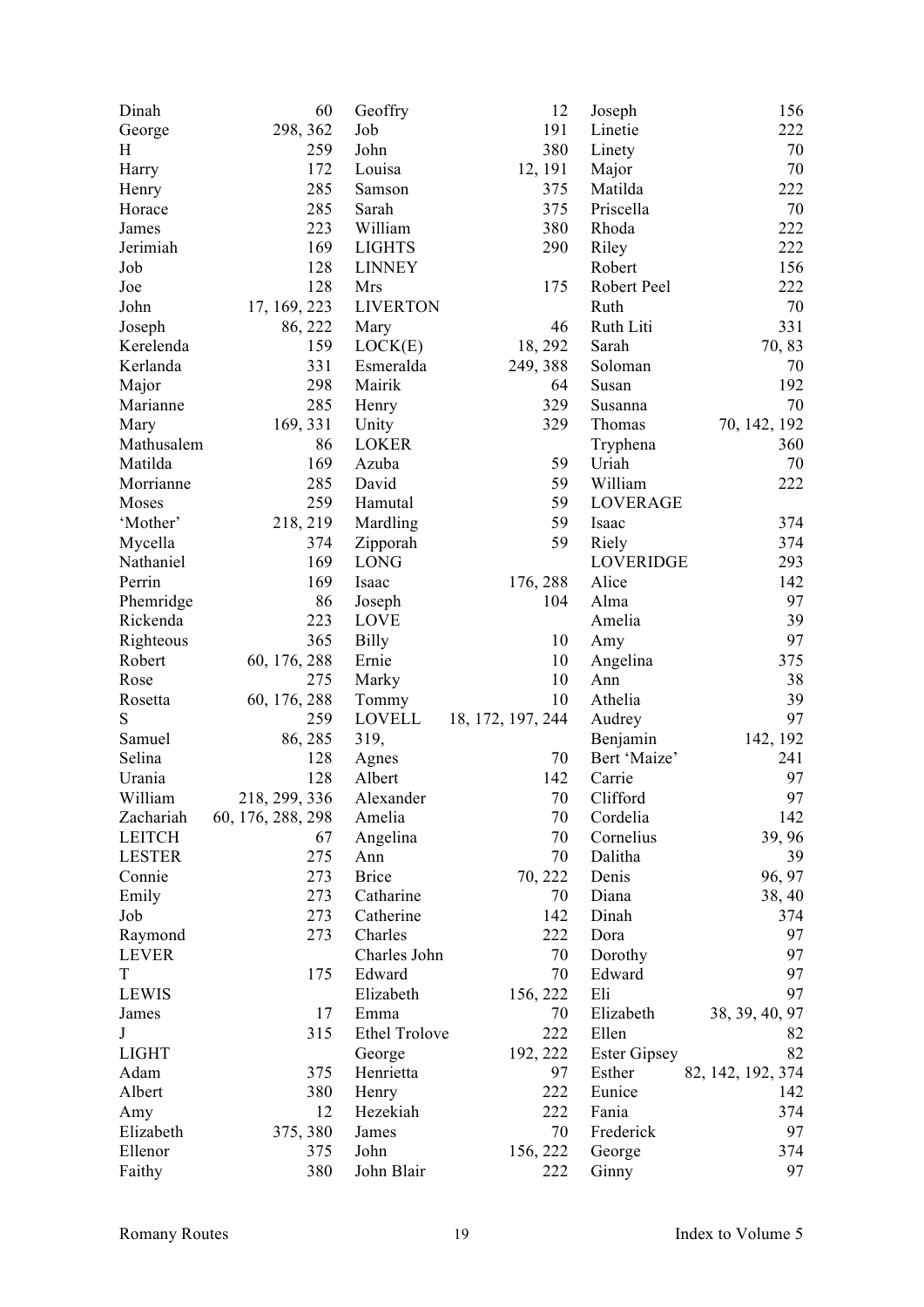| Gordon          | 97                    | Mary Ann          | 374           | <b>MANGES</b>    |             |
|-----------------|-----------------------|-------------------|---------------|------------------|-------------|
| Harry           | 82                    | <b>LYNCLIS</b>    |               | Ann              | 176         |
| Henry           | 82                    | Tommy             | 203           | John             | 176         |
| Hilda           | 97                    | <b>LYONS</b>      |               | <b>MANLEY</b>    |             |
| Irene           | 97                    | John              | 272           | Ada              | 283         |
| James           | 42, 38, 97            | <b>MALLA</b>      |               | <b>Brittania</b> | 284         |
| Jane            | 82, 96, 142, 192      | Cerafino          | 47            | Matilda          | 284         |
| Jane/Jinney     | 97                    | Josefa            | 47            | Powers           | 284         |
| Jim             | 97                    | Juan Jiminez      | 47            | Susan            | 283         |
| Job             | 82, 84, 142, 192      | Pepita            | 47            | William          | 283         |
| John            | 38, 39, 40, 41, 96,   | Teresa Jiminez    | 47            | <b>MANNING</b>   |             |
|                 | 142 156, 192          | McCABE            |               | Cushi            | 17          |
| John Patrick    | 97                    | Eleanor           | 295           | George           | 17          |
| Joseph          | 38                    | McCANN            | 337           | John             | 17          |
| Joyce           | 97                    | <b>MACE</b>       | 337           | Marney           | 337         |
| Leonard         | 374, 375              | Jem               | 173           | Percy            | 17          |
| Lilian          | 97                    | McCORMICK         |               | Samuel           | 17          |
| Lily            | 97                    | Andrew            | 238           | William          | 17          |
| Margaret        | 38, 42                | McCOY             |               | <b>MANSFIELD</b> |             |
| Mariah          | 40                    | John              | 176           | William          | 38          |
| Marjorie        | 97                    | McDONAGH          | 337           | <b>MARKS</b>     |             |
| Martha          | 97                    | MACFARLAND        |               | John             | 176, 288    |
|                 | 38, 40, 41, 43,<br>38 | Andrew            | 272           | <b>MARRIOTT</b>  |             |
| Mary            |                       |                   | 272           |                  | 340         |
| Mary Ann        | 38, 39                | Jne               |               | James            |             |
| Mathew          | 374                   | Mary Ann          | 272           | <b>MARSH</b>     |             |
| Mizzelly        | 82                    | McGEE             |               | Ellenor          | 375         |
| Nayley          | 42                    | Lucy              | 369           | Lydia            | 375         |
| Nellie          | 97                    | Uriah             | 369           | MARSHALL         |             |
| Noah            | 97                    | McILPHERSON       | 67            | Henry            | 340         |
| Noreen          | 97                    | <b>MACKENSIE</b>  |               | <b>MARTIN</b>    |             |
| Pat             | 42                    | Alexander         | 17            | Edward           | 375         |
| Patricia        | 97                    | Arthur            | 17            | Harriet          | 375         |
| Peter           | 97                    | Charlotte         | 17            | Mabel Irene      | 190         |
| Priscilla       | 215                   | <b>MACKINTOSH</b> |               | Mary Ann         | 190         |
| Queenesia       | 39                    | Elianor           | 374           | Thomas           | 375         |
| Rosamund        | 39, 41, 169           | James             | 374           | William Henry    | 190         |
| Rose            | 38, 82, 97            | William           | 374           | Winnifred Clara  | 190         |
| Rosena          | 39                    | <b>MACKLIN</b>    | 10            | <b>MARTON</b>    |             |
| Samson          | 64                    | MACRITCHIE        |               | James            | 375         |
| Sarah Jane      | 97                    | David             | 237           | Kezia            | 375         |
| Sibina          | 375                   | McVEY             |               | <b>MASON</b>     |             |
| Sinet           | 82                    | John              | 340           | Elizabeth        | 296         |
| Slivainus (Wag) | 97                    | <b>MAGUIRE</b>    | 275           | <b>MATTHEWS</b>  |             |
| Thomas          | 38, 39, 41 43, 82,    | <b>MAINE</b>      |               | Andrew           | 15          |
|                 | 142, 169, 192         | <b>Betsy</b>      | 284           | <b>Betsy</b>     | 15          |
| William         | 38, 96, 97, 142, 374  | Frank             | 284           | <b>Bill</b>      | 331         |
| <b>LOVES</b>    | 337                   | Patience          | 284           | Chewbacca        | 15          |
| <b>LOVETT</b>   |                       | Priscilla         | 284           | Emma             | 112         |
| William         | 156                   | Robert            | 284           | James            | 16, 325     |
| <b>LUNNUR</b>   |                       | <b>MALLA</b>      |               | John             | 15, 325     |
| Charles         | 87                    | Josefa            | 47            | Joseph           | 12, 325     |
| Matthew         | 87                    | <b>MALLETT</b>    |               | Maria            | 12          |
| <b>LYNCH</b>    |                       | Martha            | 38            | Mary Ann         | 15, 16, 325 |
| Eliza           | 374                   | Robert            | 38, 41        | Robert           | 112         |
| George          | 374                   | <b>MANDERS</b>    | 205, 215, 315 | William          | 325         |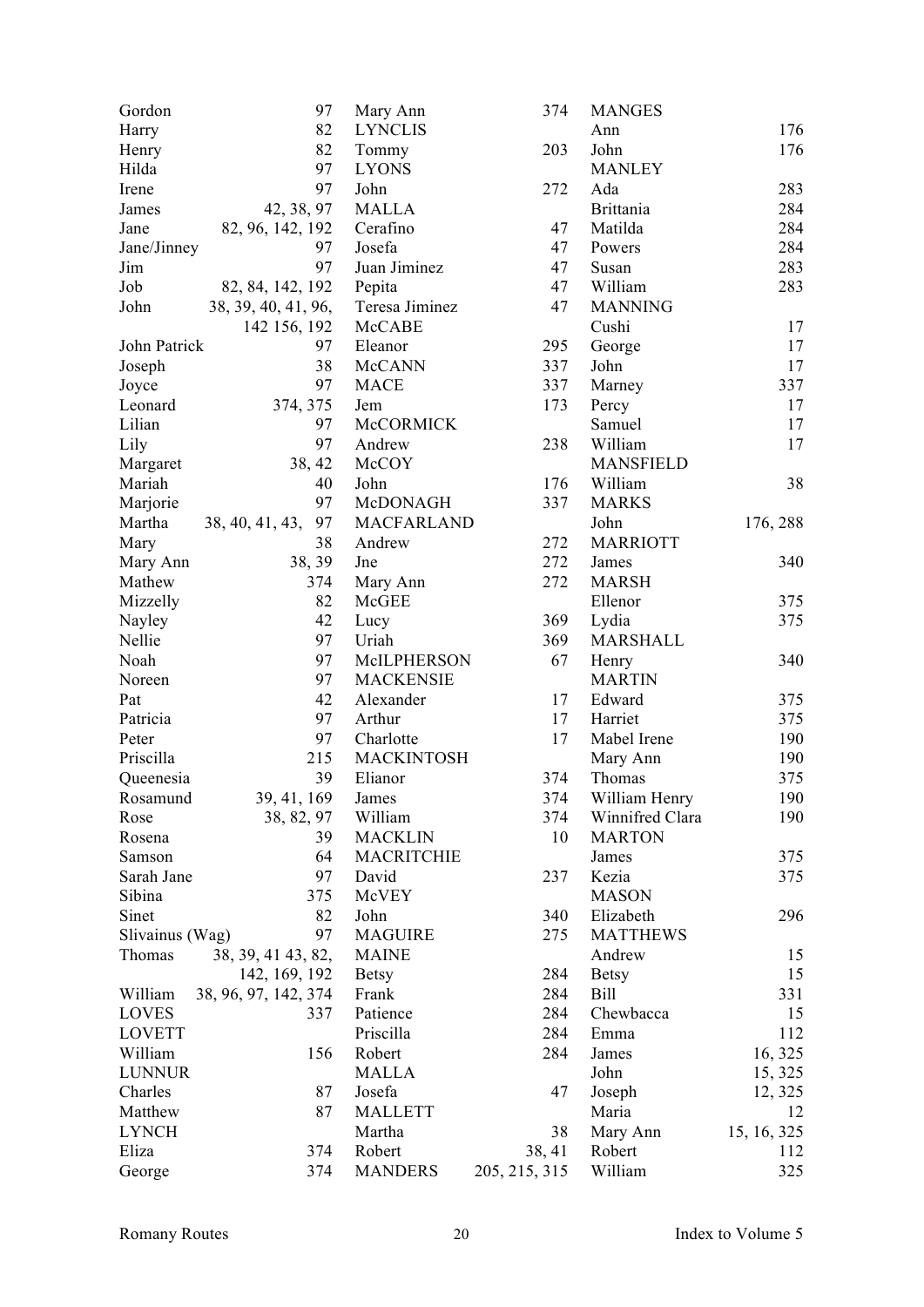| <b>MAXTON</b>      |          | <b>MORRIS</b>     |          | Charlotte      | 264      |
|--------------------|----------|-------------------|----------|----------------|----------|
| Mary               | 129      | W                 | 315      | Edwin          | 264      |
| <b>MAY</b>         | 197      | <b>MORRISON</b>   | 6        | Elizabeth      | 164      |
| <b>MAYNARD</b>     |          | <b>MOWNSTER</b>   |          | Emily          | 60       |
| Jane               | 374      | John              | 317      | Harriet        | 79, 81   |
| Harriet            | 359      | Rebecca           | 317      | James          | 264      |
| William            | 374      | <b>MULLEN</b>     | 197      | Joe            | 355      |
| <b>MAYNE</b>       | 205      | <b>MULLETT</b>    |          | Joseph         | 144      |
| Alfred             | 51       | J                 | 315      | Louie          | 286      |
| Elizabeth          | 284      | <b>MUNDAY</b>     |          | Martha         | 355      |
| Frank              | 284      | Emily             | 236      | Sidney George  | 260      |
| John               | 284      | George            | 236      | Sophia         | 81       |
| Rachel             | 284      | <b>MUNDY</b>      |          | Thomas         | 21       |
| <b>MEERE</b>       | 205      | John              | 176, 288 | William Samuel | 260      |
| <b>MENDOZA</b>     |          | <b>MURPHEY</b>    |          | <b>OSBORNE</b> |          |
| Aaron              | 172      | Elizabeth         | 375      | William        | 43       |
|                    | 172      |                   | 375      | <b>OTHEN</b>   | 13       |
| Daniel             |          | George            |          |                |          |
| <b>MEYER</b>       |          | James             | 375      | Abraham        | 13, 207  |
| Kuno               | 122      | <b>MYERS</b>      |          | William        | 13       |
| <b>MIDDLEBROOK</b> |          | John              | 238      | <b>OWEN</b>    |          |
| George             | 175      | <b>NAIL</b>       |          | Eliza          | 272      |
| Mr & Mrs           | 175      | Rosa              | 284      | Mary Ann       | 272      |
| <b>MIDDLETON</b>   |          | Selina            | 284      | <b>OXLEY</b>   |          |
| Jacob              | 340      | Thomas            | 284      | Ann            | 374      |
| <b>MILES</b>       |          | <b>NATHAN</b>     |          | Jane           | 374      |
| Ada Agnes          | 222      | Mr J              | 362      | Roger          | 374      |
| Hannah             | 329      | <b>NAYLOR</b>     |          | <b>PACKMAN</b> |          |
| Phoebe             | 222, 223 | William           | 176      | Ernest         | 286      |
| Rachel             | 223      | <b>NESSELRODE</b> | 197      | Louisa         | 286      |
| William            | 222, 223 | <b>NEWLAND</b>    | 10       | William        | 286      |
| <b>MILLER</b>      | 205      | Albert            | 272      | <b>PADDOCK</b> |          |
| Harry              | 284      | Eliza             | 272      | Tom            | 173      |
| John               | 222      | John              | 272      | PAGE           |          |
| Nellie             | 284      | <b>NEWMAN</b>     | 37, 59   | Caroline       | 371      |
| Phillip            | 222      | Alfred Charles    | 371      | Charlotte      | 371      |
| Thomas Laud Henry  | 284      | Ann               | 69       | James          | 371      |
| <b>MILLS</b>       |          | Elizabeth         | 59,69    | Leonard        | 84       |
| Aaron              | 381      | John              | 59       | Sophia         | 6        |
| Eliza              | 381      | Mary              | 59, 107  | <b>PAINTER</b> |          |
| George             | 20       | Thomas            | 59,69    | Elizabeth      | 223      |
| Joseph             | 381      | <b>NEWSOME</b>    | 205      | Joseph         | 223      |
| Naomi              | 381      | <b>NICHOLSON</b>  | 6        | Mary           | 223      |
| Poll               | 20       | <b>NORTH</b>      |          | PALE           |          |
| Susan              | 381      | Catherine         | 142      | William        | 299      |
| <b>MITCHELL</b>    | 190, 337 | Charlie           | 217      | <b>PALMER</b>  | 173      |
| Charlotte          | 250      | Edwin             | 142      | Genti          | 368      |
| Frank              | 200      | <b>OAKLEY</b>     | 213      | Henry Charles  | 317      |
| John               | 250      | <b>OHMY</b>       | 205      | John           | 317      |
| <b>MOONUS</b>      |          | O'LEARY           |          |                | 368      |
|                    |          |                   |          | Lydia          |          |
| <b>Bill</b>        | 287      | Daniel            | 360      | Mary           | 317      |
| <b>MOORE</b>       |          | <b>OLIVER</b>     |          | Robert         | 368      |
| $\bf J$            | 175      | Tom               | 363      | Sarah          | 176, 288 |
| William            | 222      | ORCHARD           | 3,64     | Thomas         | 176, 288 |
| <b>MORGAN</b>      |          | Benjamin          | 264      | <b>PANNELL</b> |          |
| Puella             | 80       | <b>Britannia</b>  | 21       | Annie          | 59       |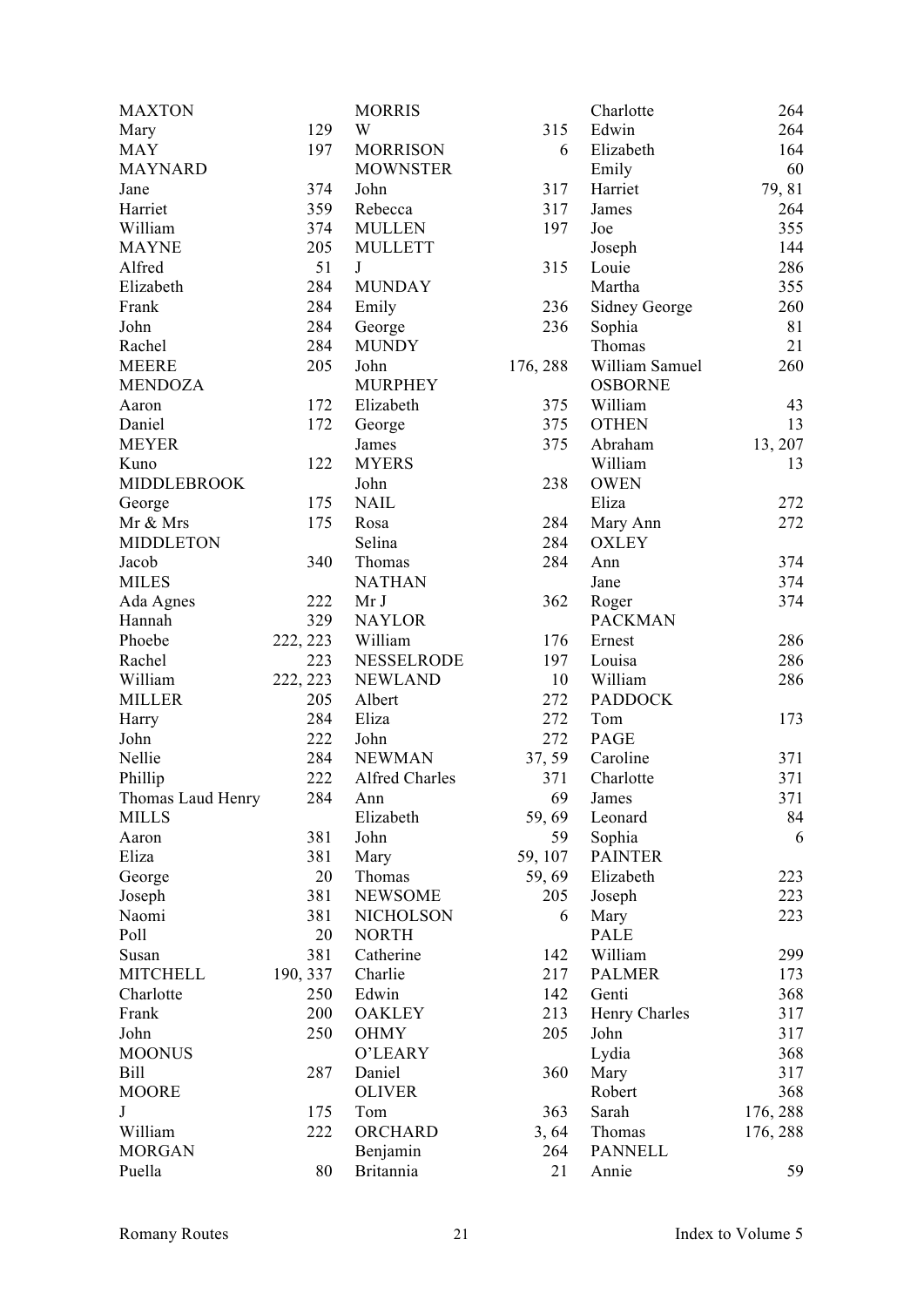| Charles R      | 59               | Frank            | 284                | Henry           | 112                  |
|----------------|------------------|------------------|--------------------|-----------------|----------------------|
| Elizabeth      | 60               | Harriet          | 144, 164           | James           | 357, 359             |
| Florence       | 59               | Henry            | 283                | Job             | 191                  |
| Henry          | 59,60            | James            | 283                | John            | 191, 359             |
| Jane           | 60               | Jim              | 284                | Mark            | 191                  |
| Mary           | 60               | John             | 144, 164, 165, 222 | Mary            | 112, 191             |
| Mary Ann       | 59               | Louisa           | 286                | Mary Ann        | 357, 359             |
| Minnie Eliza   | 59               | Lydia            | 222, 375           | Olive           | 359                  |
| Nellie         | 59               | Maria            | 144                | Robert          | 208                  |
| William Henry  | 59               | Mary             | 375                | Unity           | 112                  |
| <b>PARKER</b>  |                  | Moses            | 284                | William         | 191, 208, 357        |
| Amy            | 16               | Nan              | 8                  | <b>PINFALL</b>  |                      |
| John           | 16               | Olive            | 283                | Robert          | 144                  |
| Elizabeth      | 106              | Patience         | 222, 283, 284      | Sally           | 144                  |
| <b>PARNELL</b> |                  | Priscilla        |                    | <b>PINFOLD</b>  | 37                   |
| Eliza          |                  | Robert           | 164, 283           |                 |                      |
|                | 60               |                  | 375                | <b>PINK</b>     |                      |
| James Squire   | 296              | Sophia           | 81                 | Joseph          | 374                  |
| Liza           | 60               | Thomas           | 81, 283            | Mary            | 374                  |
| <b>PARRY</b>   |                  | William          | 144, 164, 165, 192 | <b>PITCHLEY</b> | 112                  |
| Twm            | 216              | William John     | 283                | Aimee           | 112                  |
| <b>PATEMAN</b> |                  | PENGELLEY        |                    | <b>Billy</b>    | 112                  |
| Albert         | 343              | Alice Mabel      | 200                | Henry           | 112                  |
| Alice          | 342              | <b>PERFITT</b>   |                    | Mary            | 112                  |
| Amy            | 342              | Fairetta         | 223                | Sam             | 112                  |
| Edmund         | 343              | Henry            | 223                | Unity           | 112                  |
| Henry          | 342              | Margaret         | 223                | Yocky           | 112                  |
| James          | 328              | <b>PERROT</b>    |                    | POE             |                      |
| John           | 328              | <b>Britannia</b> | 191                | Jane            | 317                  |
| Lena           | 343              | James            | 191                | <b>PORTER</b>   |                      |
| Mary           | 342              | Walter           | 191                | Jane            | 317                  |
| Mercy          | 342              | <b>PETERS</b>    | 125                | <b>POTTER</b>   | 10                   |
| Noah           | 342              | <b>PETTIT</b>    |                    | <b>POTTS</b>    |                      |
| Phoebe         | 342              | William          | 356                | Phoebe          | 255                  |
| Priscilla      | 342              | PETULENGO        |                    | Robert          | 255                  |
| Robert         | 328, 342         | George           | 331                | William         | 340                  |
| Walter         | 338, 342, 343    | Kerlanda         | 331                | <b>POULSON</b>  |                      |
| William        | 342, 343         | <b>PHILLIPS</b>  |                    | Harry           | 173                  |
| PAULO          |                  | George           | 43                 | <b>POUNDS</b>   |                      |
| Elizabeth      | 176              | Henry            | 202                | Hilda           | 70                   |
| <b>PAULS</b>   |                  | Jas              | 43                 | <b>POWELL</b>   |                      |
| Elizabeth      | 176              | <b>PHIPPS</b>    |                    | Dangerfield     | 219                  |
| <b>PAYNE</b>   |                  | Elizabeth        | 284                | Jane            | 317                  |
| George         | 329              | Fred             | 284                | Mary Ann        | 144                  |
| Unity          | 329              | Sophy            | 284                | $\mathcal{O}$   | 175                  |
| <b>PEARMAN</b> |                  | <b>PICKEN</b>    |                    | PRICE           | 6, 18, 249, 292, 319 |
| Cecelia        | 224              | Mrs              | 175                | Alisa           | 61, 62               |
| <b>PENFOLD</b> | 3, 293, 355, 357 | <b>PICKET</b>    | 10, 206            | Edward          | 340                  |
| Alfred         | 164, 283         | <b>PIDGLEY</b>   | 112                | Emily           | 61                   |
| <b>Bessie</b>  | 284              | Amelia           | 359                | Harry           | 61                   |
| Charlotte      | 144, 145, 165,   | Amey             | 191                | Herbert         | 62, 62, 63           |
|                |                  | David            | 356                |                 |                      |
|                | 283, 284<br>81   |                  |                    | Hiram Briggs    | 63                   |
| Christopher    |                  | Elizabeth        | 359                | Joseph          | 61                   |
| Edwin          | 81               | Emily            | 191                | Mary Ann        | 61, 62               |
| Elizabeth      | 164, 284         | Emma             | 112                | Richard         | 61, 62               |
| Fiance         | 284              | Harriet          | 359                | Sam             | 218                  |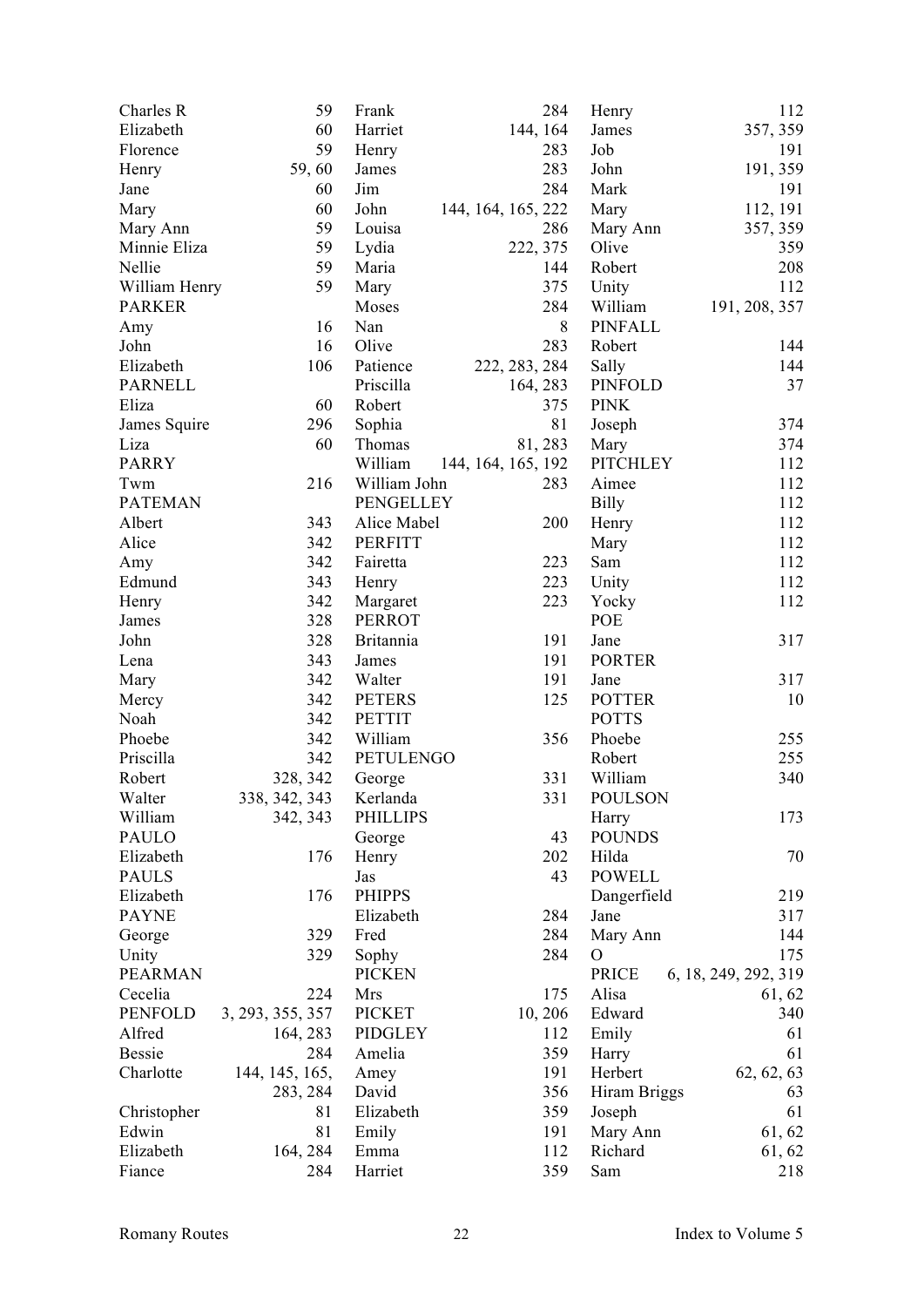| Sarah            | 63            | Emma              | 250, 376           | Amy               | 255            |
|------------------|---------------|-------------------|--------------------|-------------------|----------------|
| Sarah Ann        | 61            | Esther            | 126                | Charlotte         | 254            |
| Timothy          | 61            | Florence          | 251                | Harold Jack       | 254            |
| Tom              | 63            | George            | 125                | Jack              | 263            |
| William          | 63, 340       | Harriet           | 125                | James             | 254            |
| <b>PRISK</b>     |               | James             | 125, 250           | Janette           | 255            |
| Edith            | 324           | Job               | 125                | Jentilia          | 254            |
| Henry            | 324           | John              | 125                | Job               | 8, 9           |
| <b>PULLEN</b>    |               | Joseph            | 125, 126, 250, 376 | Lucy              | 16             |
| A                | 175           | Kezia/Kessiah     | 125, 126, 250      | Marshall          | 263            |
| H                | 175           | Louisa            | 251                | Mary Ann          | 263            |
| J                | 175           | Martha            | 125, 250           | Minnie            | 255            |
| W                | 175           | Mary              | 125                | Phoebe            | 8, 9, 255      |
| <b>PULLINGER</b> |               | Mary Ann          | 126, 250, 376      | Sarah             | 254, 255       |
| Daniel           | 340           | Moses             | 125, 250           | Walter            | 254            |
|                  |               |                   | 125                |                   |                |
| <b>PURKISS</b>   | 357           | Old Mealey        | 250                | <b>RISSE</b>      |                |
| Arron            | 357           | Richard           |                    | Francesca         | 381            |
| <b>QUENTIN</b>   | 18            | Sarah             | 125, 126, 250, 376 | <b>ROBERTS</b>    | 150, 249       |
| Harry            | 336           | Sidney            | 251                | Fiance            | 284            |
| <b>RADON</b>     |               | Stephen           | 250                | John              | 223            |
| Eliza            | 324           | Thomas            | 125                | Joseph            | 284            |
| <b>RALEIGH</b>   |               | William           | 125, 126, 127, 250 | Mark              | 284            |
| Walter           | 122           | <b>RAYNES</b>     |                    | Mary              | $\mathfrak{Z}$ |
| <b>RAMPTON</b>   | 236           | George            | 329                | Martha            | 355            |
| Edward           | 250, 376      | Sarah             | 329                | Rosetta           | 223            |
| Elizabeth        | 126, 251, 376 | <b>RAYNOR</b>     |                    | Sophie            | 284            |
| Emma             | 250           | Mrs               | 175                | Thomas            | 51             |
| Gentilia         | 376           | <b>READER</b>     |                    | <b>ROBERTSON</b>  | 67             |
| Richard          | 250, 376      | David             | 340                | <b>ROBINSON</b>   | 293            |
| <b>RANDALL</b>   |               | <b>READON</b>     |                    | George            | 340            |
| Jack             | 173, 360      | Absalom           | 324                | James             | 374            |
| <b>RANSLEY</b>   |               | Caroline          | 324                | Margaret          | 374            |
| Celia            | 58,69         | Harriet           | 324                | Mary              | 374            |
| Frank            | 69            | William           | 324                | <b>RODDA</b>      |                |
| James            | 69, 259       | <b>REED</b>       |                    | Rosina Caroline   | 146            |
| John             | 69            | Jane              | 235                | Thomas Ebeneezer  | 146            |
| Marianne         | 69            | <b>REID</b>       |                    | <b>ROLFE</b>      |                |
| Mary Ann         | 69            | Alec              | 361                | George            | 388            |
| Phillis          | 69            | <b>REINHOLD</b>   | 197                | John James        | 287            |
| Stephen          | 69            | <b>REYNOLDS</b>   |                    | William           | 276            |
| <b>RAPLEY</b>    |               | Charles           | 86                 | William George    | 112            |
| Lucy             | 15            | John              | 86                 | <b>ROLLINGS</b>   | 125, 126       |
| <b>RATCLIFFE</b> |               | Mary              | 86                 | Amelia            | 125            |
| E                | 175           | Mercy             | 342                | Kezia             | 78             |
| <b>RAU</b>       | 197           | <b>RICHARDS</b>   | 275                | <b>ROSSETER</b>   |                |
| RAWLIN(G)S       | 6, 125,       | <b>RICHARDSON</b> |                    | Caroline          | 152            |
|                  | 214, 236      | Janie             | 370                | James             | 152            |
| Agnes            | 251           | Minty Tim         | 370                | <b>ROUSE</b>      |                |
| Amelia           | 125, 250      | <b>RICKMAN</b>    |                    | Joseph            | 222            |
| Anselina         | 251           | Millie            | 191                | <b>ROWLAND</b>    |                |
| Caroline         | 125           | Samson            | 191                |                   |                |
|                  |               |                   |                    | Elizabeth (Betsy) | 16<br>16       |
| Charlot          | 125, 250      | William Charles   | 191                | Tommy             |                |
| Daniel           | 126, 251, 376 | <b>RIDLEY</b>     | 205                | <b>ROWLING</b>    |                |
| Diannah          | 125, 250      | <b>RIPLEY</b>     | 337                | <b>Betsy</b>      | 380            |
| Elizabeth        | 126, 376      | Abraham           | 263                | Edward            | 380            |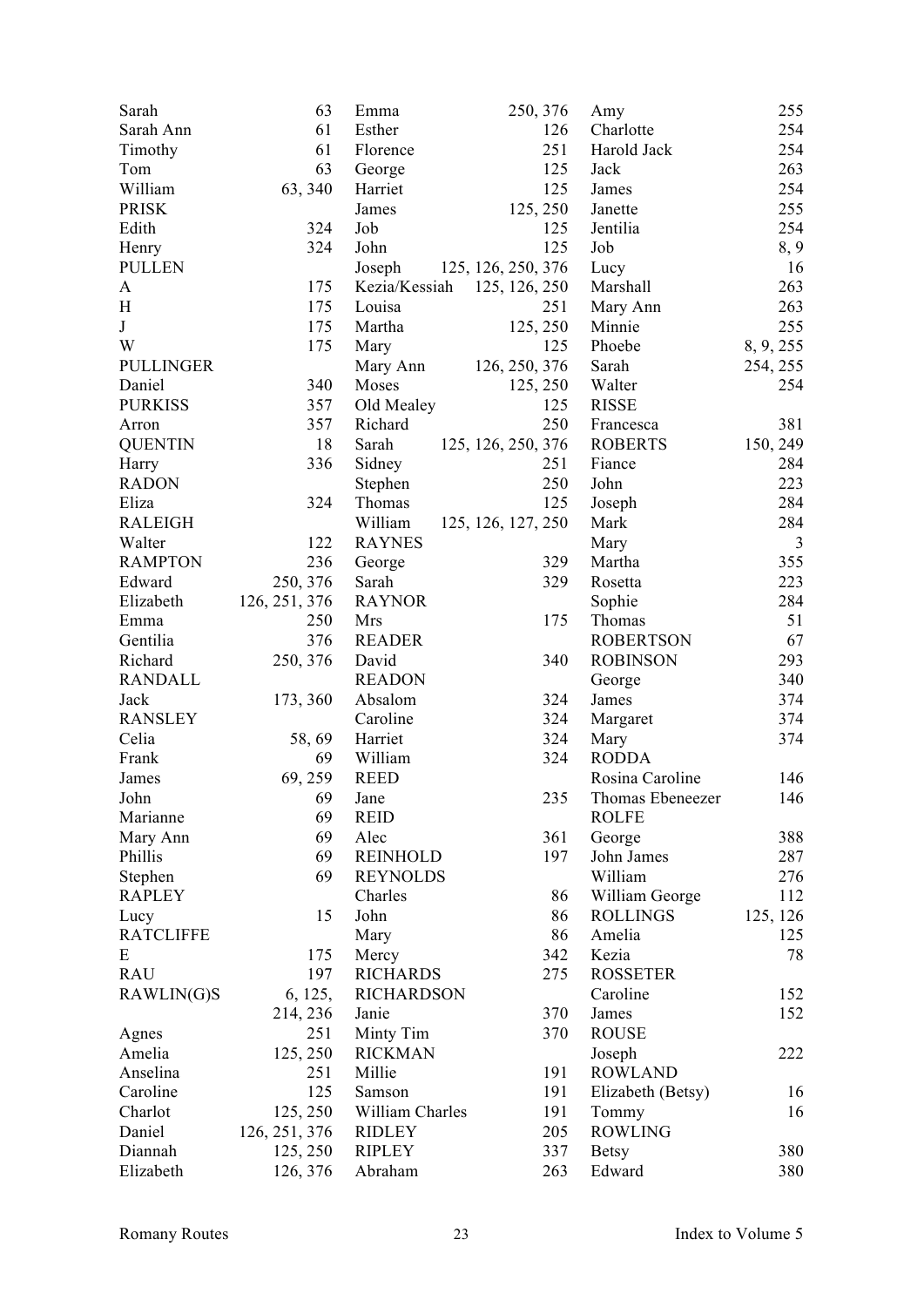| John                      | 380          | Fred             | 288           | <b>SHEPHERD</b>      |          |
|---------------------------|--------------|------------------|---------------|----------------------|----------|
| Moses                     | 380          | George           | 330           | Diana                | 38, 40   |
| Priscilla                 | 380          | Jack             | 220           | John                 | 38       |
| Rachel                    | 380          | John (Jack)      | 215           | Maria Hephzibah      | 370      |
| <b>RUFFELL</b>            |              | Judy             | 55            | Thomas               | 38       |
| George                    | 276          | Levi             | 215           | <b>SHEPPARD</b>      |          |
| William George            | 112, 276     | Lily             | 288           | Jesse                | 370      |
| <b>RUSSELL</b>            | 256          | Meshack          | 288           | Maria Hephzibah      | 370      |
| William                   | 255          | Temperence       | 288           | <b>SHERLOCK</b>      |          |
| <b>RYAN</b>               |              | Theophilus       | 288           | - see SHURLOCK       |          |
| Thomas                    | 325          | Tom              | 288           | <b>SHERRED</b>       |          |
| <b>SAMPSON</b>            |              | William          | 288           | Charlotte            | 272      |
| John                      | 122, 237     | <b>SCOT</b>      |               | Jane                 | 272      |
| Phil                      | 173          | Jane             | 223           | Lillie Mabel         | 272      |
| <b>SANDERSON</b>          |              | John             | 223           | Noah                 | 272      |
| Don                       | 97           | Margaret         | 223           | William              | 272      |
| Joyce                     | 97           | <b>SCOTT</b>     | 205           | <b>SHERRIFF</b>      | 18       |
| <b>SANDFORD</b>           |              | James            | 340           | Henry                | 111, 114 |
| Frederick                 | 285          | <b>SCROGGINS</b> |               | Monty                | 114      |
| Lementary                 | 285          | Jack 'Hardy'     | 360           | <b>SHERWOOD</b>      | 190      |
| Sarijilley                | 285          | <b>SEDGWICK</b>  | 205           | Ada Harriet          | 190, 191 |
| <b>SANGER</b>             | 246          | Jane             | 325           | Alfred Sydney        | 190      |
| <b>SANGERS</b>            | 70, 205, 246 | William          | 325           | Alice Kate           | 190      |
| <b>SAPPLE</b>             |              | <b>SELLERS</b>   |               | Annie                | 272      |
| Edward                    | 203          | John             | 374           | Calleb               | 101, 191 |
| Mary Ann                  | 203          | Samuel           | 374           | Charles              | 190      |
| <b>SAUNDERS</b>           |              | Sophia           | 374           | Clara Annie          | 190      |
| Charles                   | 51           | SHARP(E)         | 332           | Daisy                | 191      |
| Dehlah                    | 285          | <b>Bishop</b>    | 361           | <b>Edward George</b> | 190      |
| Joseph                    | 285          | <b>SHAW</b>      | 150, 197, 293 | Emily Clara          | 190      |
| Michael                   | 285          | Aaron            | 17            | Emily Louisa         | 191      |
| Walter                    | 285          | Bill             | 206           | Faith                | 272      |
| <b>SAVAGE</b>             |              | Elizabeth        | 17            | Fanny                | 190      |
| Thomas                    | 38, 41       | J                | 175           | Fanny Louisa         | 190      |
| <b>SAYERS</b>             |              | James            | 67            | Frederick Arthur     | 190      |
| Tom                       | 173          | Jemima           | 169           | George               | 191      |
| <b>SCAMP</b>              | 10           | Jeremiah         | 17            | George Henry         | 190      |
| Cloranda                  | 87           | Jim              | 64            | Gladis Ada Maud      | 191      |
| Faith                     | 152          | John             | 67            | Harriet              | 272      |
| George                    | 87           | Moses            | 169           | Harriet Matilda      | 190      |
| Grace                     | 317          | Norah            | 206           | Henry                | 272      |
| H                         | 259          | Patrick          | 67            | Job                  | 272      |
| John                      | 152, 317     | Robert           | 67            | John                 | 191      |
| Marlille                  | 87           | Susanna          | 169           | Lillian Beatrice     | 190      |
| Mary                      | 87, 317      | Tobias           | 17            | Matilda              | 191      |
| $\mathbf N$               | 259          | William          | 150, 340      | Olive                | 272      |
|                           | 87           | <b>SHEARING</b>  |               | Primrose Hilda       | 191      |
| Riely<br>S                |              |                  | 163           | Rosina               |          |
|                           | 259          | Alfie            |               |                      | 191      |
| Salamander                | 87           | Ernest           | 163           | Sam                  | 191      |
| Sampson                   | 87, 152, 317 | Harry            | 163           | Samuel               | 191      |
| Sidney                    | 87           | Relly            | 163           | Walter               | 191      |
| SCARROTT/-ETT 54, 55, 322 |              | <b>SHENE</b>     |               | Walter Charles Hurle | 190      |
| Ada                       | 288          | James            | 374           | William              | 190      |
| Alfred                    | 288          | Jane             | 374           | <b>SHEVLIN</b>       | 18       |
| Daisy                     | 288          | Robert           | 374           |                      |          |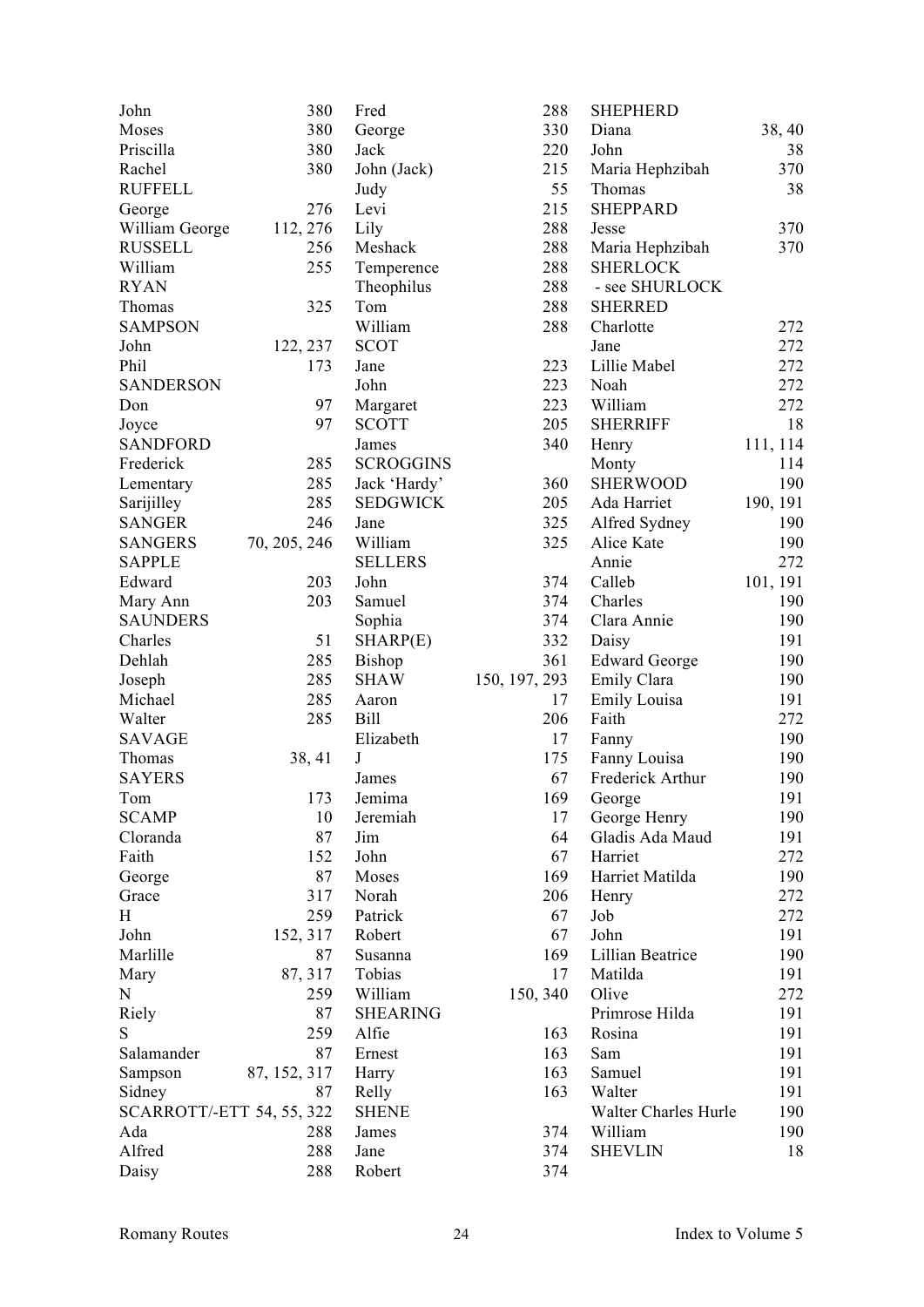| <b>SHIRLOCK</b>   |                          | Caroline           | 144, 158           | Lavinia     | 223               |
|-------------------|--------------------------|--------------------|--------------------|-------------|-------------------|
| - see SHURLOCK    |                          | Catherine          | 295                | Lazzie      | 308               |
| <b>SHORE</b>      |                          | Charity            | 255                | Lementina   | 159               |
| Larry             | 64                       | Charles            | 381                | Leon        | 283               |
| <b>SHURLOCK</b>   |                          | Charlotte          | 144                | Leonard     | 283               |
| Arron             | 12                       | Cinamenter         | 223                | Lily        | 283               |
| Caroline          | 12, 272                  | Concilettie        | 317                | Louisa      | 223, 272, 283     |
| Charlotte         | 12, 272                  | Concilletta        | 223                | Lucy        | 15, 16, 223, 272  |
| Eliza             | 272                      | Cornelia           | 50                 | Lydia       | 272, 368          |
| George            | 12                       | Cornelius          | 215, 386           | Margaret    | 299               |
| Henry             | 12                       | Daniel             | 60, 172            | Marianne    | 285, 374          |
| Isaac             | 12                       | Edith              | 374                | Mark        | 223               |
| Joseph            | 12                       | Eldesey            | 223                | Martha      | 272               |
| Michael           | 12                       | Eleonor            | 17                 | Mary        | 17, 50, 223,      |
| Robert            | 12                       | Elijah             | 368                |             | 285, 290, 374     |
| Samuel            | 12                       | Elizabeth          | 16, 283, 285, 374  | Mary Ann    | 16, 272, 359, 375 |
| Sarah             | 12                       | Emily              | 223                | Matthew     | 299               |
| <b>SILVERWOOD</b> |                          | Emma               | 59                 | Medrick     |                   |
|                   |                          |                    |                    |             | 50, 223           |
| ${\bf S}$         | 175                      | Emmanuel           | 253                | Meskech     | 299               |
| <b>SIMONS</b>     | 40                       | Ernest             | 19                 | Miers       | 374               |
| Jane              | 176, 288                 | Esau               | 241                | Mig         | 255               |
| Lewis             | 176, 288                 | Esmaralda          | 249                | Minnie      | 255               |
| Roy(iar?)         | 176, 288                 | Ezekiel            | 142, 192           | Minonette   | 255               |
| <b>SLACK</b>      |                          | $\mathbf F$        | 175                | Mrs J       | 330               |
| Jack              | 172                      | Fiance             | 144                | Naomi       | 223, 255          |
| <b>SLATER</b>     | 275                      | Florence Adeleiade | 253                | Nelson      | 283               |
| <b>SLENDER</b>    |                          | Francee/Fiance     | 215                | Neptune     | 381               |
| Clementine        | 240                      | Frank              | 51                 | Newry       | 59                |
| <b>SMALL</b>      | 10                       | George             | 159, 172,          | Offey       | 149               |
| Jim               | 60                       |                    | 202, 254, 255, 283 | Phoebe      | 15, 16, 283       |
| Minnie            | 60                       | Georgina           | 386                | Prito       | 340               |
| Samuel            | 107                      | Gervaise           | 374                | Rachel      | 15                |
| <b>SMALLWOOD</b>  |                          | Gipsy Pat          | 105                | Rebecca     | 255               |
| James             | 340                      | Henry              | 223, 300.386       | Reginald    | 254               |
| <b>SMART</b>      |                          | Herbert            | 249                | Rennie      | 317               |
| <b>Billy</b>      | 314                      | Hercules           | 223                | Richard     | $106\,$           |
| <b>SMITH</b>      | 6, 18, 36, 60, 82,       | J                  | 297                | Rilay       | 130               |
|                   | 88, 103, 105, 150, 173,  | JE                 | 175                | Robert      | 283               |
|                   | 206, 235, 243, 249, 275, | Jabez              | 283                | Rodney      | 121, 152          |
|                   | 292, 293, 337            | James              | 252, 254, 255, 285 | Rose        | 283               |
| Aaron             | 255                      | James William      | 252                | Ruth        | 223               |
| Abigail           | 386                      | Jane               | 149                | Samuel      | 29                |
| Ainbrothy         | 20                       | Janette            | 254                | Sarah       | 167, 255          |
| Alan              | 254                      | Jasper             | 223                | Saunders    | 299               |
| Alfred            | 255                      | Jentilia           | 254                | Selina      | 283               |
| Alice             | 158                      | Job                | 223, 317           | Shadrac     | 223               |
| Ambrose           | 381                      | Jobi               | 374, 375           | Shirley     | 10                |
| Amy               | 16, 255                  | John               | 14, 15, 17,        | Sidney      | 142               |
| Andrew            | 16                       |                    | 223, 272, 299, 381 | Sidney      | 192               |
| Ann               | 381                      | John Walter        | 252, 253           | Silverthorn | 50                |
| Annie             | 10, 325                  | Jonas              | 50                 | Sinet       | 82                |
| Barbara           | 106                      | Joseph             | 16, 59, 283        | Sophie      | 142, 192          |
| Bertina           | 317                      | Keneth             | 20                 | Susannah    | 16                |
| <b>Bill</b>       | 287                      | Kerelenda          | 159                |             | 50                |
|                   |                          |                    |                    | Sylvester   |                   |
| Britannia         | 202, 283                 | Larrance           | 169                | Tennison    | 218               |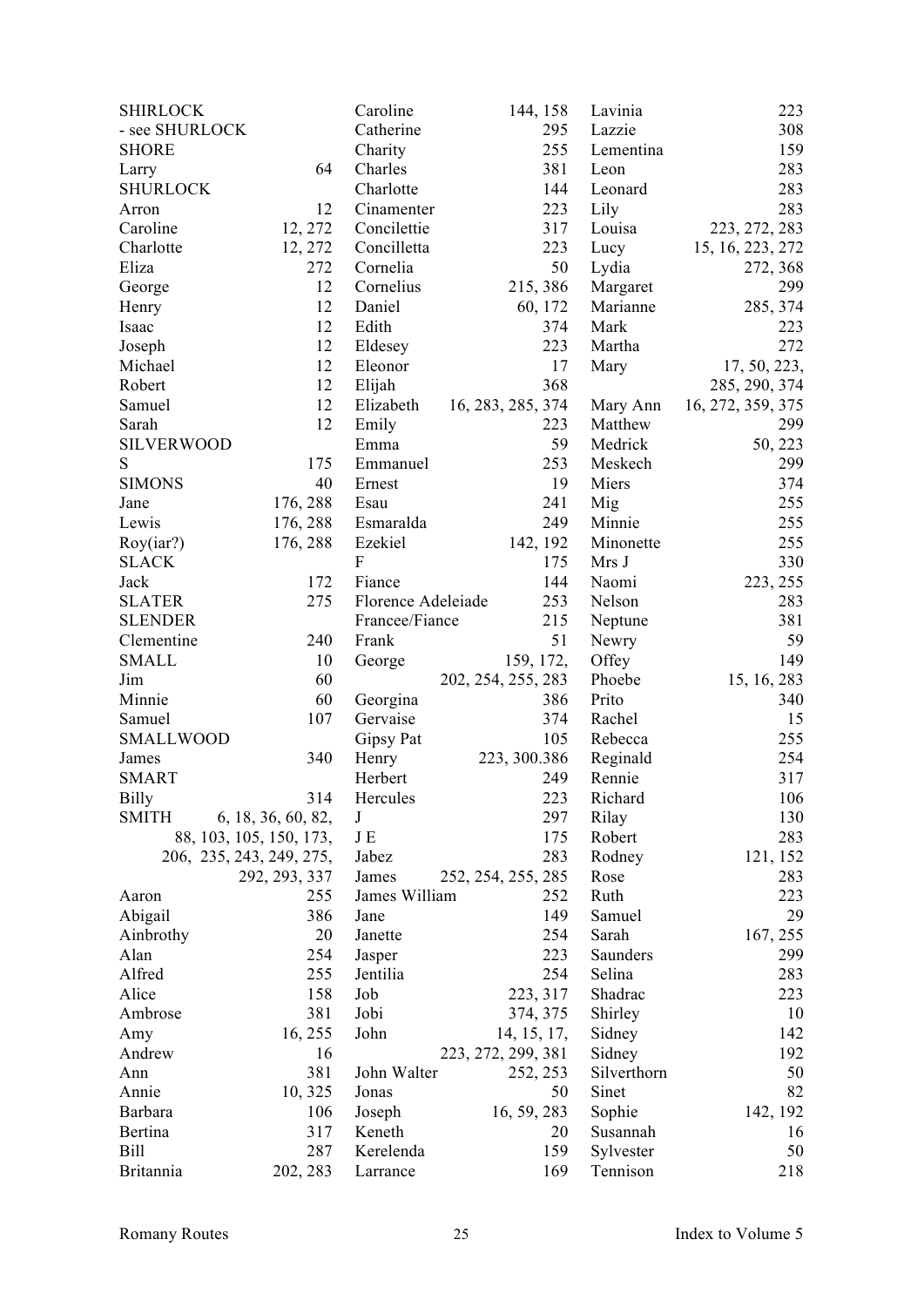| Thomas           | 300           | Frank                    | 111                | <b>STOPPORD</b>         |               |
|------------------|---------------|--------------------------|--------------------|-------------------------|---------------|
| Tobias           | 193           | George                   | 381                | Mrs                     | 175           |
| Tom              | 60            | James                    | 112, 286, 371, 374 | <b>STOUT</b>            | 315           |
| Trinity          | 20            | Jane                     | 371                | <b>STRATTON</b>         |               |
| Vanslow          | 114           | John                     | 208, 374, 381      | Sarah                   | 43,           |
| Violet           | 285           | John Diver               | 381                | <b>STRONG</b>           |               |
| W H              | 175           | Louisa                   | 63                 | Cabbage                 | 360           |
| Wally            | 10            | Lydia                    | 208                | <b>STUBBS</b>           |               |
| William          | 17, 202, 272, | Margaret                 | 286                | Gretta                  | 252           |
|                  | 299, 374, 381 |                          | 208                |                         | 252           |
|                  |               | Mary                     | 388                | Harry                   |               |
| <b>SNEAD</b>     |               | Minnie                   |                    | <b>STYLES</b>           |               |
| John             | 203           | Moses                    | 381                | JR                      | 129           |
| <b>SOLOMON</b>   |               | Naomi                    | 381                | <b>SWANN</b>            | 235, 371      |
| Levi             | 340           | Paul                     | 291                | <b>SWEET</b>            |               |
| <b>SOPER</b>     | 236           | Penty                    | 208                | James                   | 222           |
| Ansilena         | 126           | Rebecca                  | 381                | <b>SYMES</b>            | 337           |
| Daniel           | 126, 250, 376 | Rhoda                    | 374                | <b>SYNE</b>             | 172           |
| Elizabeth        | 126, 251      | Rueben                   | 208                | <b>TALBOT</b>           |               |
| Emily            | 376           | Samuel                   | 374                | Georgina                | 190           |
| Emma             | 126           | Sarah                    | 381                | <b>TAYLOR</b>           | 40, 173, 206  |
| James            | 126           | Solomon                  | 208                |                         | 249, 293, 322 |
| Louisa           | 126           | Susannah                 | 374                | Agnes                   | 222           |
| Mary Ann         | 126           | Thomas                   | 208                | Angilina                | 147           |
| Sarah            | 126, 250, 376 | Vandloo                  | 286                | Augusta                 | 285           |
| <b>SORWELL</b>   |               | William                  | 381                | <b>Betsy</b>            | 149           |
| Annie Maria      | 169           | STANYAMENGRO             | 238                | Charles Wellesley       | 222           |
| William          | 169           | <b>STEED</b>             |                    | Charlie                 | 147           |
| <b>SPENCER</b>   |               | David                    | 167                | Clara                   | 222           |
| Elizabeth        | 97            | <b>STERLING</b>          |                    | Delias                  | 147           |
| Francis          | 296           | Edmund                   | 324                | Didds                   | 147           |
| Mary             | 296           | Florence                 | 324                | Elias                   | 147, 149      |
| <b>SPINKS</b>    |               |                          | 324                | Elias John Thomas       | 147, 148      |
| John             | 51            | George<br><b>STEVENS</b> |                    |                         | 148           |
| SPRINGHALL       |               | Ann Selina               | 374                | Eliz Betsy<br>Elizabeth | 375           |
|                  |               |                          |                    |                         |               |
| Hannah           | 38            | Ellen                    | 324                | Henrietta               | 149           |
| <b>SPRINGHAM</b> |               | Kezia                    | 374                | Hephzibah               | 371           |
| Mary             | 296           | Thomas                   | 374                | Jeremiah                | 148, 285      |
| <b>SQUIRE</b>    |               | <b>STEWART</b>           | 6                  | John                    | 169           |
| James            | 295, 296      | <b>STOCK</b>             |                    | Joseph                  | 285           |
| Timothy          | 296           | Mary                     | 40                 | Louisa                  | 147, 149      |
| <b>STANLEY</b>   | 84, 190, 197  | <b>STOCKS</b>            |                    | Margaret Barbara        | 375           |
| Amy Mary         | 291           | John                     | 340                | Mary                    | 169           |
| Caroline         | 208           | <b>STOKES</b>            |                    | Plato                   | 148, 149      |
| Charles          | 63, 208       | Annie/Amy                | 81                 | Sarah                   | 40, 148       |
| Charlotte        | 371           | Elias                    | 81,                | Thomas                  | 147, 148, 149 |
| Clara            | 208           | Harry                    | 216                | William                 | 172           |
| Dangerfield      | 208           | John                     | 217                | <b>TEALE</b>            |               |
| Dapheny          | 208           | <b>STONE</b>             |                    | $\mathbf R$             | 175           |
| Diaphene         | 374           | Patience                 | 87                 | <b>TERRY</b>            | 36            |
| Diver            | 381           | Thomas                   | 87                 | <b>TESTO</b>            | 205           |
| Elizabeth        | 374           | <b>STONT</b>             |                    | <b>THOMAS</b>           |               |
| Ellen Ethel      | 287           | James                    | 222                | Charlotte May           | 11            |
| Fanny            | 54, 111       | <b>STOOR</b>             |                    | George                  | 325           |
| Frances          | 374           | Naomi Emma               | 222                | Mary A                  | 340           |
| Francis William  | 54            | William                  | 222                | Sarah                   | 324           |
|                  |               |                          |                    |                         |               |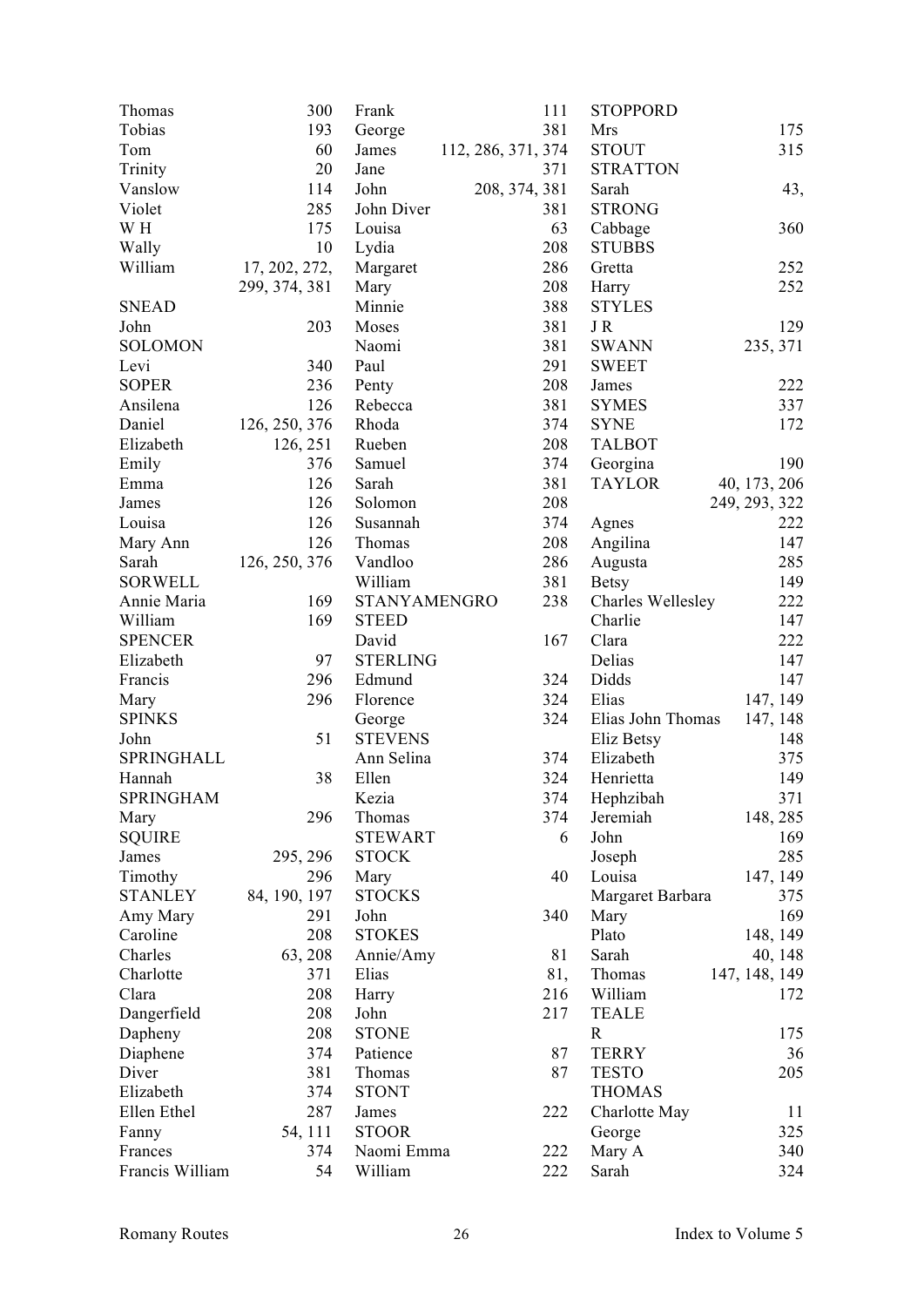| <b>THOMPSON</b>  |          | <b>WAG</b>      |          | WELDING                 |               |
|------------------|----------|-----------------|----------|-------------------------|---------------|
| Amos             | 144      | Carrie          | 97       | Ann                     | 272           |
| Bendigo          | 173      | Henrietta       | 97       | <b>WELLES</b>           |               |
| Henry            | 144, 145 | Silvainus       | 97       | Joseph                  | 98            |
| John             | 340      | <b>WAGNER</b>   |          | <b>WELLS</b>            |               |
| Maria            | 145      | Alexander       | 340      | Billie                  | 78            |
| Nathaniel        | 17       | <b>WALKER</b>   |          | <b>Billy</b>            | 44, 45        |
| Priscilla        | 144      | Catherine       | 169      | Emily                   | 272           |
| William          | 173      | Elizabeth       | 69       | Josiah                  | 272           |
| <b>THORNTON</b>  |          | Henry           | 69       | Laura                   | 375           |
| Patrick          | 340      | Richard         | 69       | Mary                    | 296           |
| <b>THURSTONE</b> | 103      | William         | 169      | Sarah                   | 272           |
| <b>TOBUTT</b>    | 10       | <b>WALL</b>     |          | William                 | 375           |
| <b>TOMLINSON</b> |          | Thomas          | 340      | WELSH                   |               |
| Joseph           | 340      | WALLSER         |          |                         | 173           |
| <b>TOWNEND</b>   |          |                 | 175      | Jemmy<br><b>WENBORN</b> |               |
|                  |          | <b>Bert</b>     | 175      |                         |               |
| Mr & Mrs         | 175      | $\bf J$         |          | Alice                   | 166           |
| <b>TRAYLEN</b>   |          | $\mathbf{L}$    | 175      | WESTERBOTTOM            |               |
| A                | 330      | Lily            | 175      | Carolina                | 149           |
| <b>TRETHEWAY</b> |          | $\mathbf{P}$    | 175      | Elizabeth               | 149           |
| Dorene           | 239      | <b>WALTON</b>   |          | <b>WESTON</b>           |               |
| <b>TRIGGER</b>   |          | Ida             | 70       | Richard Henry           | 386           |
| Daniel           | 251      | Ina             | 70       | <b>WHARTON</b>          | 197           |
| <b>TUGBY</b>     |          | Jack            | 70       | WHEELDON                | 275           |
| Albert           | 17       | John            | 70       | John Thomas             | 273           |
| Alfred           | 17       | Victoria (Tory) | 70       | Sarah                   | 273           |
| Andrew           | 17       | <b>WARD</b>     |          | <b>WHEELER</b>          |               |
| George           | 17       | James           | 340      | Annetta                 | 86            |
| Thomas           | 17       | Jem             | 173, 362 | Annie                   | 86            |
| <b>TURNER</b>    | 190      | Nat             | 173      | <b>Betsey</b>           | 86            |
| Alfred John      | 356      | <b>WARNER</b>   |          | Celia                   | 86            |
| $\bf J$          | 315      | Louisa          | 16       | Francis                 | 86            |
| W                | 175      | <b>WARR</b>     |          | Hester                  | 86            |
| William Henry    | 17       | <b>Bill</b>     | 172      | Thomas                  | 86            |
| <b>TURTON</b>    |          | <b>WARREN</b>   |          | <b>WHITE</b>            | 36            |
| Mary A           | 340      | James           | 222      | Aaron                   | 381           |
| TWIN/TWINN       |          | <b>WATCHAM</b>  |          | Abraham                 | 129           |
| Ann              | 17       | Henry           | 129      | Alice                   | 167           |
| Asa              | 17       | <b>WATERS</b>   | 325      | Ann                     | 166           |
| Frederick        | 17       | WATERWORTH      |          | Anna Bella              | 283           |
| George           | 17       | James           | 340      | Elizabeth               | 166, 167      |
| <b>TYLER</b>     |          | <b>WATTS</b>    |          | George                  | 167, 168, 283 |
| James            | 17       | Emma            | 325      | Henry                   | 167, 375      |
| <b>UPTON</b>     |          | John            | 325      | James                   | 168           |
| Henry            | 17       | Mary            | 325      | James Dorey             | 166           |
| <b>VERNEY</b>    |          | Thomas          | 325      | Jane                    | 82, 167       |
| Harry            | 325      | <b>WEAVER</b>   |          | Job                     | 284           |
| Lydia            | 325      | Ann             | 129      | John                    | 168           |
| <b>VINCENT</b>   |          | <b>WEBB</b>     |          | Louisa                  | 283           |
|                  |          |                 |          |                         |               |
| Sarah            | 167      | Eliz Betsy      | 148      | Mary                    | 284, 285, 375 |
| <b>VIOLE</b>     |          | Granny          | 240      | Mary Jane               | 294           |
| Maria            | 381      | John            | 340      | Nelson                  | 284           |
| <b>VYVYONE</b>   |          | Paramus         | 51       | Ocean                   | 283           |
| Lionel           | 301, 323 | Thomas          | 239      | Poll                    | 20            |
|                  |          |                 |          | Ric                     | 283           |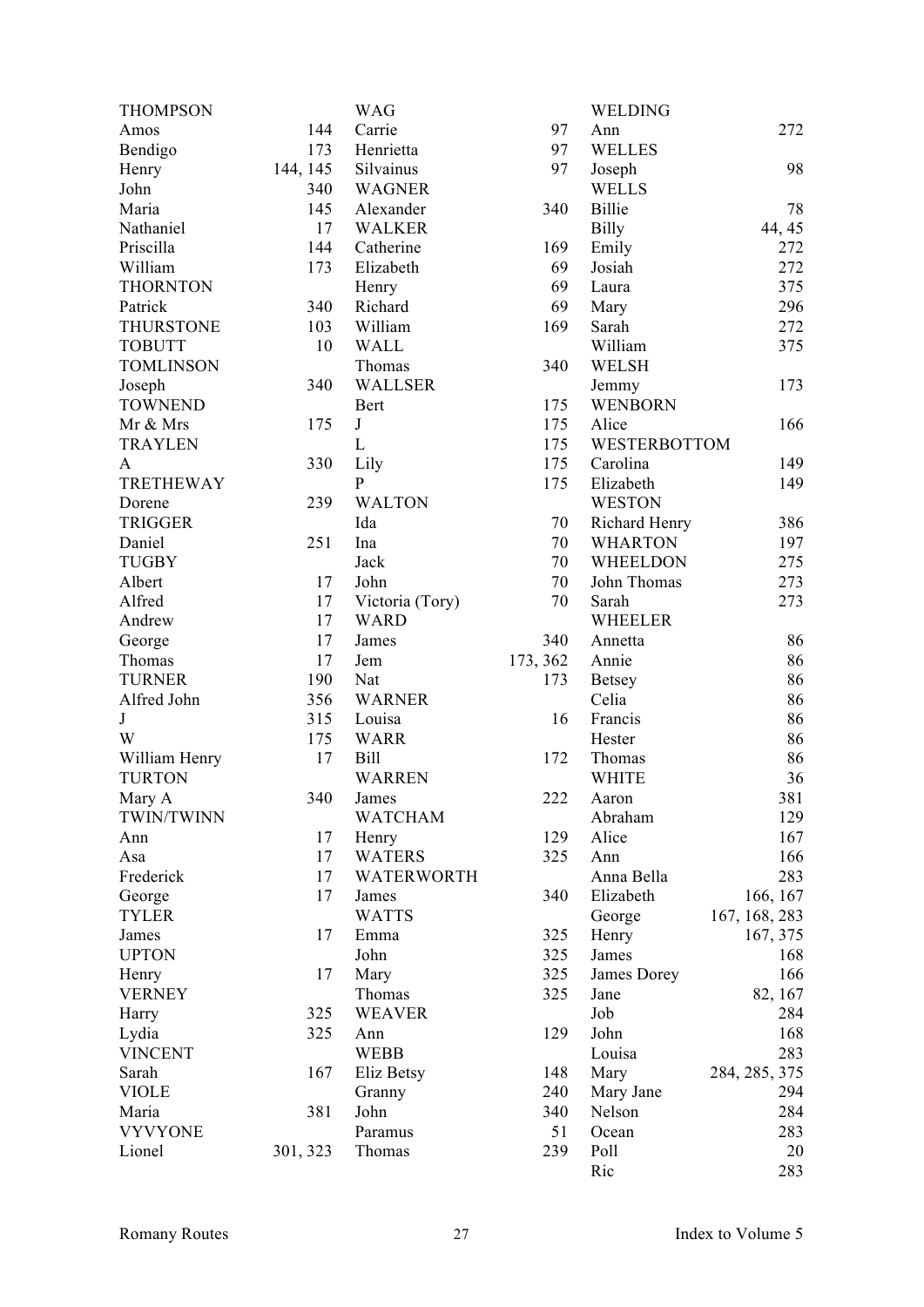| Samuel                  | 381            | Dora            | 97              | Piasenna | 298 |
|-------------------------|----------------|-----------------|-----------------|----------|-----|
| Sarah                   | 167, 168       | Edward          | 19              | William  | 243 |
| Thomas                  | 167, 168       | Edwin           | 19              |          |     |
| William                 | 166, 167, 168, | Eleanor         | 19              |          |     |
|                         | 283, 375       | Elizabeth       | 166, 167, 202   |          |     |
| <b>WIBER</b>            |                | Ernest          | 19              |          |     |
| Kate                    | 213            | George          | 19, 167, 168    |          |     |
| WIGGINS                 |                | Harry           | 166             |          |     |
| Arthur                  | 51             | Henry           | 167, 168        |          |     |
| <b>WILDE</b>            |                | Jack            | 97              |          |     |
| Jimmy                   | 215            | James           | 17, 167         |          |     |
| WILDERSPIN              | 235            | Jane            | 167             |          |     |
| WILDESPINE              |                | John            | 17, 167, 168    |          |     |
| Lilian Matilda          | 235            | Joseph          | 166, 167        |          |     |
| <b>WILKINS</b>          | 322            | Mary            | 374             |          |     |
| Charity                 | 12             | Mary Ann        | 19              |          |     |
| Eliza                   | 12             | Robert William  | 374             |          |     |
| George                  | 12             | Tug             | 216,            |          |     |
| Isabella                | 12             | Wilf            | 180             |          |     |
| William                 | 12             | William         | 167             |          |     |
| <b>WILL</b>             |                | <b>WITNEY</b>   |                 |          |     |
| Gypsy                   | 362            | Annie           | 177, 181        |          |     |
| <b>WILLIS</b>           | 255            | <b>Bill</b>     | 179             |          |     |
| <b>WILLETT</b>          |                | Edwin           | 177, 179        |          |     |
| Emily                   | 272            |                 | 179             |          |     |
| Frank                   | 255            | George          |                 |          |     |
|                         |                | Granny          | 180             |          |     |
| Henry                   | 272            | Lucy Ann        | 179             |          |     |
| Horace                  | 272            | Walter          | 212             |          |     |
| Janette                 | 255            | William Simmons | 179             |          |     |
| Phoebe                  | 255            | <b>WOMBWELL</b> |                 |          |     |
| <b>WILLIAMS</b>         |                | Catherine       | 241             |          |     |
| <b>Charles Theodore</b> | 225            | William         | 241             |          |     |
| Charlotte               | 375            | <b>WOOD</b>     | 6, 18, 173, 249 |          |     |
| Eliza                   | 380            | Abraham         | 111             |          |     |
| Elizabeth               | 380            | Angeletta       | 329             |          |     |
| Gypsy                   | $8\,$          | <b>Bill</b>     | 172             |          |     |
| Henry                   | 38             | Charles         | 329             |          |     |
| James                   | 380            | Elizabeth       | 69, 329         |          |     |
| James Rennett           | 222            | John            | 69, 129         |          |     |
| John                    | 222            | Joseph          | 375             |          |     |
| Louise                  | 225            | Louisa          | 375             |          |     |
| Maisie                  | 180            | Mary            | 69, 129         |          |     |
| Mary                    | 380            | Parthenia       | 129             |          |     |
| Moses                   | 375            | Phoebe          | 329             |          |     |
| Prudence Mercy          | 225            | Sarah           | 375             |          |     |
| Richard                 | 169            | WRIGHT          |                 |          |     |
| Thomas                  | 375            | Benjamin        | 43              |          |     |
| WILLOUGHBY              |                | <b>YORKSTON</b> |                 |          |     |
| George                  | 235            | Mary            | 174, 193        |          |     |
| Jane                    | 235            | <b>YOUNG</b>    | 67, 159, 174    |          |     |
| Lucy                    | 369            | Ann             | 51              |          |     |
| Uriah                   | 369            | Caroline        | 243             |          |     |
| <b>WILSON</b>           | 315            | George          | 241             |          |     |
| Alice                   | 166, 167       | Noah            | 243             |          |     |
| Charles                 | 17             | Perun           | 243             |          |     |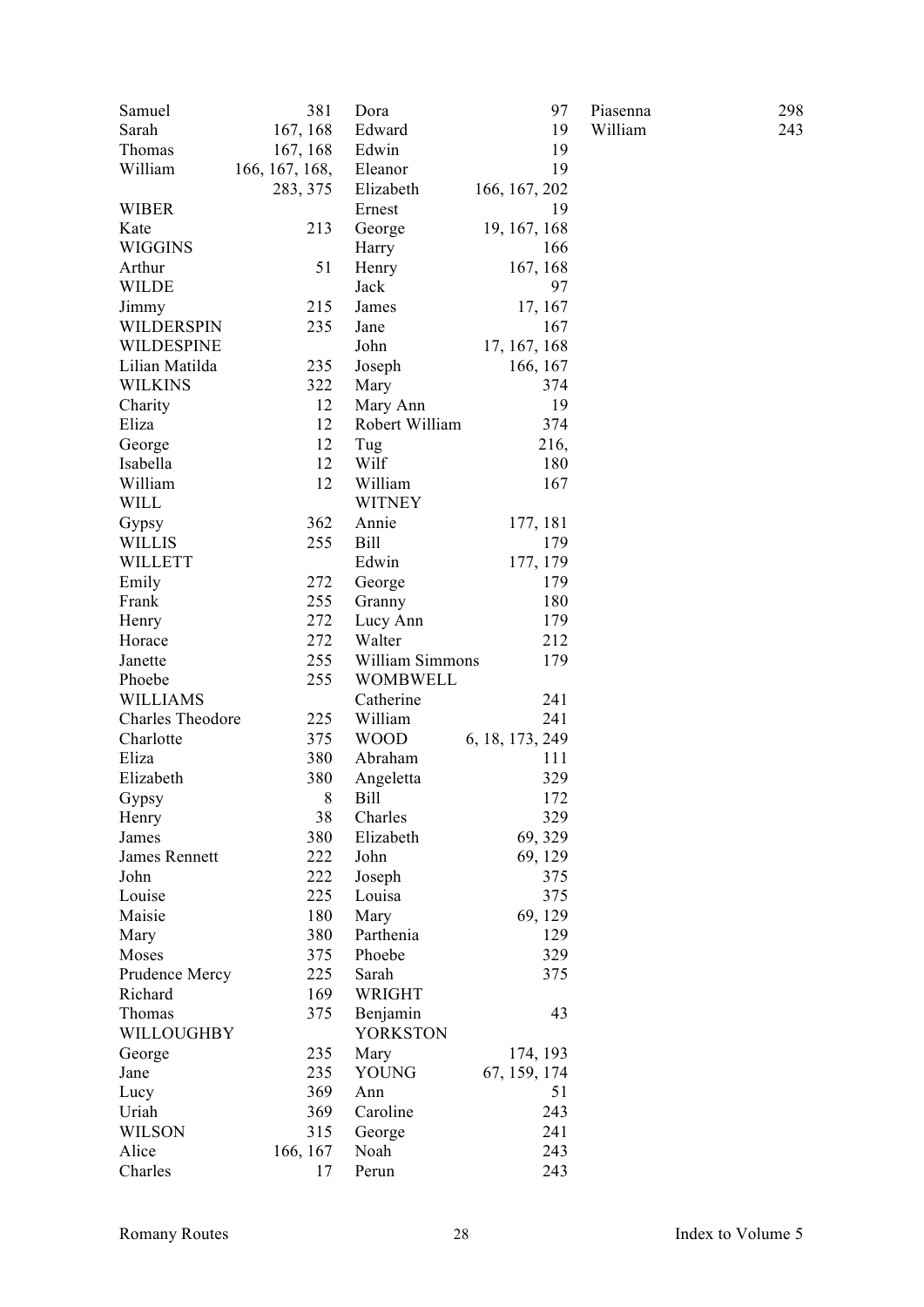#### **MEMBERS' INTERESTS**

| Ainscow        | 352                     | Bowmer           | 30                       | Creed            | 230                    |
|----------------|-------------------------|------------------|--------------------------|------------------|------------------------|
| Aldridge       | 183                     | <b>Brazil</b>    | 95,                      | Crutcher         | 280                    |
| Alexander      | 131                     | <b>Brickel</b>   | 390                      | Cuff             | 30                     |
| Allen          | 94                      | Brinkley         | 133, 184, 229, 230       | Cunningham       | 233                    |
| Amer           | 90                      | <b>Britton</b>   | 136                      | Dafter           | 131                    |
| Anning         | 30                      | <b>Brook</b>     | 30                       | Dalgarno         | 281                    |
| Arnold         | 27                      | <b>Brooker</b>   | 232                      | Dangerfield      | 352                    |
| Ashby          | 26                      | <b>Brown</b>     | 27, 132, 137, 351        | Daniels          | 90, 390                |
| Ayres          | 30, 95, 184, 228, 280,  | <b>Bruckel</b>   | 390                      | Davies           | 22                     |
|                | 350, 351, 392           | Buckland         | 30, 184, 233, 349        | Davis            | 25, 134, 135, 184, 279 |
| <b>Badger</b>  | 25                      | Buckley          | 93, 228, 348             | Dean             | 135                    |
| Bailey         | 231                     | Bull             | 22, 26, 28, 138, 280     | Dee              | 91                     |
| Baillie        | 188, 278                | <b>Burns</b>     | 134                      | Deex/Deeks       | 349                    |
| <b>Baines</b>  | 186                     | Burnside         | 232,                     | Dennis           | 30                     |
| <b>Baker</b>   | 30, 90, 92, 137, 138    | <b>Burrett</b>   | 30                       | Dexter           | 133, 277               |
| Ball           | 93, 138, 184, 230       | <b>Burton</b>    | 30, 92, 231              | Diamond          | 352                    |
| Ballam         | 26                      | <b>Butler</b>    | 135                      | Dilaney          | 30, 95                 |
| Barber         | 184                     | <b>Butridge</b>  | 134                      | Diprose          | 232                    |
| <b>Barker</b>  | 95                      |                  | 30                       | Dixon            | 30                     |
|                |                         | Campagne         |                          |                  |                        |
| <b>Barnes</b>  | 30, 232, 280            | Campbell         | 30, 139, 232             | Doe              | 24, 90, 228, 391       |
| <b>Barnett</b> | 233                     | Carey            | 132                      | Douglas          | 231                    |
| Barney         | 30                      | Carpenter        | 91                       | Dow              | 24                     |
| Barr           | 277                     | Carroll          | 132                      | Dowell           | 187                    |
| <b>Barrett</b> | 23                      | Carter           | 30, 187, 281, 352        | Draper           | 30, 131, 230           |
| Batchelor      | 23                      | Chapman          | 136, 351                 | Drewell          | 137                    |
| <b>Baxter</b>  | 30, 95                  | Charlett/Charlot | 30                       | Duding           | 30                     |
| Beadle         | 135                     | Chilcott         | 30                       | Dunklin          | 134                    |
| Beaney         | 23, 30, 93, 95,         | Chitty           | 233                      | Durl             | 234                    |
|                | 133, 348                | Christian        | 231                      | Easter           | 277                    |
| Beche          | 188                     | Christmas        | 349                      | Edwards          | 25, 27, 228            |
| Beck           | 281                     | Christopher      | 231                      | Eland/Elland     | 183                    |
| Beckett        | 184, 188                | Churcher         | 30                       | Elliott          | 91, 135                |
| Beeching       | 26                      | Clark            | 27, 131, 278, 351        | Emonson          | 132                    |
| Belcher        | 30                      | Claverly         | 186                      | Epps             | 348                    |
| Belmonte       | 30                      | Clayton          | 25                       | Evans            | 27, 135, 281, 352      |
| Bennett        | 184                     | Cleverly         | 186                      | Eyres            | 351                    |
| Benson         | 280                     | Cluer            | 132                      | Faa Blythe       | 229                    |
| Berriman       | 351                     | Cock             | 188                      | Fall/Fawl/Faull  | 183                    |
| Berry          | 139                     | Cole             | 30, 139, 188, 231        | Farey/Fairy      | 277                    |
| <b>Biddle</b>  | 183                     | Colesell         | 187                      | Fearn/Fern       | 233                    |
| Birch          | 186                     | Collins          | 24, 26, 139, 350         | Finney           | 132, 281               |
| <b>Bird</b>    | 90                      | Collison         | 136                      | Fisher           | 281                    |
| <b>Black</b>   | 22, 233                 | Coneley          | 30, 93                   | Fleck            | 188                    |
| Blyth(e)       | 22, 95, 132, 229,       | Conley           | 92                       | Fletcher         | 30                     |
|                | 232, 277                | Constant         | 23                       | Flower           | 234                    |
| Boorman        | 23                      | Cook             | 95                       | Foley            | 390                    |
| Booth          | 95                      | Cooper           | 25, 26, 30, 93, 95,      | Ford             | 281                    |
| <b>Boss</b>    | 30                      |                  |                          |                  | 280                    |
| <b>Boswell</b> | 24, 26, 27, 30, 92,     |                  | 231, 233, 277, 280<br>30 | Foster<br>Fowler | 234                    |
|                |                         | Corbett          |                          |                  |                        |
|                | 95, 135, 136, 188, 189, | Cotton           | 24, 139                  | Fox              | 27                     |
|                | 228, 232, 348, 390, 391 | Cox              | 136, 139                 | Fozzard          | 229                    |
| <b>Botton</b>  | 230                     | Craghill         | 132                      | Frankham         | 188                    |
| <b>Bowers</b>  | 30, 228, 230            | Crawley          | 30, 95                   | Frostick         | 23                     |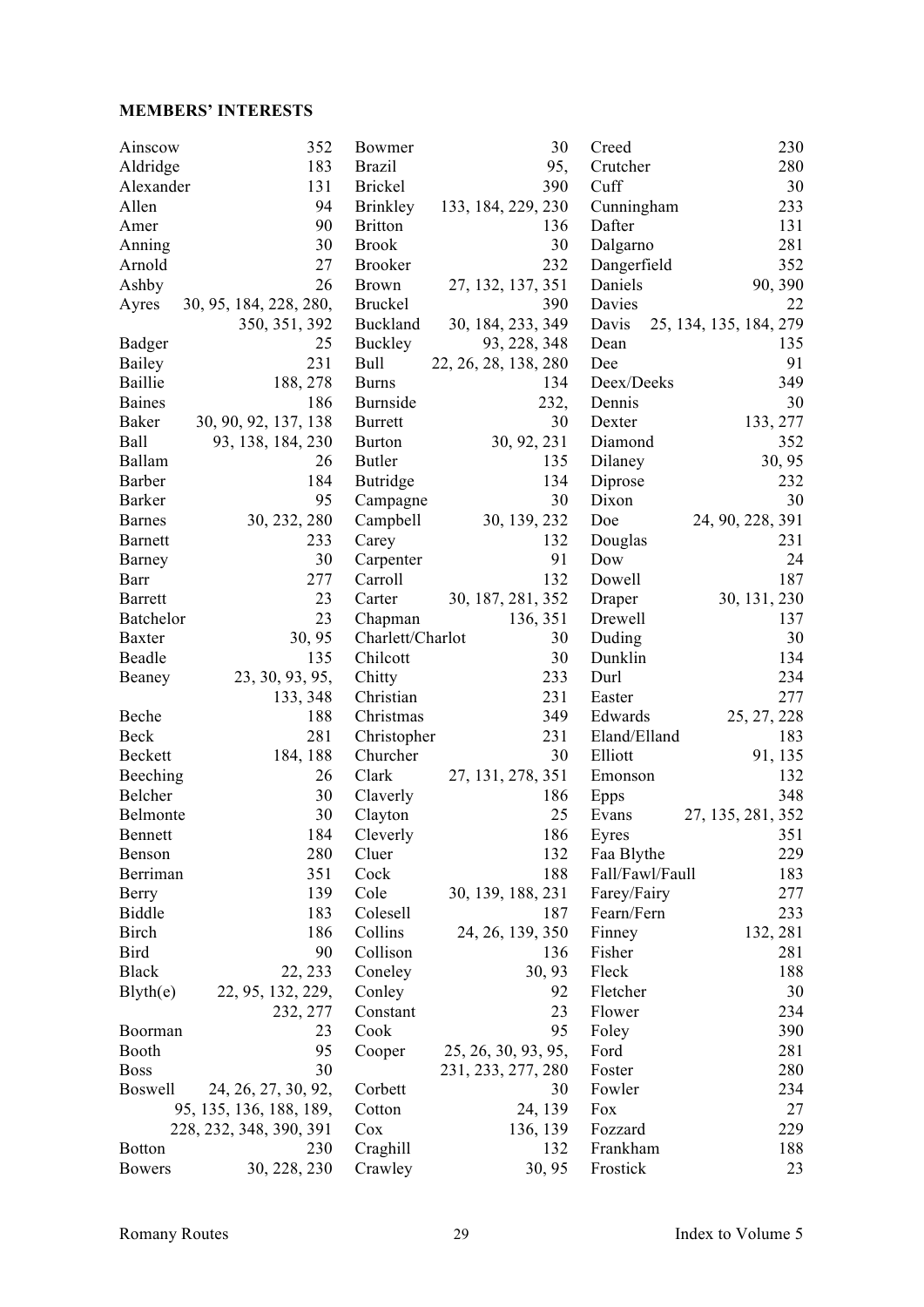| Fulton     | 30                   | Hibbert/Hibberd | 350               | Kneller   | 349                          |
|------------|----------------------|-----------------|-------------------|-----------|------------------------------|
| Fury       | 27                   | Hibbs           | 279               | Knight    | 28                           |
| Gallagher  | 390                  | Hibdige         | 184               | Lacy      | 30                           |
| Gardiner   | 187, 279             | Hicks           | 392               | Lakey     | 30, 351                      |
| Gaskin     | 138                  | Higgs           | 139, 392          | Lamb      | 30, 94                       |
| Gassor     | 131                  | Hill(s)         | 30                | Lambert   | 183                          |
| Gatehouse  | 23                   | Hilton          | 132               | Lane      | 188                          |
| Gater      | 281                  | Hinde           | 26                | Langley   | 390                          |
| Gess       | 277                  | $Hoadle$ )y     | 134, 187          | Lawrence  | 30                           |
| Gibbs      | 24, 30               | Hobbs           | 30, 131           | Lawson    | 277                          |
| Giles      | 139                  | Hobson          | 137               | Leach     | 186                          |
| Gilmore    | 94                   | Hockey          | 131               | Leakey    | 30                           |
| Ginnett    | 185                  | Hodgkins        | 392               | Lee       | 23, 27, 30, 91, 93, 95,      |
| Goodwin    | 90                   | Hogben          | 24                |           | 136, 138, 139, 183, 184,     |
| Gordon     | 22, 95               | Holden          | 279               |           | 189, 230, 231, 279, 351, 352 |
| Gossling   | 30                   | Holland         | 30, 189, 277,     | Lees      | 93                           |
| Gotzheim   | 277                  |                 | 349, 350          | Leigh     | 279                          |
| Gough      | 138                  | Hollands        | 30                | Leighton  | 133, 281                     |
| Gould      | 22                   | Hollister       | 30                | Lewin     | 92                           |
| Gover      | 184                  | Holmes          | 22                | Lewis     | 22, 132                      |
|            | 132                  |                 | 349               |           |                              |
| Graggle    |                      | Hope            |                   | Light     | 30, 234                      |
| Gray       | 30, 136, 183, 233    | Hornsby/Hornby  | 185               | Ling      | 281                          |
| Greatbatch | 281                  | Hubbard         | 92                | Lippert   | 277                          |
| Green      | 30                   | Hudson          | 351               | Lock      | 22, 25, 134                  |
| Gregory    | 350                  | Hughes          | 30, 279, 280,     | Lodge     | 281                          |
| Greig      | 24                   |                 | 352, 391          | Long      | 95                           |
| Grett      | 185                  | Hulwood         | 30                | Louder    | 133, 278                     |
| Griggs     | 30                   | Hulwood-Heale   | 30                | Lovary    | 136                          |
| Gritt      | 30, 95, 95, 133,     | Hunt            | 391               | Love      | 30, 277                      |
|            | 137, 350             | Huntley         | 93                | Loveland  | 233                          |
| Gritte     | 349                  | Hurst           | 277, 349          | Lovell    | 26, 91, 131, 135, 136,       |
| Guest      | 183, 277             | Hussey          | 25                |           | 187, 281, 348, 349           |
| Gumble     | 27                   | Hutchins        | 30                | Loveridge | 22, 25, 26, 30, 95,          |
| Hail(e)    | 185                  | Hutchinson      | 131, 351          |           | 132, 137, 184, 230, 391      |
| Haines     | 188                  | Hutchison       | 131               | Lowder    | 133                          |
| Hall       | 132, 185, 390        | Hutson          | 232               | Lowes     | 134                          |
| Hammond    | 184                  | Ireland         | 279               | Lowther   | 26, 133                      |
| Hampton    | 27                   | Isaacs          | 183, 277          | MacClusky | 232                          |
| Hancock    | 183                  | Jacques         | 93                | McCarthy  | 95, 139                      |
| Hands      | 390                  | James           | 30, 90, 93, 134,  | McGrail   | 390                          |
| Harding    | 30, 349              |                 | 139, 230, 281     | Macklin   | 92                           |
| Hardy      | 30, 134              | Jamieson        | 348               | McLean    | 184                          |
| Harris     | 95, 95, 188, 350     | Jeff(s)         | 280               | McShane   | 232                          |
| Harrison   | 183                  | Johnson         | 30                | Maiden    | 186                          |
| Harvey     | 30                   | Jones           | 135, 277, 352     | Main      | 233                          |
| Hathaway   | 280                  | Joules          | 350               | Manley    | 186                          |
| Hayes      | 92, 134              | Keat(e)/Keats   | 187               | Manning   | 27, 351                      |
| Hayter     | 90                   | Keet            | 30, 91            | Mannion   | 27                           |
| Healthe)   | 30                   | Kelly           | 232               | Markham   | 189                          |
| Hearn(e)   | 30, 91, 95, 232, 352 | Key             | 133               | Marshall  | 25, 90, 134                  |
| Hedges     | 24, 131, 139, 188,   | King            | 90, 91, 184, 189, | Martin    | 185                          |
|            | 228, 278, 348        |                 | 277, 349          | Mason     | 25, 28                       |
| Hedley     | 136                  | Kirby           | 136               | Masters   | 137                          |
| Hemsley    | 186                  | Kirk            | 24, 30            | Matthews  | 91, 134, 187,                |
| Heron      | 138                  | Kitson          | 95, 186           |           | 187, 233                     |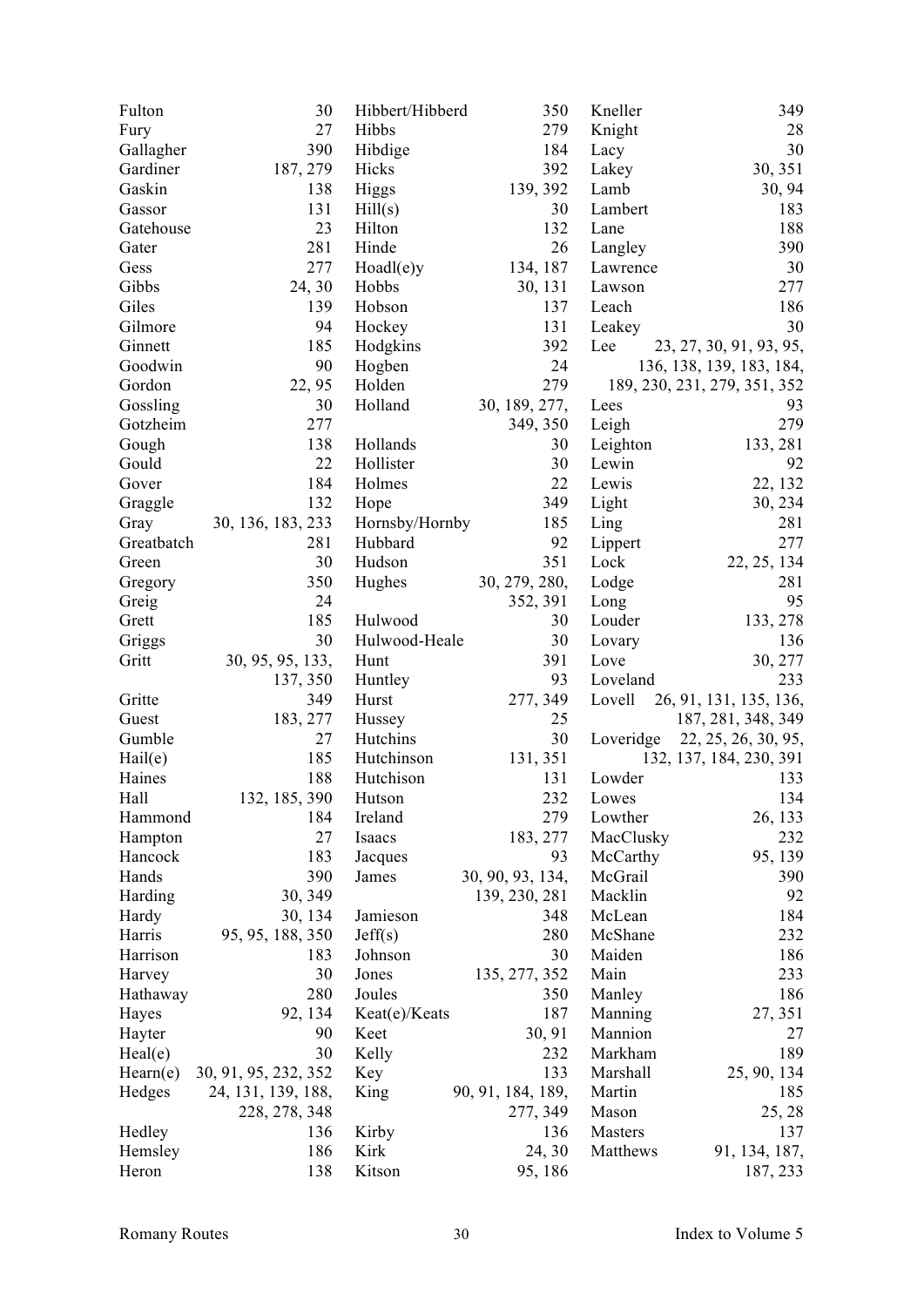| May              | 390                 | Pope          | 90                 | Sharplin         | 134                      |
|------------------|---------------------|---------------|--------------------|------------------|--------------------------|
| Mears            | 95, 139             | Porter        | 30                 | Sherred/Sherrard | 351                      |
| Miflin           | 25                  | Pratley       | 352                | Sherriff         | 24, 94, 392              |
| Miller           | 138, 185            | Price         | 24, 30, 133        | Sherwood         | 30, 94, 351              |
| Mills            | 95                  | Pritchard     | 90                 | Sillitoe         | 230                      |
| Mitchell         | 186, 231, 351       | Proctor       | 279                | Simpson          | 280                      |
| Mochan           | 278                 | Proudley      | 27                 | Sivers           | 349                      |
| Moony            | 230                 | Purchase      | 230                | Small            | 30, 91, 139,             |
| Moore            | 92                  | Rampton       | 350                |                  | 183, 189, 277            |
| Moorhouse        | 24                  | Ransley       | 23                 | Smart            | 135                      |
| Moulder          | 26                  | Ratcliffe     | 233                | Smith            | 23, 25, 26, 30, 90, 95,  |
| Mounsey          | 391                 | Rawlings      | 95, 139, 280, 281  |                  | 133, 134, 135, 136, 137, |
| Mullenger        | 30                  | Reed          | 25, 30             |                  | 139, 183, 185, 186, 189, |
| Munday/Mundy     | 391                 | Reynolds      | 24, 138, 139, 229  |                  | 228, 229, 230, 277, 281, |
| Murphy           | 186                 | Rickman       | 30                 |                  | 348, 349, 352, 390, 392  |
| Mustoe           | 131                 | Riddle/Ridell | 131                | Sneller          | 30                       |
| Neale            | 134                 | Ridley        | 91, 187            | Stanley          | 25, 26, 30, 93,          |
| Nelthorpe        | 280                 | Rilett        | 24                 |                  | 231, 351                 |
| Newberry/Newbury | 183                 | Riley         | 279                | <b>Stephens</b>  | 131, 231, 279, 280       |
| Newland          | 279                 | Riorrden      | 131                | Stevens          | 30, 94, 95, 131,         |
| Newman           | 90                  | Ripley        | 30, 95, 139,       |                  |                          |
|                  | 25                  |               |                    |                  | 139, 228, 231, 279       |
| Norman           |                     |               | 278, 348, 390      | Stewart          | 278                      |
| North            | 132, 186            | Roach         | 350                | <b>Stokes</b>    | 30, 184, 188, 233        |
| Norton           | 136                 | Roberts       | 27, 30, 91, 135,   | Stone            | 136, 348                 |
| O'Riorrden       | 131                 |               | 183, 277, 350, 391 | Stothard         | 137                      |
| Oakley           | 137                 | Robertson     | 278                | Strand           | 23                       |
| Odell            | 392                 | Robinson      | 30                 | Street           | 134                      |
| Odley            | 184, 187            | Rodda         | 90, 349            | Strong           | 349                      |
| Orchard          | 183, 189, 229,      | Rodman        | 137                | <b>Stubbs</b>    | 137                      |
|                  | 277, 279, 391       | Roles         | 350                | <b>Sturts</b>    | 390                      |
| Osborne          | 23, 95              | Rolfe         | 93                 | Swales           | 391                      |
| Outram           | 27                  | Rollins       | 95                 | Swann            | 136                      |
| Owen             | 25                  | Rolls         | 90                 | Swift            | 30, 94                   |
| Owens            | 350                 | Rose          | 23, 132, 186       | Tait             | 188, 231, 278            |
| Packman          | 230, 277            | Rossiter      | 280, 390           | Tappenden        | 92                       |
| Pallady          | 233                 | Rowland       | 350                | Tapsill          | 183, 277                 |
| Pannell          | 30, 90, 91          | Rowles        | 90                 | Tarling          | 94                       |
| Parker           | 281                 | Ruffell       | 93                 | Taylor           | 26, 30, 92, 95, 185,     |
| Parkes           | 27                  | Ruthven       | 188, 278           |                  | 230, 281, 348, 349, 351  |
| Parry            | 92                  | Rutter        | 30                 | Thompson         | 189                      |
| Pateman          | 94                  | Rylett        | 24                 | Thomson          | 139                      |
| Peat             | 351                 | Sadler        | 22                 | Thwaite          | 229                      |
| Pelham/Pellam    | 90                  | Samsom        | 134                | Tinker           | 232                      |
| Penfold          | 94, 132, 139,       | Santos        | 95                 | Titcombe         | 22                       |
|                  | 189, 229, 230, 234, | Sargeant      | 137                | Titmus           | 30                       |
|                  | 279, 279, 348, 391  | Saunders      | 30                 | Townsend         | 30, 391                  |
| Pettigrove       | 90, 187             | Scamp         | 27, 30, 95, 139    | Tudgey           | 25, 30                   |
| Pharo            | 30                  | Scarratt      | 230                | Tugewick         | 183                      |
| Phillips         | 185, 278, 351       | Scarriot      | 30                 | Turk             | 351                      |
| Pidgley          | 30, 187, 233, 348   | Scott         | 183, 230           | Turner           | 278                      |
| Pike             | 95                  | Seager        | 351                | Turpin           | 133                      |
| Pink             | 132                 | Seed          | 30                 | Vallis           | 228                      |
| Plain            | 136                 | Selby         | 185                | Varley           | 27                       |
| Plumb            | 95                  | Severn        | 30                 | Vaughan          | 27                       |
| Plumley          | 278                 | Sharp         | 229                | Vincent          | 185, 231                 |